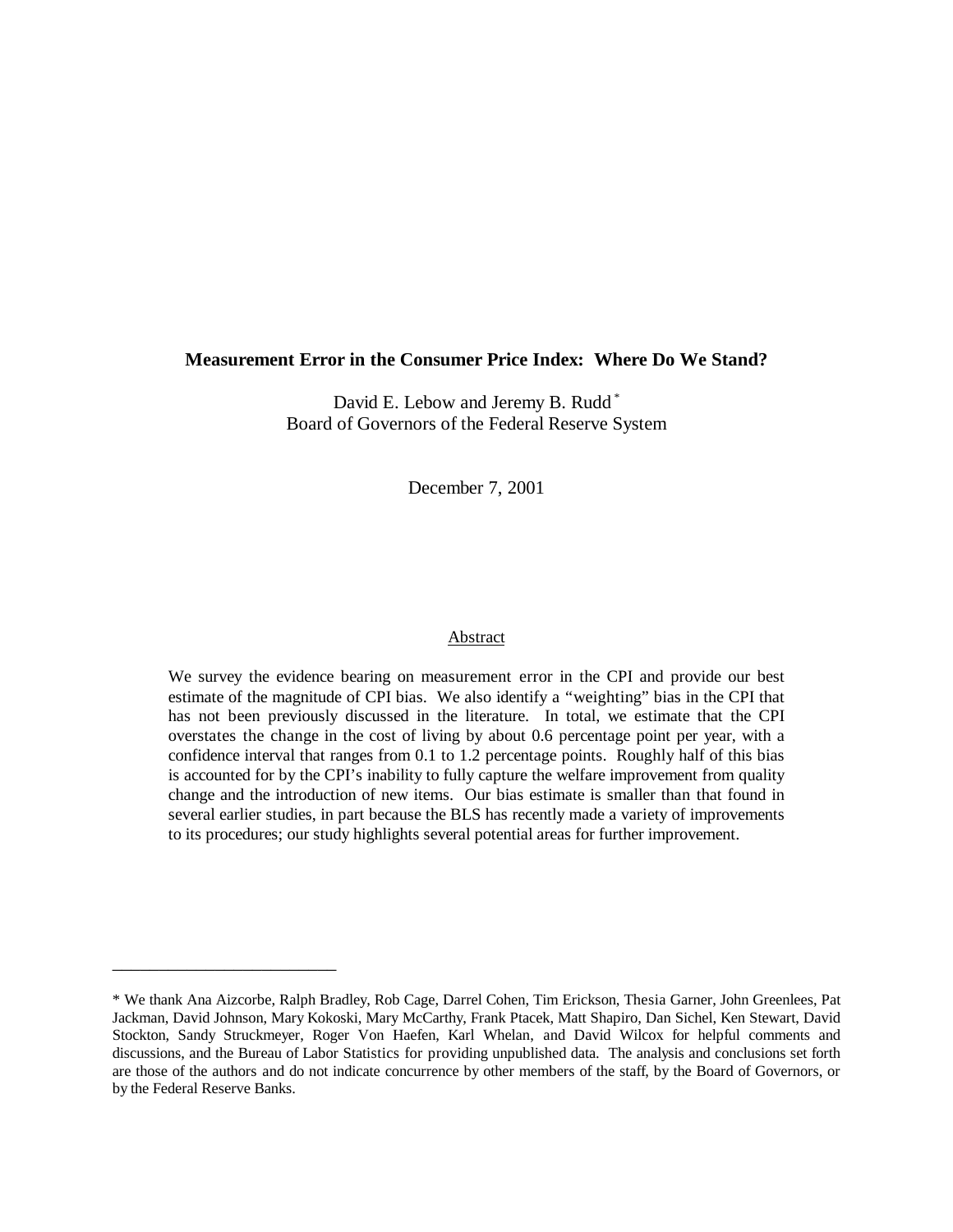During the 1990s, the accuracy of the consumer price index came under increased scrutiny, with several analysts judging that changes in the CPI tended to significantly overstate increases in the cost of living. Most prominently, the Advisory Commission to Study the Consumer Price Index estimated in 1996 that the CPI was then overstating increases in the cost of living by about 1.1 percentage points per year, with a plausible range around this estimate extending from 0.8 to 1.6 percentage points per year. Other commonly cited estimates were of similar magnitude.<sup>1</sup> The ramifications of bias in the CPI are numerous, as these statistics affect public and private indexation arrangements, the construction of data on real output and productivity, and the formulation of government policy, including monetary policy.

This paper derives a new estimate of CPI bias, one that differs from earlier estimates for several reasons. First, the BLS has made a number of improvements to its procedures in recent years; according to a recent General Accounting Office report (2000), these changes led the members of the Advisory Commission by 1999 to revise down their estimates of bias to center around 0.8 percentage point per year. Second, we incorporate new research that has become available since the time of the earlier studies. Third, in areas where no new research is available, we sometimes apply different judgment than earlier researchers regarding the interpretation of existing information. Finally, we identify and quantify a previously unrecognized source of bias, which we label "weighting bias"; specifically, we argue that the CPI's weights, which are derived from expenditure estimates from the consumer expenditure survey, may be inaccurate in a manner that systematically overstates the true rate of change in the cost of living.<sup>2</sup>

Table 1 summarizes our estimates of the various sources of bias and compares them with previous estimates. We conclude that the CPI is currently overstating the true rate of change in the cost of living by about 0.6 percentage point per year, with a confidence interval for our

<sup>&</sup>lt;sup>1</sup> Lebow, Roberts, and Stockton (1994) computed bias estimates that ranged from 0.4 to 1.5 percentage points per year. Shapiro and Wilcox (1996) estimated a midpoint of 1 percentage point per year, with an 80 percent confidence bound of 0.6 to 1.5 percentage points. Of course, these studies were informed by each other, so these are not truly independent estimates.

 $2^2$  We follow the BLS in taking the objective of the CPI to be the measurement of the cost of living--an assumption that commands widespread but not universal assent (see the discussions by Triplett, 2001, Greenlees, 2001, and Deaton, 1998). We also do not question the CPI's use of "plutocratic" rather than "democratic" weighting of expenditures (see Deaton, 1998).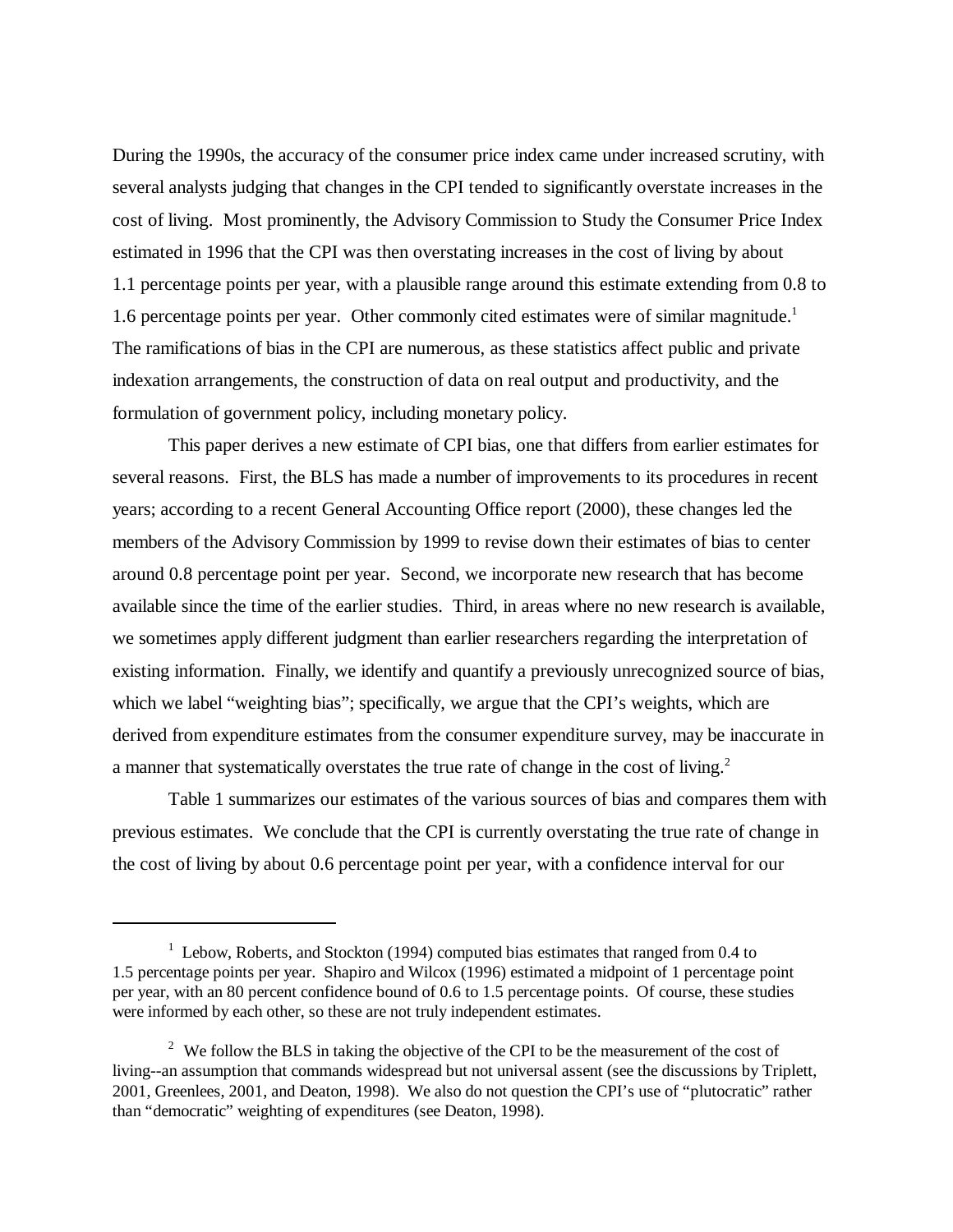estimate ranging from 0.1 to 1.2 percentage points. As in previous studies, we judge the largest single source of bias to be the CPI's inadequate accounting for quality improvements and the introduction of new items--the component of bias whose magnitude is most uncertain. However, this is also the component of bias for which our estimates differ most notably from earlier estimates.<sup>3</sup>

The remainder of this introduction summarizes our findings on each type of bias, and the five sections that follow consider these sources of bias in detail (with section 5 on qualitychange/new-items bias constituting the bulk of the paper). Section 6 discusses our aggregation of each type of bias to obtain a confidence interval around our overall bias estimate, and section 7 concludes.

*Upper-level substitution bias.* Because the CPI is a fixed-weight Laspeyres index, it is subject to substitution bias--that is, it tends to overstate increases in the "true" cost of living because it ignores the substitutions that consumers make in response to changes in relative prices. Estimates of the magnitude of the bias from ignoring substitution *across* the CPI's roughly 8,000 item-area strata--upper-level substitution bias--are typically made by comparing the CPI with an alternative measure that does take substitution into account. Such estimates are relatively uncontroversial, and now center around 0.1 percentage point per year.

*Lower-level substitution bias*. A similar substitution bias can occur *within* the item-area strata, and bias from failing to capture such substitution--lower-level substitution bias--had previously been estimated to be larger than upper-level substitution bias. However, since 1999 the CPI has utilized within most of the strata a geometric means aggregation formula that does assume a

<sup>&</sup>lt;sup>3</sup> Other studies have attempted to shed light on CPI measurement questions using different methodologies than those employed here. Bils and Klenow (2000) use cross-sectional evidence on durable goods spending to predict which items will display rapid quality change over time; on the assumption that the quality-adjusted price increases should not be especially large for these goods, they estimate that the CPI overstated price increases for durable goods by 2.2 percentage points per year between 1980 and 1996. Nordhaus (1998) and Krueger and Siskind (1998) used data on households' perceptions of improvement in living standards to assess the accuracy of the CPI, each coming to different conclusions regarding the CPI's accuracy in capturing changes in the cost of living. Finally, Hamilton (2001) argues that observed changes in the budget share of food are consistent with real-income mismeasurement (that is, CPI bias) of slightly less than 1 percentage point per year from 1980 to 1991.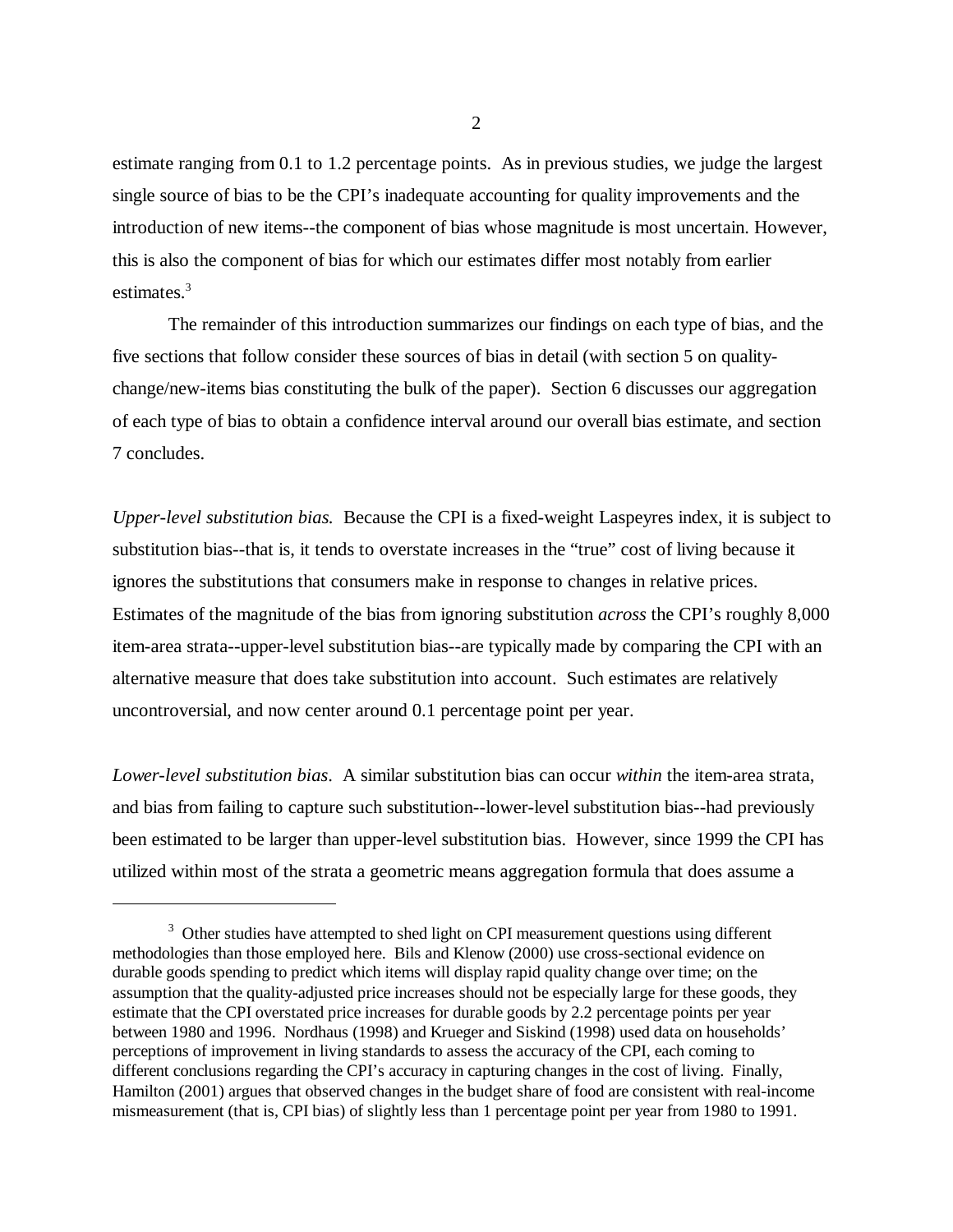certain degree of substitution. Thus, our estimate of lower-level substitution bias is smaller than that from studies made prior to 1999, and centers at just 0.05 percentage point per year. But the degree of within-stratum substitution cannot be measured directly, and we are therefore less certain about the magnitude of this bias than we are in the case of upper-level substitution bias.

*New-outlet bias.* When new retail outlets are rotated into the CPI sample, the BLS implicitly assumes that any difference in price between the old and new outlets is fully explained by differences in quality. However, the fact that the new outlets reflect shifts in buying patterns suggests that this is not so. Thus, the CPI likely fails to capture the quality-adjusted declines in price that occur as buying patterns shift. We put the magnitude of this bias at 0.05 percentage point per year, an estimate that is sketchy because we have to rely on a single study of food and energy prices in the late 1980s.

*Weighting bias.* The weights in the CPI are derived from the BLS's consumer expenditure survey and may be measured inaccurately, thereby leading to a "weighting bias" in the CPI--a topic that has not been addressed previously in the literature. The sign of such a weighting bias is not clear *a priori*; it depends on whether items with weights that are too large happen to display above- or below-average price increases. We argue that consumer expenditures as measured in the NIPAs may be more accurate than those used in the CPI; based on those data, we estimate that weighting bias pushed up the rate of change of the CPI by 0.1 percentage point per year on average from 1987 through 1997 (table 3). We find reason to believe that the bias may be smaller going forward, and our point estimate is 0.05 percentage point per year.

*Quality-change and new-items bias.* The final source of bias in the CPI arises because it is difficult to measure the effect on welfare of changes in the quality of existing items or from the introduction of new items. This is easily the most controversial area of CPI measurement, both because this component of bias is often viewed as being large and because our knowledge is so incomplete that any such estimates must involve a large subjective component. Estimating the magnitude of this bias requires detailed judgments about each category of prices in the index; these judgments are based on a comprehensive review of the available literature on price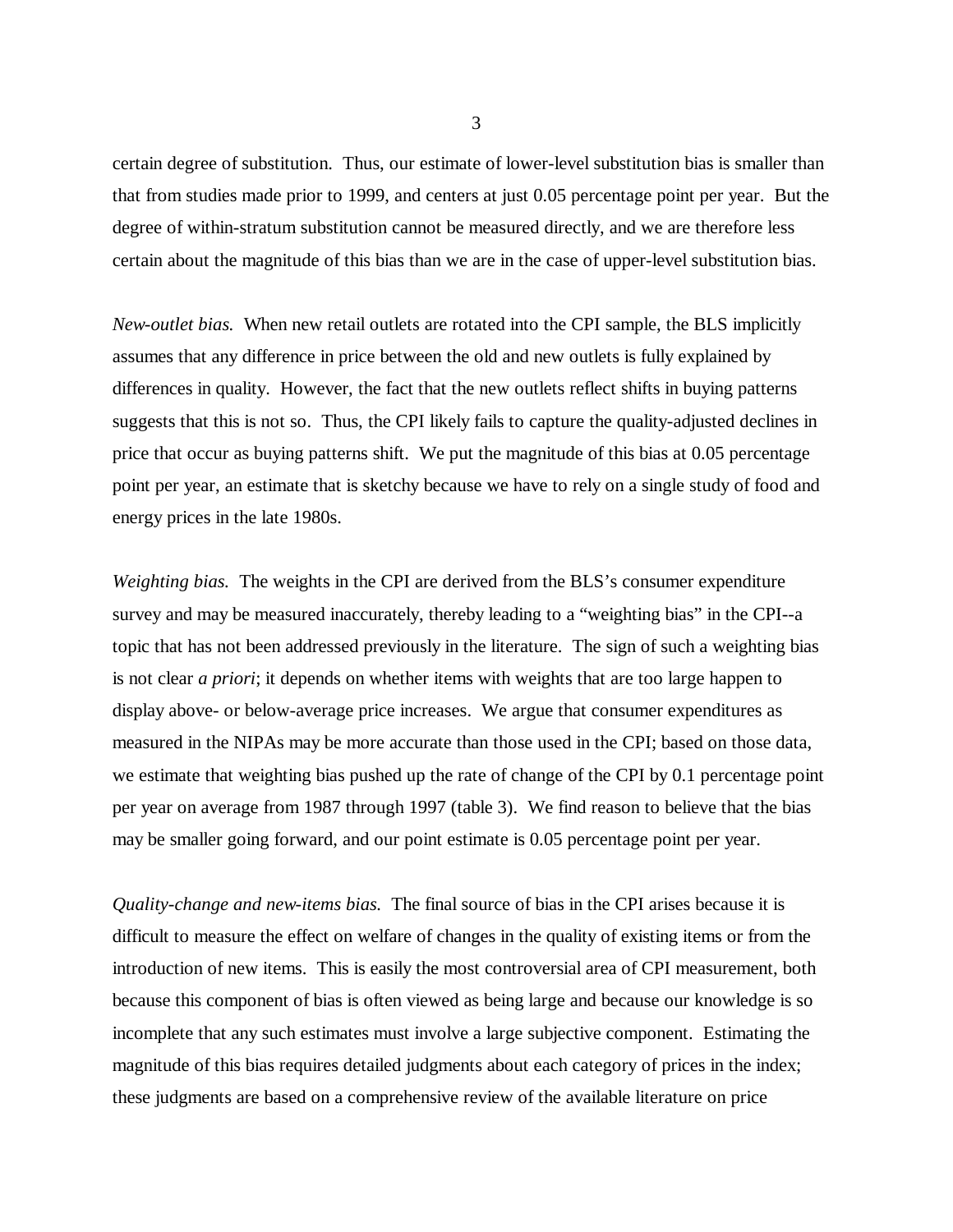measurement. In several instances, updated BLS procedures, new research, or differing judgment led us to make a smaller bias estimate than was chosen by the Advisory Commission- the only study to have addressed the topic in as much detail as we do here. In particular, our estimates of the bias arising from incomplete quality adjustment of transportation, apparel, and computers and other electronic equipment are smaller than the Advisory Commission's estimates (table 4). In all, we judge quality-change and new-items bias to center a little below 0.4 percentage point per year. We place a substantial confidence bound around this figure; this reflects our assessment that our bias estimates for items comprising less than 10 percent of the CPI are based on at least a moderate degree of hard evidence, while our estimates for about 40 percent of the CPI are based on a small or inadequate degree of evidence and our estimates for more than half of the CPI are almost entirely subjective (table 5).

#### **1. Upper-level substitution bias**

Because the CPI is a fixed-weight Laspeyres index, it is subject to substitution bias--that is, it tends to overstate increases in the "true" cost of living because it ignores the substitutions that consumers make in response to changes in relative prices. (In the CPI's context, the term "upper-level" substitution bias refers to substitution *across* the item-area strata; the bias that results from substitution among the specific items *within* these strata--"lower-level" substitution--is discussed below.) Estimates of upper-level substitution bias have been reported in a number of studies that compare a Laspeyres CPI with an alternative CPI based on a socalled superlative aggregation formula that does take substitution into account. The most recent and complete study (Cage and Jackman, 1999) yields an estimated bias that averages 0.15 percentage point per year from 1987 to 1997.4

<sup>&</sup>lt;sup>4</sup> This figure is obtained from the standard practice of comparing a "chained" superlative index-one that updates the expenditure weights annually (as BLS would do were it to produce such an index)- with a BLS-style fixed-base Laspeyres index. Strictly speaking, however, this is not a correct measure of upper-level substitution bias inasmuch as the former index involves different reference indifference curves in each period, while the latter index does not. Unfortunately, it is not known how to construct a point estimate of upper-level substitution bias that deals adequately with this problem. (Blow and Crawford, 2001, develop a method of estimating a *range* of values for this component of bias; however, as their study covers the U.K. retail price index, its results are not directly applicable here.)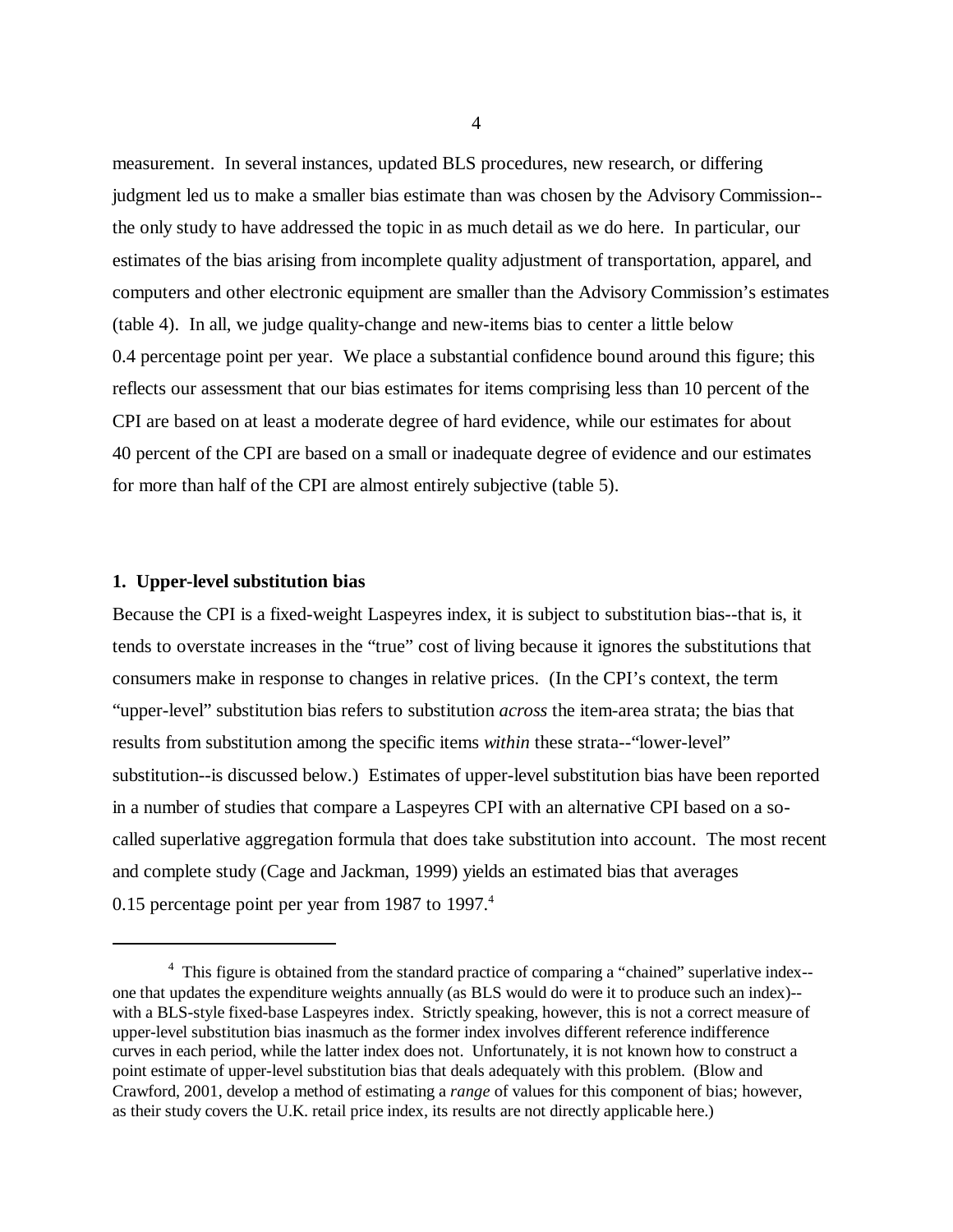Greenlees (2001) has argued, however, that these estimates of substitution bias are too large as a result of random sampling error in the underlying price data; he shows that increases in superlative indexes are biased downward when such sampling error is present.<sup>5</sup> Greenlees proposes correcting for this problem with a composite estimation procedure that mitigates the effect of the error by averaging the item-area price data with U.S.-level item indexes. This procedure reduces his estimate of upper-level substitution bias (which he computed over the period 1987 to 1995) from 0.12 percentage point to 0.08 percentage point per year. Applying a proportional reduction to the Cage-Jackman estimate of 0.15 percentage point yields our preferred estimate of 0.1 percentage point per year for upper-level substitution bias. We convey our uncertainty about this estimate by assuming a confidence interval around this estimate that ranges from zero to 0.25 percentage point. Note that this range is not symmetric about the midpoint, as we view it as highly unlikely that upper-level substitution bias could be negative.

Is this estimate reasonable going forward? Given that many categories of goods are characterized by persistent changes in relative prices (for example, durable goods *versus* services), one would expect the degree of substitution bias to increase as one moves further from the base period. Surprisingly, though, there is little evidence that upper-level substitution bias in the CPI changes in this manner (Greenlees, 1998).<sup>6</sup> Furthermore, in 2002 the BLS intends to begin updating the weights and shifting forward the base period in the CPI every two years, as opposed to continuing its past procedure of updating the weights only at the time of major revisions (approximately once every ten years). This more frequent updating should tend to

<sup>&</sup>lt;sup>5</sup> Intuitively, one can think of a superlative index as measuring substitution by determining how expenditure shares change in response to changes in relative prices; random error in the prices biases the estimated elasticity of substitution toward unity in much the same way that a regression coefficient is biased toward zero by an errors-in-variables problem. In a private communication, Ralph Bradley argues that aside from this issue of *variance* in the price relatives, small sample effects lead to a *bias* in these price relatives that serves to exaggerate the difference between increases in Laspeyres and superlative indexes; if so, some (perhaps most) of the difference between these indexes--while still a genuine source of bias in the CPI--should properly be attributed to finite-sample effects rather than upper-level substitution bias.

<sup>&</sup>lt;sup>6</sup> By contrast, substitution bias in a fixed-weight price index for personal consumption expenditures increases notably as one moves further away from the base period.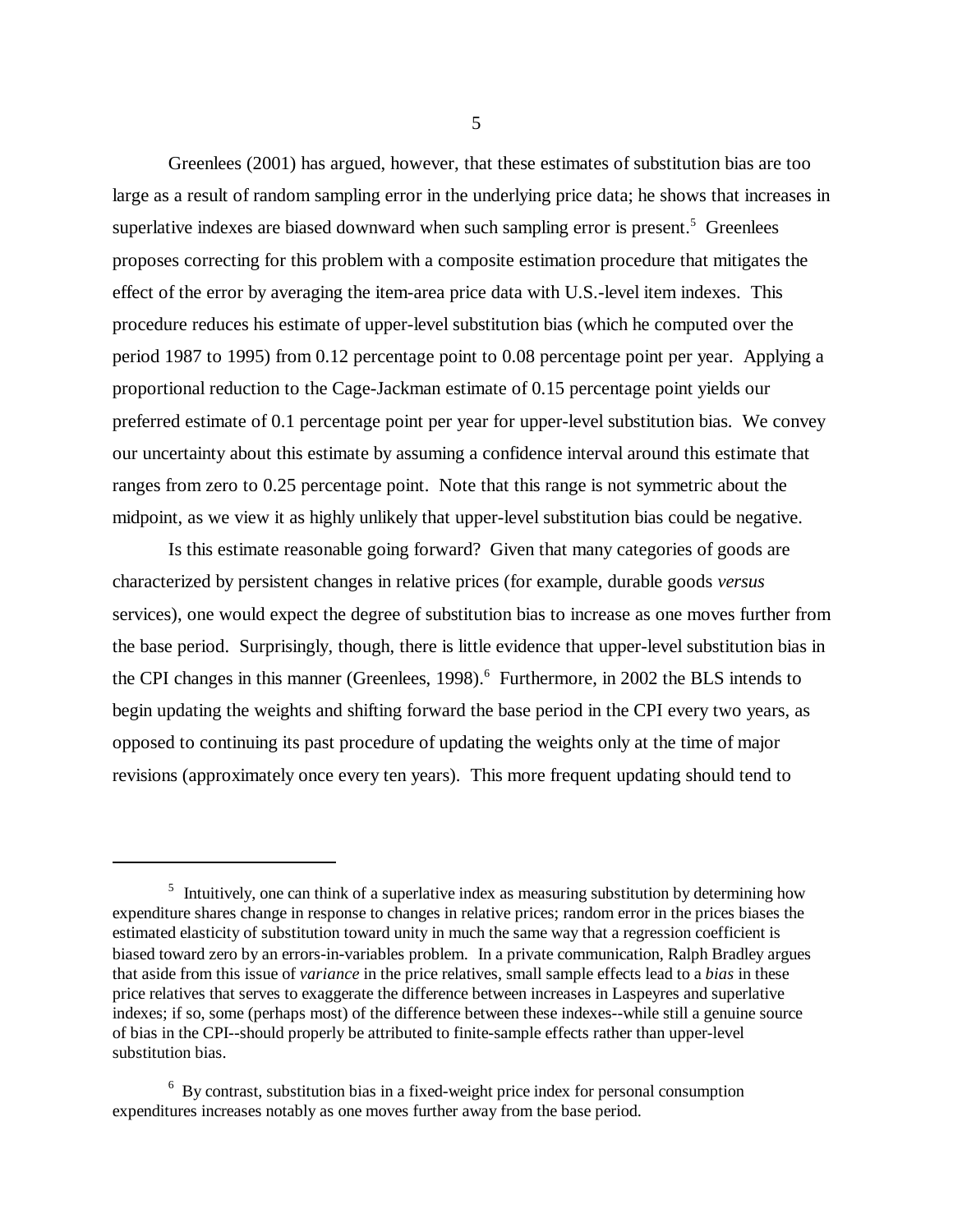ameliorate any increase in the degree of substitution bias that might otherwise have begun to occur. Thus, we expect our estimate of a 0.1 percentage point bias to hold prospectively.7

#### **2. Lower-level substitution bias**

Substitution occurs within the CPI item-area strata as well, but in this case the expenditure data are not available (even with a lag) to measure the degree of substitution. Accordingly, the magnitude of lower-level substitution bias is known with much less certainty than is the case for upper-level substitution bias. The Advisory Commission and other analysts have generally estimated lower-level substitution bias as the difference between the published CPI (that originally used a modified Laspeyres weighting within strata) and an alternative that employs geometric means within strata. Unlike the Laspeyres formula, which assumes a zero elasticity of substitution, the geometric-means formula assumes a unit elasticity.<sup>8</sup> This calculation was the basis for the Advisory Commission's estimate that lower-level substitution bias raised measured CPI inflation by 0.25 percentage point per year.

The BLS moved in January 1999 to employ the geometric-means aggregation formula within most of the CPI's item-area strata. The BLS retained the Laspeyres formula in items for which an elasticity of zero was deemed more likely, including renter- and owner-occupied

 $7$  Beginning in 2002, the BLS intends to publish a superlative version of the CPI. Historical values of this series would be essentially free from upper-level substitution bias (provided the series were to adequately avoid the Greenlees criticism); more recent values, covering the period for which the requisite expenditure data are not yet available, would be based on an estimate of the substitution effect. Of course, the BLS's goal should be to reduce this bias in the official CPI as well. For this reason, Shapiro and Wilcox (1997) have suggested that the BLS replace the Laspeyres formula in the official CPI with a constant-elasticity-of-substitution formula in which a non-zero elasticity is assumed based on recent years' data. This proposal was seconded by the Conference Board's Study Group on the Consumer Price Index (Conference Board, 1999).

<sup>8</sup> Actually, in small samples the geometric means formula assumes an elasticity of slightly *less* than unity--see McClelland and Reinsdorf (1999). In particular, under certain assumptions, if all items in a sample of size *n* have equal weight, the geometric means index is an exact cost of living index for a CES utility function with an elasticity of substitution equal to 1-1/*n*. Hence, if elasticities of substitution were truly equal to unity, the geometric means indexes would be biased upward in small samples. McClelland and Reinsdorf report that the average item-area stratum in the CPI includes only nine price quotes per month.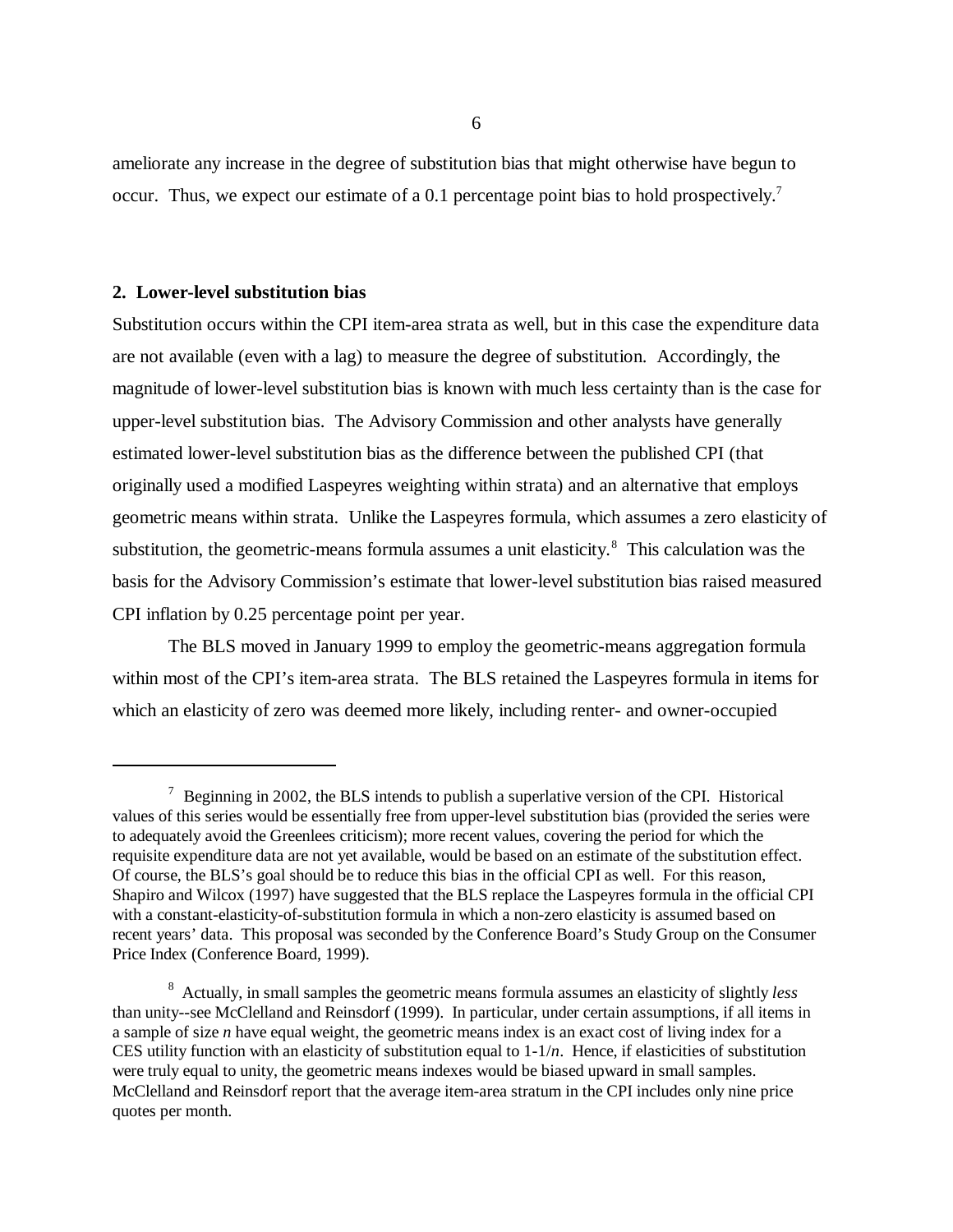housing, public utilities, and most medical care services; in all, geometric-means aggregation was used for items that constitute roughly three-fifths the weight of the CPI. BLS estimated this revision to have reduced the rate of increase in the CPI by about 0.2 percentage point per year on average. (This is a bit smaller than their previous estimate of 0.25 percentage point, which was based on a calculation that used the geometric-means formula within *all* of the CPI's strata.)

Has the BLS's move toward using geometric means eliminated lower-level substitution bias? The answer depends on whether the true elasticities of substitution within strata tend to be larger or smaller than the BLS assumptions of (slightly less than) one for the geometric-means strata and zero for the Laspeyres strata. As noted above, there exists little evidence on this question. Shapiro and Wilcox (1997) found that the estimated amount of upper-level substitution bias is consistent with a *cross*-stratum elasticity of 0.7, and this might be taken as a lower bound on the typical elasticity among the comparatively homogeneous items *within* strata (although examples certainly can be found of heterogenous strata, such as prescription drugs, for which the BLS did decide to adopt geometric means). By contrast, Tellis (1988) analyzed the results from a large number of papers in the marketing literature that estimate cross-brand elasticities and found a mean elasticity (after adjusting for certain biases in the results) of 2.5. Because the items considered in Tellis's study are more homogenous than most of the CPI strata, this estimate probably represents an upper bound on the typical within-stratum elasticity. Similarly, the handful of studies based on scanner data are of limited use because these studies typically consider products that are more homogeneous than the strata in which they are found.<sup>9</sup>

Although we have very little to go on, our sense is that typical elasticities within the geometric-means strata are probably a bit larger than unity. Accordingly, because the geometricmeans formula in small samples is consistent with an elasticity slightly *less* than unity, we suspect that a small amount of lower-level substitution bias remains in the CPI. We therefore

<sup>&</sup>lt;sup>9</sup> For example, Bradley *et al.* (1997) study scanner data on milk, canned tuna, ketchup, and toilet tissue. Only the first is itself a CPI item stratum, and furthermore, the authors do not examine these items independently but combine them all into a single measure. Thus, it is hard to interpret their result that a geometric-means index overstates increases in the cost of living as measured by a superlative index (though by less than a Laspeyres index). Reinsdorf's (1999) study of coffee prices is somewhat more relevant, because coffee is an item stratum in the CPI. Reinsdorf finds high substitutability within roasted coffee and within instant coffee, but low substitutability between those two categories; overall, he finds that the geometric-means index rises slightly faster than a superlative index for this stratum.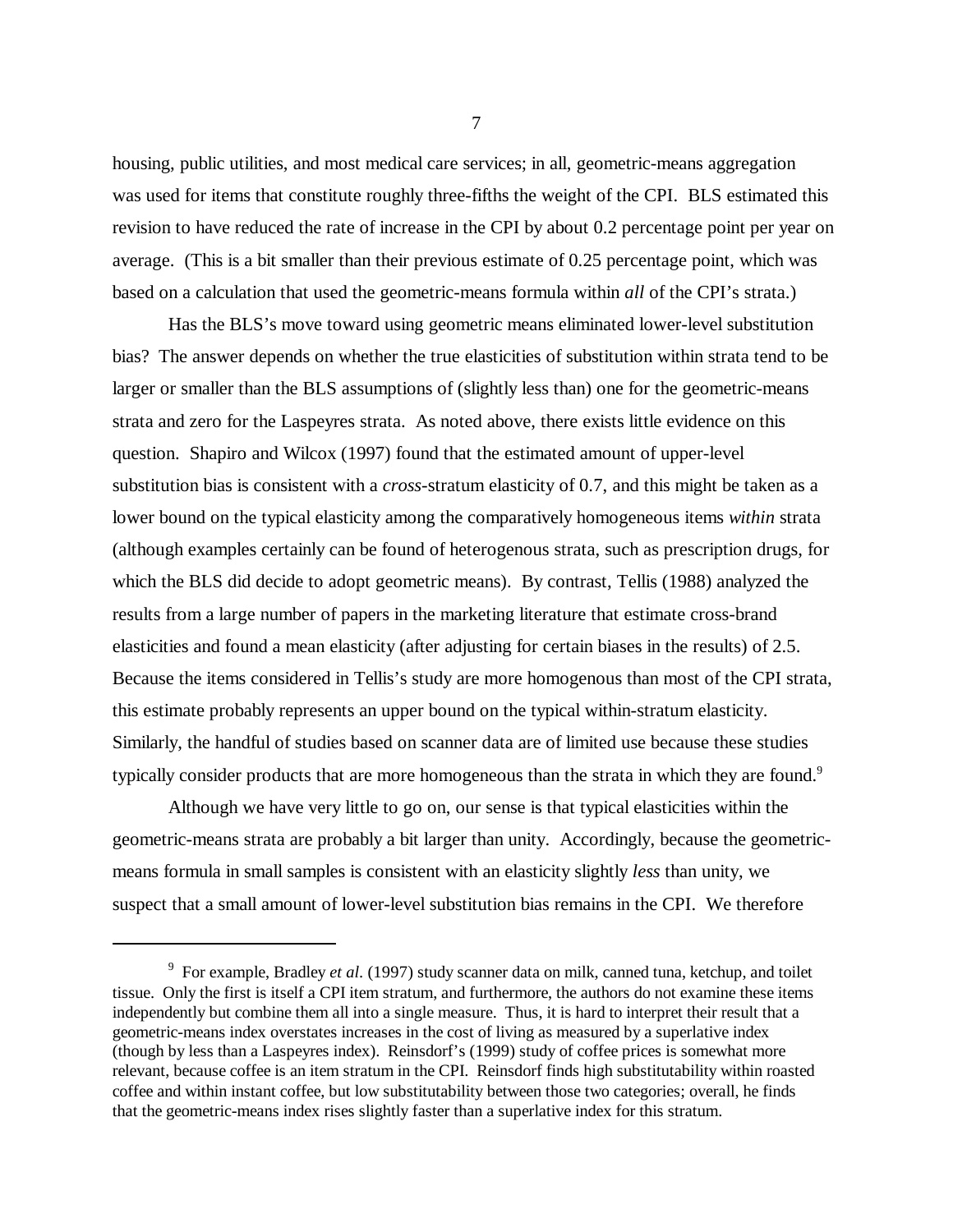pencil in a relatively small number--0.05 percentage point--to convey our suspicions. Our subjective confidence interval around this estimate is symmetric and ranges from -0.15 to 0.25 percentage point per year; this range is somewhat wider than that assumed for upper-level substitution bias.

#### **3. New-outlet bias**

A third potential source of bias in the CPI involves the rotation of retail outlets into and out of the CPI sample. At the time of rotation, any difference in price between items in the old outlet and items in the new outlet is implicitly assumed to reflect a difference in quality (broadly construed to include not just the quality of the product itself, but also the convenience of the outlet, the helpfulness of the service, and so on). This is an extreme assumption inasmuch as the rotation of outlets in the CPI reflects shifts in households' buying patterns. The very fact that buying patterns change suggests that people believe quality-adjusted prices to be lower at the new outlets; if so, then the CPI fails to capture these quality-adjusted declines in price.<sup>10,11</sup> (In our discussion of the BLS's use of hedonics in section 5, we discuss one approach that BLS might consider to help alleviate both new-outlet bias and quality-adjustment bias, namely, applying hedonic regression techniques not only for item substitutions at a given outlet but also during sample rotations.)

There are no solid estimates of new-outlet bias. All estimates to date are based on Reinsdorf's (1993) study that compares the prices of certain food and energy items in incoming and outgoing outlets between 1987 and 1989. He found that prices were lower on average at

 $10$  One exception would be if the price at the old outlet is reduced to match the lower qualityadjusted price at the new outlet; the CPI would correctly capture the price decline in this case. See Shapiro and Wilcox (1996) for a careful discussion of this and other possible scenarios.

 $11$  A related issue involves the speed with which new outlets are brought into the CPI. In particular, "e-commerce" internet sites are sufficiently different from traditional brick-and-mortar outlets that their introduction into the CPI may be occurring with a longer lag than usual. Of course, as with any new outlet, price differences between existing outlets and new internet-based outlets are ascribed to quality differences by BLS. (In addition, to the extent that the rise of e-commerce has led to a slower rise in quality-adjusted prices, new outlet bias may have picked up in recent years. We discuss the internet more generally below.)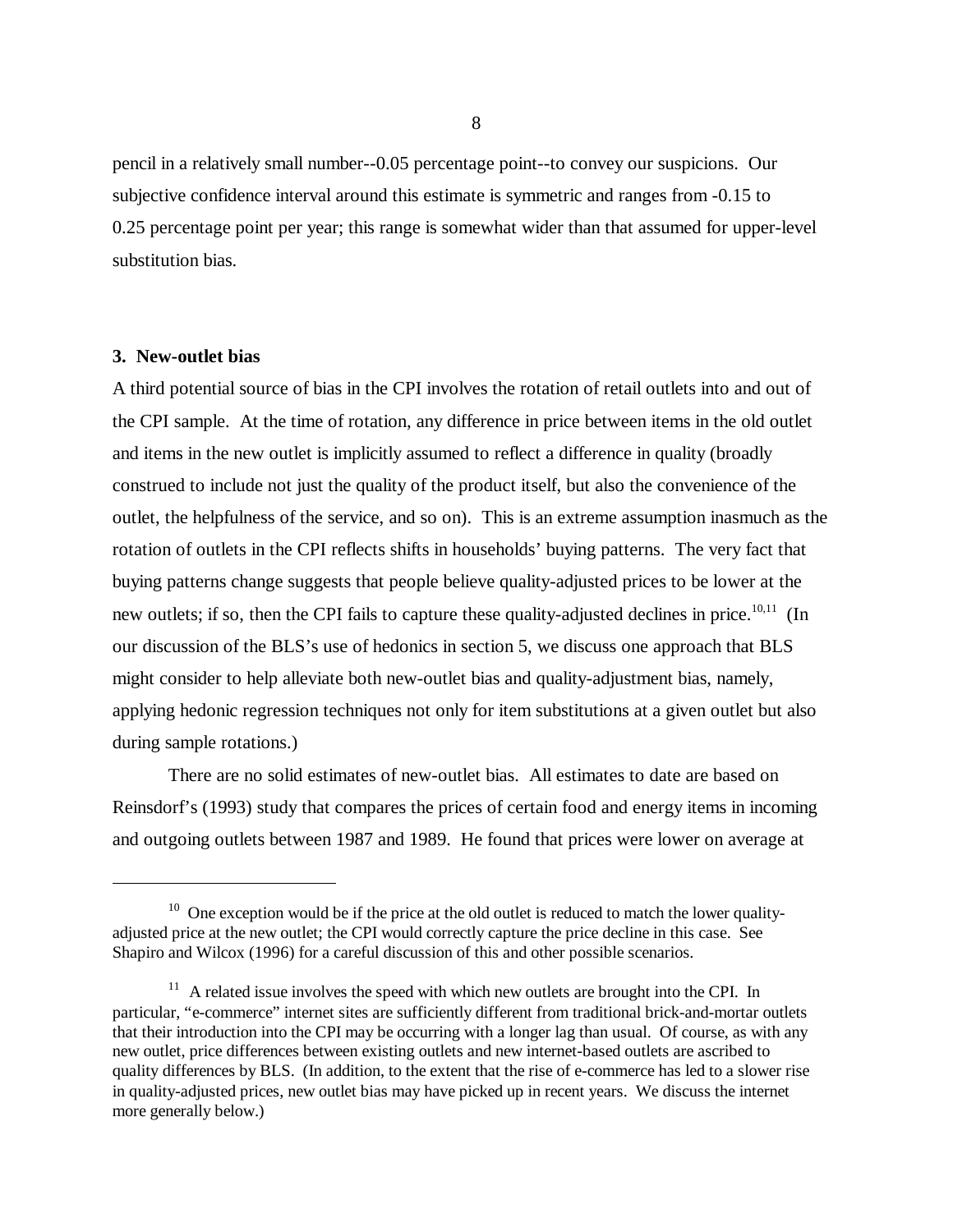incoming outlets by an amount that translated to a difference of about 0.25 percentage point per year. Thus, the bias for these items would be between zero and 0.25 percentage point per year, depending on the degree to which the lower prices reflect lower quality. Lebow, Roberts, and Stockton (1994) judged that new-outlet bias would be relevant for about 40 percent of the CPI, and applied Reinsdorf's 0.25 percentage point figure to yield a bias of between zero and 0.1 percentage point per year for the overall CPI. The Advisory Commission picked the upper end of the range and assumed a new-outlet bias of 0.1 percentage point, and Shapiro and Wilcox (1996) also judged the mean bias to be 0.1 percentage point (though the mode of their subjective distribution was around 0.05 percentage point).

Because no new information has come to bear on this question, our judgment is that the midpoint of the original Lebow, Roberts, and Stockton range is reasonable, and we put our point estimate of new-outlet bias at 0.05 percentage point per year. We are fairly uncertain about this estimate, but we also view the bias as unlikely to be negative; accordingly, we specify our subjective distribution as being skewed to the right, with a confidence interval ranging from zero to 0.20 percentage point per year.

#### **4. Weighting bias**

The weights in the CPI are derived from the BLS's consumer expenditure (CE) survey. If these weights are measured inaccurately, then the CPI could suffer from a "weighting bias"--a possibility that has not, to our knowledge, been addressed by previous studies. In contrast to the substitution biases discussed above, there is no *a priori* presumption as to the sign of this bias; it depends on whether items with weights that are too large happen to display above- or belowaverage price increases. We present evidence that weighting bias pushes up the rate of change of the CPI.

As a means of assessing the accuracy of the CE-based weights that underlie the CPI, we compare them with an alternative set of weights for personal consumption expenditures (PCE) from the national income and product accounts.<sup>12</sup> Neither measure of weights is perfect, but we

 $12$  Triplett (1997) discusses many of the advantages and disadvantages of these two expenditure measures.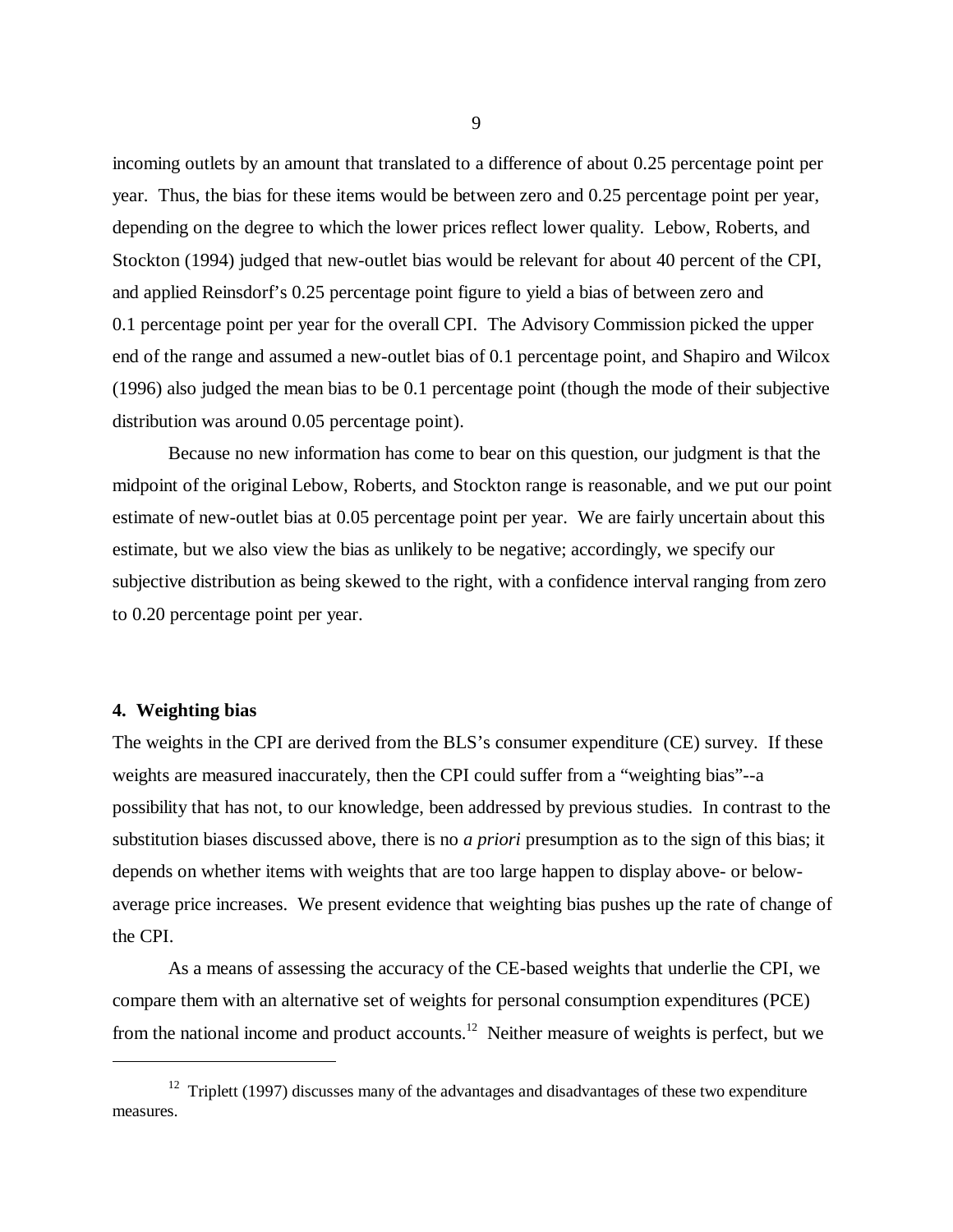see advantages to the PCE data on balance. In benchmark years, the PCE data are derived in large part from businesses' responses to the economic censuses, which provide a reasonably comprehensive record of expenditures.<sup>13</sup> The CE survey, by contrast, relies in large part on respondents' memory of their own expenditures as well as their knowledge about the expenditures of other household members, and these may be suspect in many cases. The CE survey also relies on respondents' willingness to report expenditures that may be viewed as private, such as purchases of alcohol or tobacco.<sup>14</sup> Moreover, for the rental value of owneroccupied housing--an extremely important category owing to its large weight--the CE survey estimates are based on homeowners' estimates of what their homes would rent for, and these estimates may be quite inaccurate. (In the PCE data, the equivalent estimates are imputed by applying rent/value ratios for tenant-occupied units to the stock of owner-occupied housing.) Finally, the CE survey's relatively small size has led to additional questions about its accuracy- though the size has increased recently--and it has been suggested as well that sample attrition may lead to biases in aggregate reported expenditures (Triplett, 1997).

To construct weights based on the PCE data that are comparable to the CPI, however, several types of adjustments must be made. (Details of these adjustments are presented in Appendix A.) First, and most important, the CPI is intended to cover only out-of-pocket expenditures by households, whereas PCE is considerably broader in scope, representing all goods and services purchased by both individuals and the nonprofit institutions that serve them. For example, PCE includes all expenditures on medical care whether paid for by households, employers, or governments, whereas the CPI only covers the portion of expenditures paid by households out of their own pockets. In all, roughly one-quarter of PCE consists of expenditures that are outside the scope of the CPI. Thus, we first adjust the PCE data to cover approximately

 $13$  The main difficulty with the PCE data in this context lies in the need to subtract the purchases of businesses and governments from total expenditure data in order to obtain spending by households and nonprofit institutions. In the Census of Retail Trade, for example, estimates of expenditures by class of customer is available for each establishment on average, but not by the specific line of merchandise sold.

 $14$  The probable underreporting of alcohol and tobacco expenditures in the CE survey appears to have been first noted by Houthakker and Taylor (1970, p. 252). More recently, Gieseman (1987) discusses this problem, and also cites evidence of recall bias in the CE survey. (These types of mismeasurement are not unique to the CE survey; see Deaton, 1997, pp. 24-28 for a discussion of recall bias and the underreporting of such purchases in other countries' household expenditure surveys.)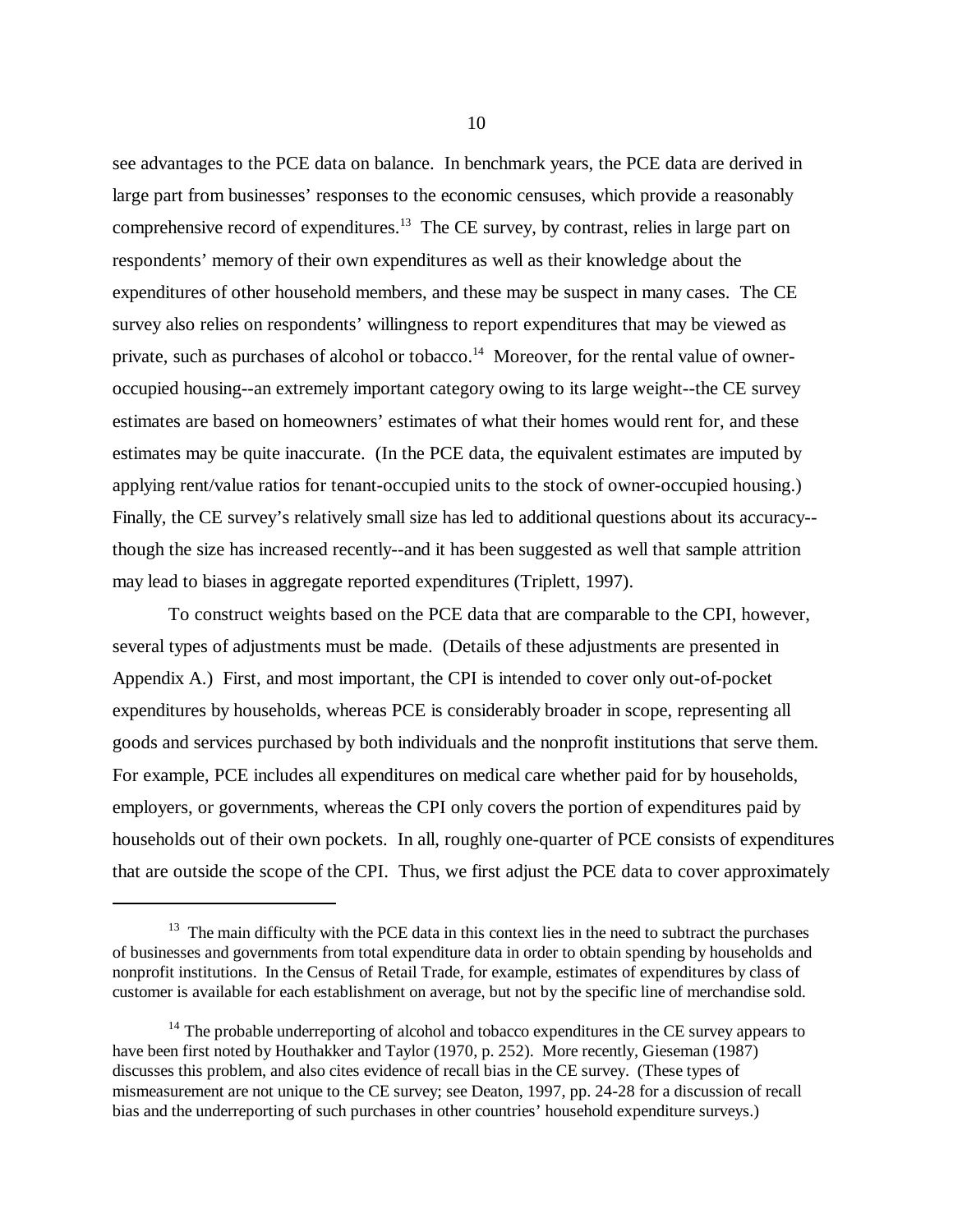the same scope as the CPI by eliminating these out-of-scope expenditures; that is, we exclude the portion of expenditures on medical care and education that we estimate was made by governments and employers, as well as expenditures by nonprofit institutions, the consumption of items that are provided without explicit charge (such as many banking services), and so on.<sup>15</sup> Second, we adjust for the fact that the PCE definitions of tenants' rent and owners' equivalent rent include space rent only, while the CPI concepts are somewhat broader, including some utility costs in tenants' rent and some service flows of major appliances in owners' equivalent rent. Finally, we adjust the PCE data for the fact that the CPI covers urban households only (for example, urban households spend a larger share of income on housing and a smaller share on motor vehicles than do rural households). Although the conceptual differences between PCE and the expenditures that underlie the CPI weights are important and these adjustments cannot be made perfectly--the first set of adjustments described above is especially problematic--we believe that our adjustments capture the most important factors needed to make the PCE data roughly comparable to the expenditure data used in the CPI.

After making these adjustments, we use the resulting modified PCE data to construct an alternative set of relative importance weights.<sup>16</sup> Table 2 shows the December 1997 relative importance weights for a 24-item decomposition of the CPI along with alternative, PCE-based weights. The differences between the two sets of weights are substantial, and the pattern of differences largely corresponds to our expectations given the potential problems in the CE survey that we discussed above.<sup>17</sup> Specifically, the CPI weights are smaller for many items like apparel, audio and video equipment, and broad categories of other nondurable goods, where a

<sup>&</sup>lt;sup>15</sup> Our adjustments benefitted from Fixler and Jaditz's (1997) concordance between the detailed line items in the CPI and PCE.

 $16$  Given the adjusted PCE expenditures, we constructed the weights using procedures analogous to those used for the CPI. Specifically, the weights are derived from average PCE expenditures during 1993-95; these expenditures were then multiplied by the corresponding relative CPI price change between the 1993-95 average and December 1997 to obtain the December 1997 relative importance weights. The 1993-95 based weights are used to aggregate the CPI since 1998; from 1987 through 1997, an equivalent set of weights based on 1982-84 PCE data is used. (For that earlier period, the relative importance weights are constructed by multiplying the 1982-84 average PCE expenditures by the relative CPI price change from the midpoint of the period, June 1983, rather than from the average of the period.)

<sup>&</sup>lt;sup>17</sup> See Branch (1994) or Gieseman (1987) for a related comparison of CE and PCE expenditures.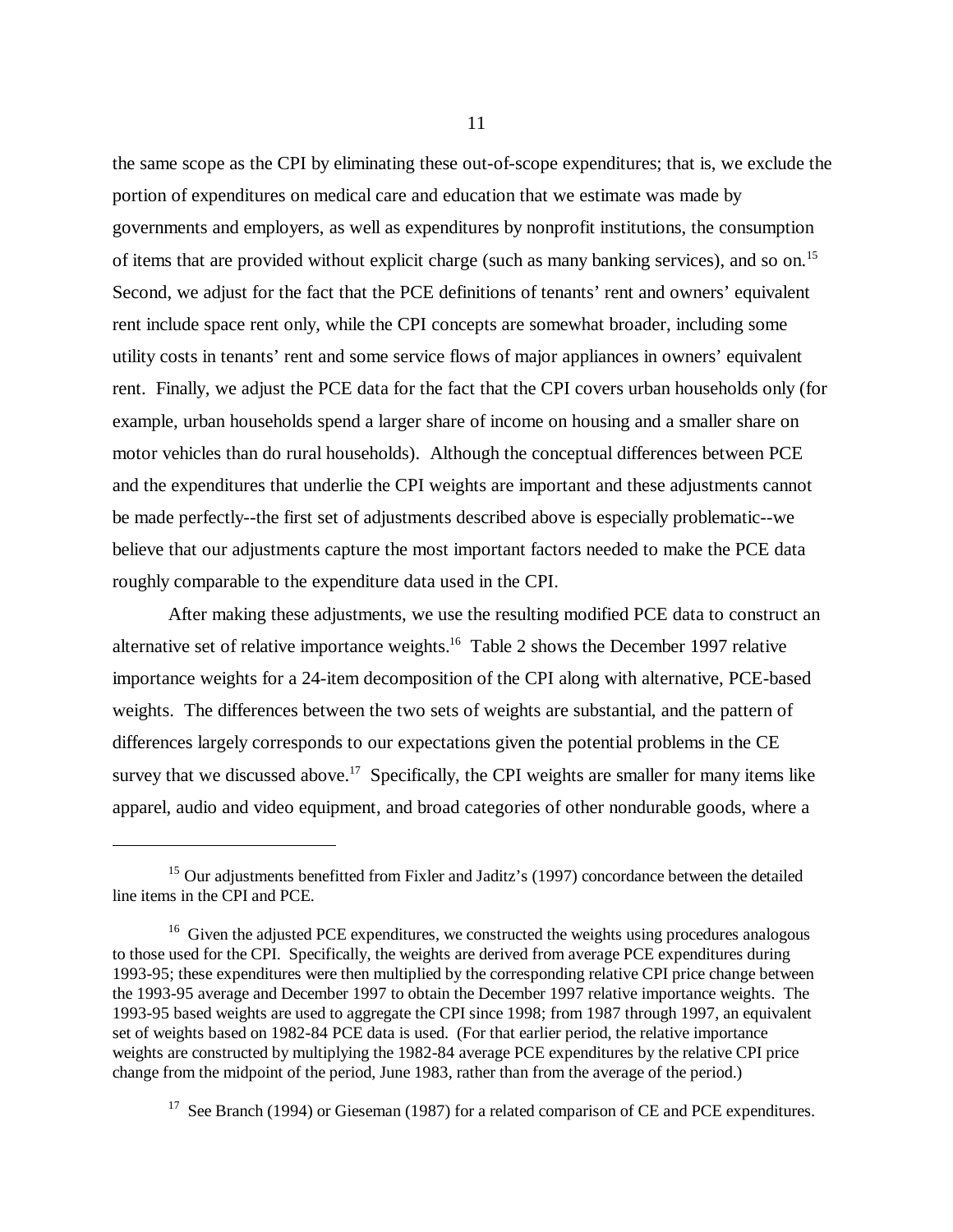household head (the usual respondent) may be least knowledgeable about the expenditures of other members of the household. Conversely, the CPI weights are larger for tenants' rent, utilities, and motor vehicles, where a household head probably is more knowledgeable about the overall household's expenditures and where we would therefore expect the relative weight to be boosted by the undercounting of other expenditures. (Going the other way, though, the CPI weight is smaller for other durable goods, where we might also have expected the respondent to be relatively knowledgeable about overall household expenditures.) The CPI weights also are notably larger for owners' equivalent rent, where, in addition to being boosted by the undercounting of other expenditures, the CE survey's expenditure figures may be especially inaccurate--though the direction of bias is not clear *a priori*--because they are based on homeowners' estimates of how much their homes would rent for.<sup>18</sup> Finally, the CPI weights are smaller for tobacco and especially for alcohol, where respondents may be reluctant to report their expenditures accurately.

To investigate the importance of these differences in expenditure weights, table 3 shows an alternative aggregation of the CPI that replaces the CE survey weights with the PCE-based weights from table 2. As can be seen, the alternative index tends to run a little bit lower than the published CPI: The average difference from 1987 through 2000 is about 0.1 percentage point. Much of this gap can be attributed to the substantially smaller weight of shelter in the PCE-based weights than in the CPI, which, combined with the above-average increase in prices in that sector, leads to a smaller increase in the alternative index.

Does this difference constitute a "bias" in the CPI? Because the pattern of differences between the weights corresponds to what one would have expected given the known shortcomings of the CE survey, we suspect that it does, and we have included it as one component of our estimate of overall bias in table 1. Whether this bias should be expected to

<sup>&</sup>lt;sup>18</sup> The CPI and PCE housing categories are defined slightly differently. Vacation homes-roughly 1.5 percent of the CPI--are included in the lodging away from home category of the CPI, but are included in owner- or tenant-occupied housing in PCE. In fact, the CPI prices very few such vacation homes, and so the lodging away from home index is driven by hotel and motel prices. Thus, our procedure of applying the CPI price to the PCE-based hotel and motel weight is probably reasonable, especially if the user cost of vacation homes tends to behave like the cost of regular owner- or tenantoccupied housing.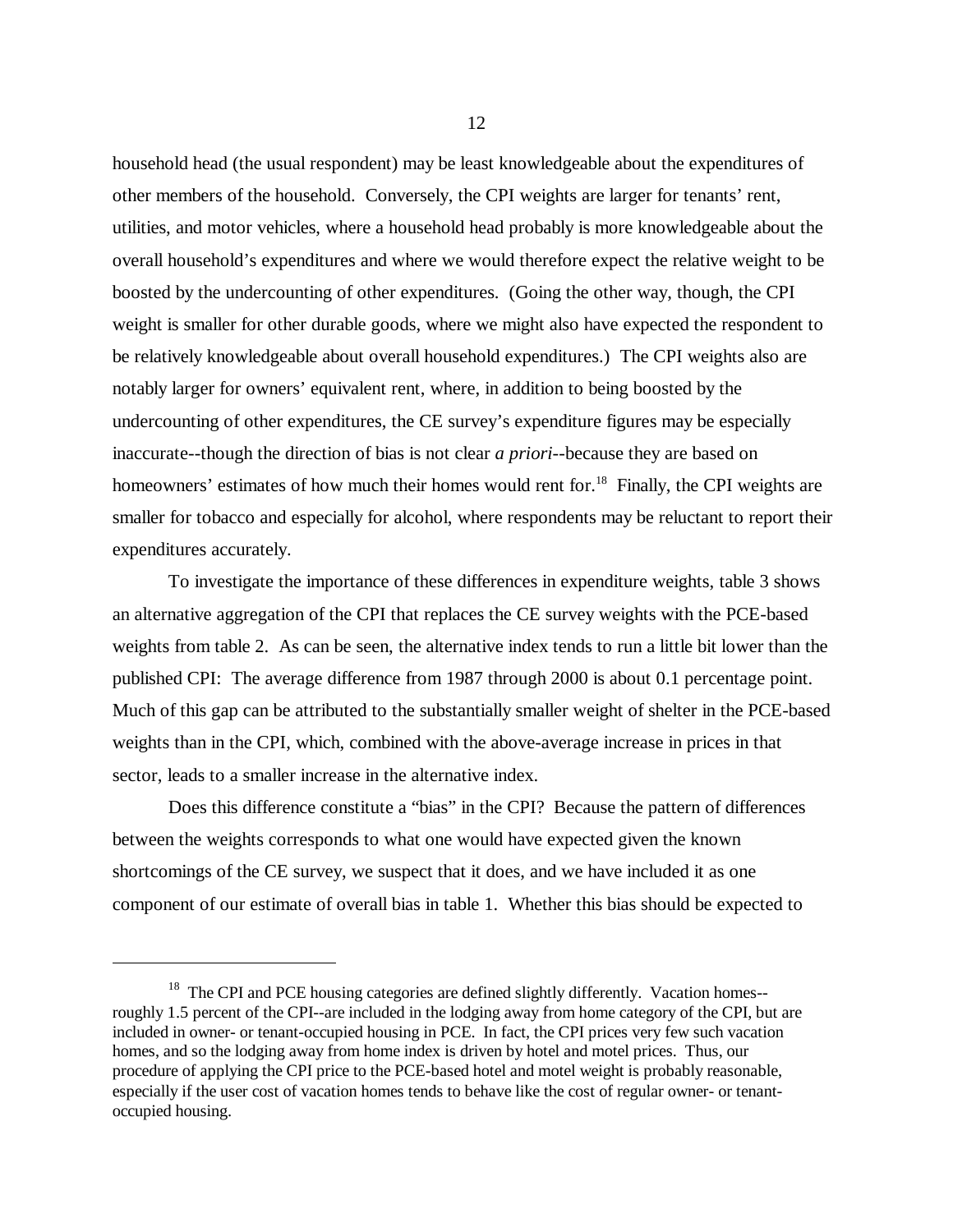persist in the future is a more complicated question. For reasons that are not clear, the 1982-84 CE expenditures that were used to construct the CPI from 1987 to 1997 tend to generate higher rates of price increase than do CE expenditures from other years (Greenlees, 1998; Shapiro and Wilcox, 1997). Our result that the published CPI rose more rapidly than our PCE-based alternative through 1997 could simply be a reflection of that fact; if so, we might expect the magnitude of this bias to diminish now that the 1982-84 CE weights are no longer in use. Circumstantial evidence suggests that this might be the case. The right portion of table 3 compares the CPI based on 1986 CE expenditures (from Cage and Jackman, 1999) with a PCEbased alternative that also uses 1986 expenditures. As can be seen, the difference between increases in these series averages close to zero. Nevertheless, some bias apparently remained in the CPI beyond 1997: For 1998 through 2000, the gap between the published CPI--which was by then based on CE weights from 1993 to 1995--and our PCE-based alternative was actually a bit larger than the average over the earlier period. In all, then, we believe that it is reasonable to assume some positive bias going forward, and we assume a weighting bias of 0.05 percentage point per year--smaller than the historical average but still greater than zero. We set our confidence interval for weighting bias to range from -0.05 to 0.15 percentage point per year.

The BLS is investigating ideas for improving the accuracy of the CE survey, including expanding the diary portion of the survey so that it is filled out by all members of the household and not just the household head. In addition, we believe it would be useful for the BLS to consider augmenting the CE data with additional information on certain components that are known to be poorly measured--such as alcohol and tobacco, and perhaps owners' equivalent rent as well--to bring their estimates more into line with PCE data or other outside information. Such actions could help to improve the accuracy of the CPI.

#### **5. Quality-change and new-items bias**

A true cost-of-living index attempts to measure the expenditure needed to maintain a given level of utility. If consumption goods are changing in quality, or if new products are being introduced, then consumer utility will change even if the new items sell for the same price as the items they replace. A cost-of-living index must therefore attempt to value these quality changes. Although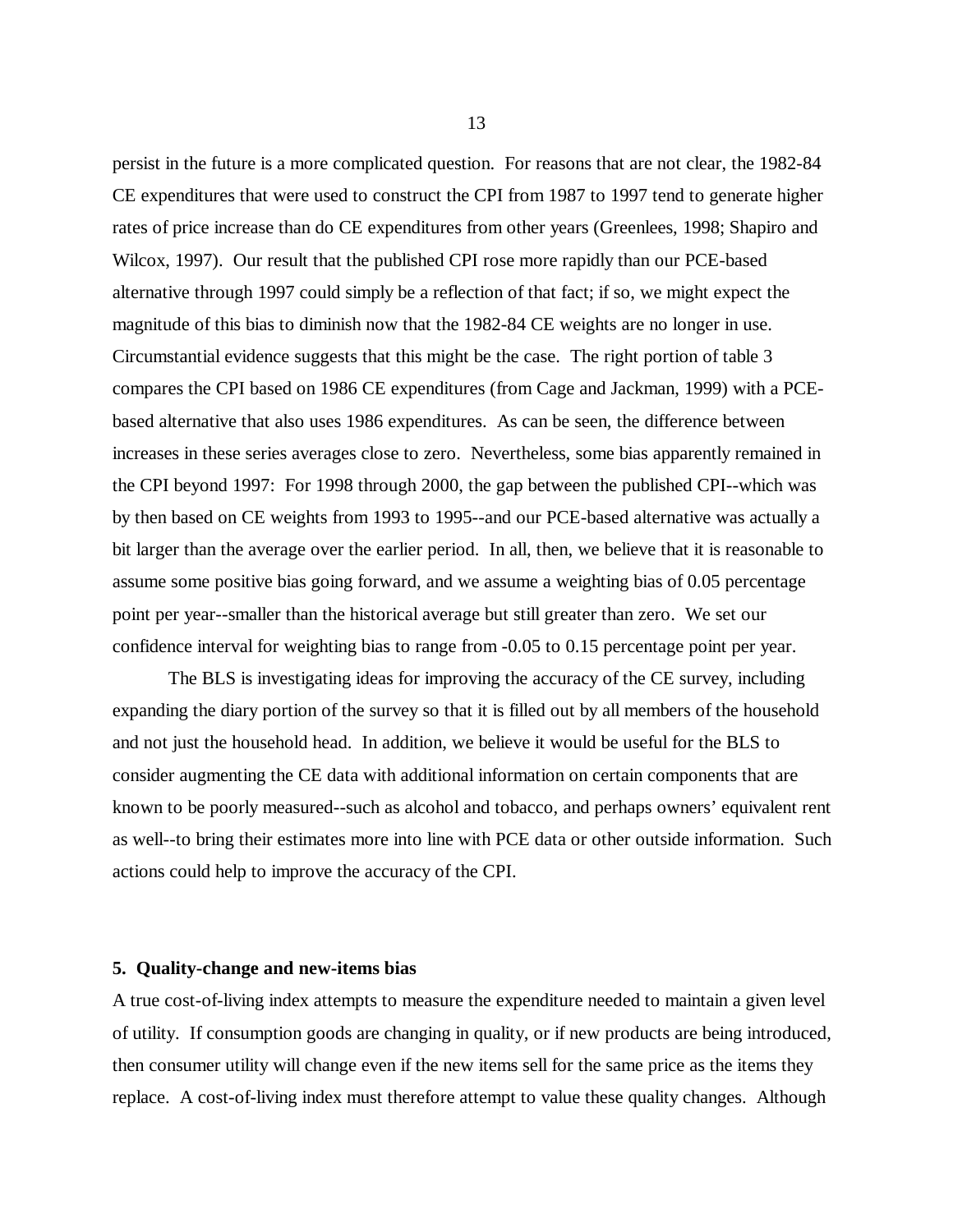the BLS devotes considerable effort to this task (see Greenlees, 2000, and Moulton and Moses, 1997), it is a daunting one--Shapiro and Wilcox (1996) refer to quality change estimation as the "house-to-house combat of price measurement"--and many analysts believe that unmeasured quality improvement is a source of significant upward bias in the CPI.

Of the several issues surrounding the topic of CPI bias, measuring quality change is easily the most controversial. First, estimates of quality-change bias are often large; for example, the Advisory Commission concluded that unmeasured quality change accounts for some 0.6 percentage point per year of bias in the CPI. Second, the issue is controversial because estimates of bias frequently involve a large judgmental component and are inherently highly uncertain.

Our approach to estimating the magnitude of bias is the same as that taken by the Advisory Commission: We review the research on quality-adjustment bias for each category of expenditure. Although more research is available now than when the Commission wrote its original report, in many cases we still are left with little guidance, and our estimates, like previous ones, are often judgmental.

Table 4 presents our estimates of quality-change bias for items in the various expenditure categories of the CPI. Using consumer expenditures from 1998 as weights, we obtain an overall estimate of quality-change bias of a little less than 0.4 percentage point per year; we view this as an estimate of current and prospective bias. Owing to the substantial uncertainty about this estimate, we place a confidence interval ranging from -0.1 to 0.8 percentage point around our point estimate. For reference, table 4 also presents comparable bias estimates from the Advisory Commission's report, which imply aggregate quality-change bias of about 0.7 percentage point per year.19 Our smaller estimate stems from lower estimates of bias in a number of categories, especially transportation, apparel, and computers and other electronic equipment.

Table 5 provides some information that helps shed light on the uncertainty around these estimates. We divide the expenditure components into three groups: items for which our bias estimate is based on at least a moderate degree of hard evidence, items for which our estimate is based on a small or inadequate degree of evidence, and items for which our estimate is almost

 $19$  To a second decimal place, this figure is 0.69 percentage point; this is a little higher than the Commission's 0.61 percentage point estimate, reflecting differences in weights used in the aggregation.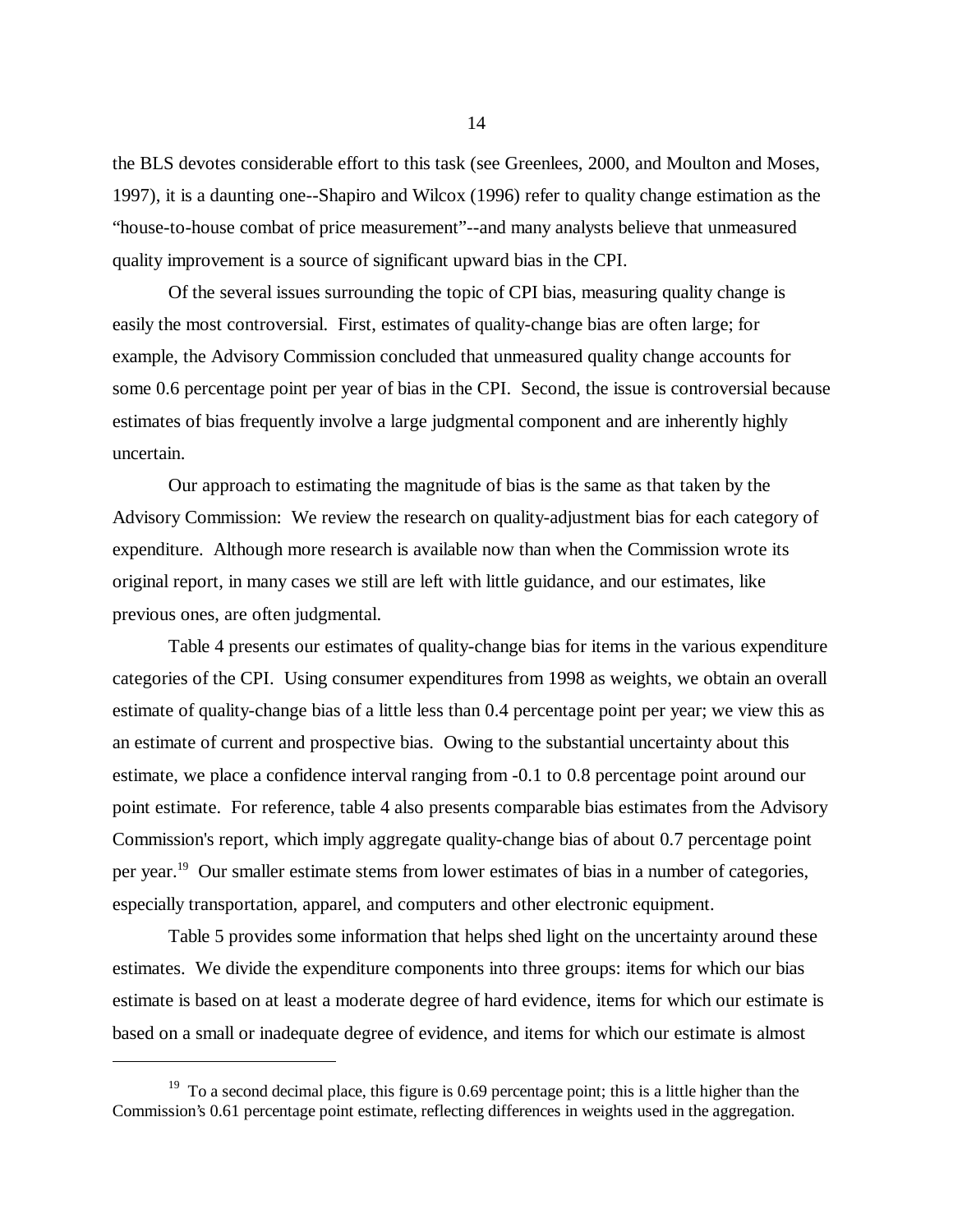entirely subjective. The implications of this table are sobering. The first category--the items for which we are most confident about our estimates--accounts for only about 7 percent of the CPI; the second category comprises a little less than 40 percent; and the third category is the largest, comprising more than half of the index. Of our 0.37 percentage point estimate of qualityadjustment/new-items bias, essentially none comes from the first category, about two-thirds comes from items in the second category and the remainder comes from items in the third category.

Before proceeding to an item-by-item dissection of quality-adjustment bias, we highlight a few general issues that pertain to our analysis. First, in constructing our estimates of qualitychange bias, we must be careful to ensure that there is no double-counting of other types of bias. If we obtain a "true" outside estimate of price change for a specific good that properly measures quality improvements, we must be careful to compare this series to a CPI that has already been adjusted for other sources of bias, such as lower-level substitution bias. In many cases, we can avoid these problems by comparing the "true" estimate with the current-methods CPI (Stewart and Reed, 1999), in which many of the other sources of bias have already been minimized.

Second, in some cases we take an outside estimate of price change to be superior to the CPI when that estimate is based on the sort of detailed and comprehensive data (such as scanner data) that are increasingly becoming available with improved information technology. The fact that these data are more comprehensive and include far more price quotes than the CPI raises the possibility that they may be more accurate, and such data also may allow more rapid introduction of new items into index, thereby minimizing new-items bias. The BLS is investigating how to integrate such data into the CPI, an undertaking with considerable promise in our view.20

Third, quality-change bias probably varies over time (perhaps even more so than other sources of bias). However, estimates of bias are frequently based on examination of a relatively short period of time that might well be atypical. In some cases, we will speculate that past quality changes are unlikely to be repeated in the future, or likely to continue at a slower pace. Similarly, since we are concerned with deriving a prospective measure of quality-change bias,

<sup>&</sup>lt;sup>20</sup> See Richardson (2000) for a description of BLS efforts in this area. Also see Feenstra and Shapiro (2001) for a discussion of some potential pitfalls in using such data.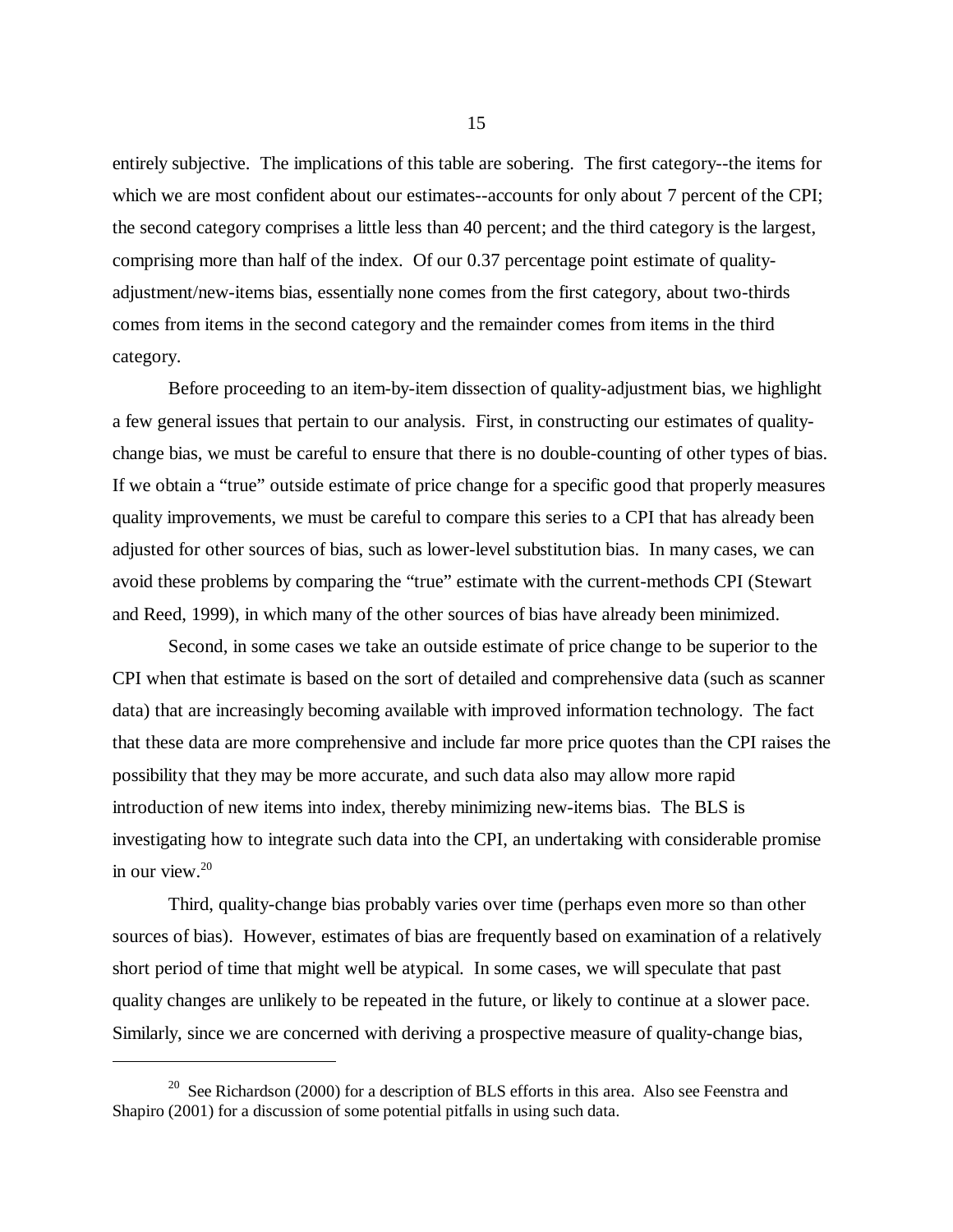we do not correct for the effect of new goods that are now fully incorporated in the CPI (such as cellular telephones and VCRs) except to the extent that we view them as being representative of new goods that will continue to be introduced. In addition, we note that BLS has procedures under way to bring new items into the CPI more rapidly (see Lane, 2000), and this could help to mitigate the amount of new-goods bias that is currently present in the index.<sup>21</sup>

Finally, we need some discussion of the weights that we use to aggregate our estimates of quality-change bias for each of the detailed expenditure categories. As discussed in Appendix B, we would ideally like to use weights from a superlative aggregation formula that are as accurate as possible (if we do not, then we run the risk of confounding quality-change bias with the other categories of bias in table 1). We therefore use recent weights from the adjusted PCE data, which, as we discussed in section 4, we suspect to be more accurate than the weights derived from the CE survey. These weights differ from the current CPI weights (the December 2000 relative importance weights) in several ways. First, even after adjusting the PCE data to the CPI's out-of-pocket scope, those PCE data place a higher weight on medical care services, an expenditure category in which we judge there to be a very large quality-change bias. Second, the fact that the CPI weights are based on CE expenditures from 1993-95 implies that the more recent PCE weights place a notably higher weight on computers (whose relative importance declines over time as its relative price falls, only to increase again when the expenditure weights are updated) and internet services (whose expenditure share has increased rapidly in recent years).<sup>22</sup>

Because we recognize that not all readers will agree with our assessment about weighting bias in the CPI, we also calculate an aggregation using expenditure shares from the 1998 CE survey, the most up-to-date CE data currently available.<sup>23</sup> Doing this yields a quality-adjustment

 $^{21}$  As noted by Pakes (2001), the more rapid introduction of new items into the CPI need not reduce new-items bias, though we expect that in most cases more rapid introduction would indeed help.

 $22$  For similar reasons, the Advisory Commission augmented the weights they applied to computers and certain categories of electrical appliances in their aggregation of quality bias.

 $23$  These shares are derived from a single year of CE data (adjusted to the CPI item structure and rental equivalence concept) and therefore may be less reliable than either the three-year averages that have gone into the CPI's weights thus far or the two-year averages that will be used beginning in 2002. In addition, these data have not been through all of the processing that go into production of the weights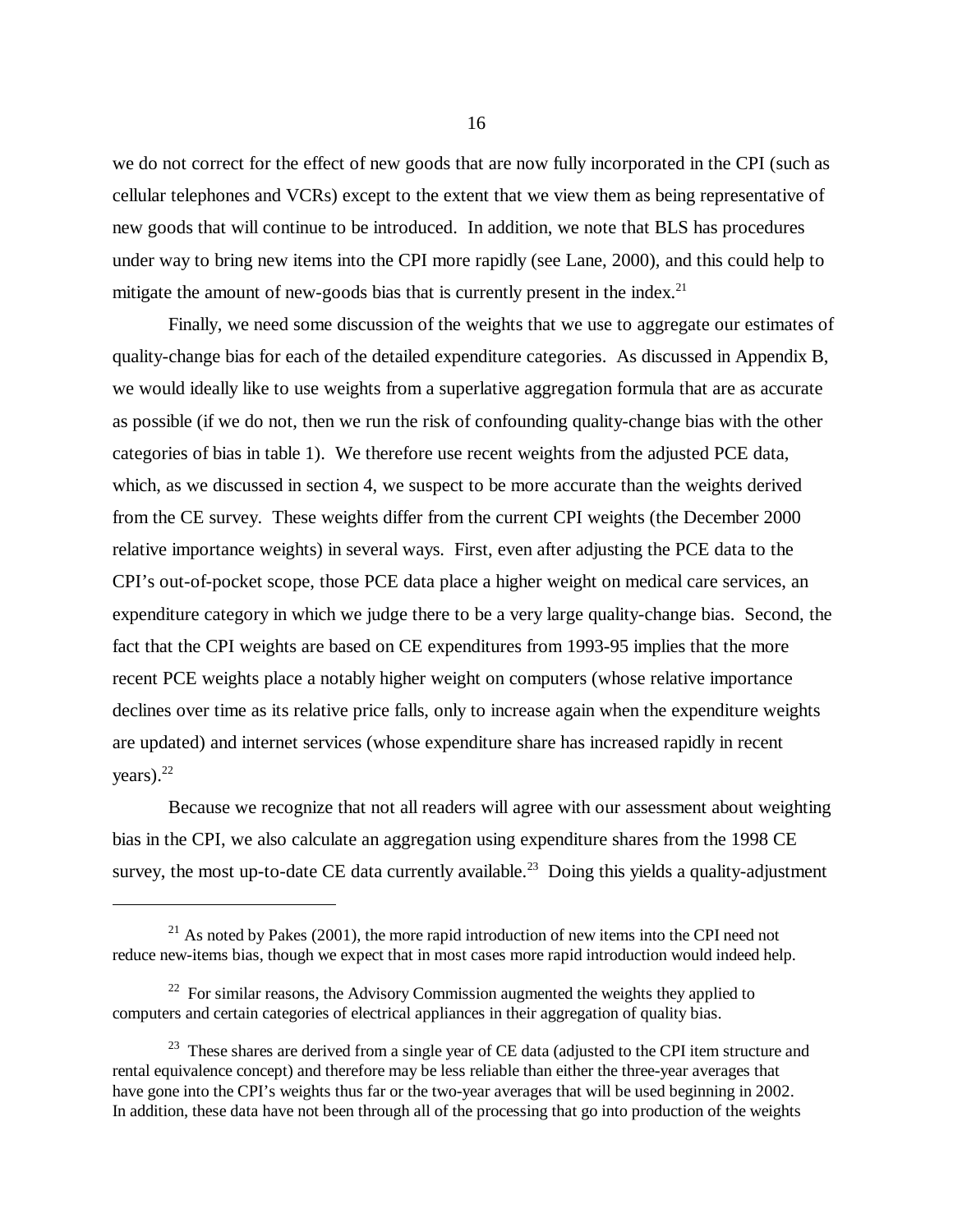bias of 0.31 percentage point per year, 0.06 percentage point smaller than the estimates presented in table 4, with the difference driven by the higher weight of medical care services in the adjusted PCE data. (Of course, this smaller estimate is well within the substantial confidence interval around our point estimate.) Thus, readers who prefer the CE survey data to the adjusted PCE data should reduce our overall estimate of CPI bias by about 0.1 percentage point-- 0.05 percentage point for weighting bias, and another 0.06 percentage point to reflect a smaller estimate of quality-change/new-items bias.

#### *Item-by-item estimates of quality change*

Shelter: If quality adjustment is the "house-to-house combat" of CPI bias estimation, then obtaining an estimate for the quality bias in shelter is much of the battle: Owners' equivalent rent and tenants' rent account for more than one-quarter of the CPI. The Advisory Commission was forced to rely largely on informal judgments in estimating that quality change biased the CPI for shelter upward by 0.25 percentage point per year between 1976 and 1996. Since the Commission's work, two additional papers have become available that shed additional light on this question. First, Moulton (1997) used data on housing characteristics to consider qualitychange bias for the rent of tenant-occupied housing; he concludes that the CPI for tenants' rent *understates the true quality-adjusted price increase by 0.15 to 0.25 percentage point per year.* Second, Crone, Nakamura, and Voith (2001) use hedonic techniques to estimate constant-quality price indexes for tenants' rent based on data from the American Housing Survey. Their estimate is close to Moulton's, rising 0.3 percentage point per year more rapidly than the current-methods CPI (this is perhaps not remarkable, given that both studies' methodologies and data sources are similar).

Crone *et al*. also attempted to measure quality-change bias in the service flow obtained from owner-occupied housing. Under the assumption that trait prices for owner- and tenantoccupied housing are the same, Crone *et al*. are able to estimate a hedonic model that allows them to impute constant-quality rents for owner-occupied housing. According to their results,

in the official CPI. We are grateful to the BLS for allowing use of these unpublished data.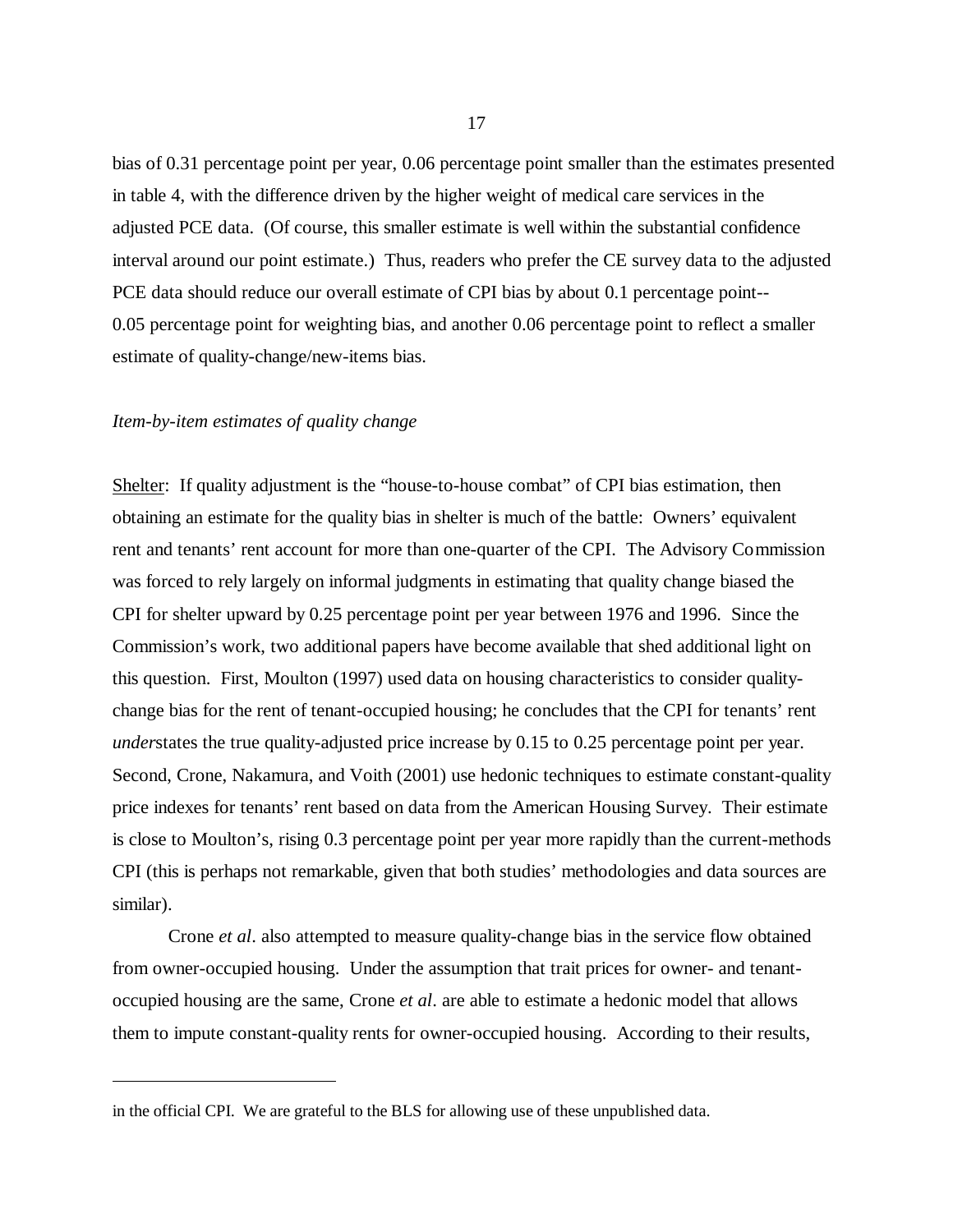the true cost of owner-occupied housing increased by about 0.6 percentage point per year less than the CPI for owners' equivalent rent (based on current methods) between 1985 and 1993.<sup>24</sup>

It is not clear, however, that the difference between the CPI for owners' equivalent rent (OER) and Crone *et al.*'s estimates completely reflect the effect of quality-change bias. Crone *et al.*'s maintained hypothesis--that the trait prices for renter- and owner-occupied housing are the same--is identical to the rental equivalence concept that the BLS invokes in computing OER; namely, that OER seeks to capture what an owner-occupied unit would receive were it rented out.<sup>25</sup> In principle, therefore, the Crone *et al.* estimates of constant-quality OER should only differ from the CPI for owners' equivalent rent for the following three reasons. First, the sample of housing units employed by Crone *et al.* in their study differs from that employed by the BLS in computing OER. Second, the specific procedure for imputing rents to owneroccupied units differs: Over the period considered by Crone *et al.*, the CPI imputed rents to an owner-occupied unit based on the rents of comparable renter-occupied units, while Crone *et al.*'s imputation is based on estimates from a hedonic regression. Finally, as with any item in the CPI, BLS introduces new housing units into the existing sample during a sample rotation by "linking in" the new price quotes--thereby assuming that there is no difference in quality-adjusted price between old and new units. By contrast, new units in the Crone *et al.* sample are handled by their hedonic regressions. Sample rotation in the CPI occurs roughly every ten years; notably, the period considered by Crone *et al.* saw one instance of sample rotation, in 1987.

Of these three possible sources of difference between the Crone *et al.* OER measure and the corresponding CPI measure, only the third can unambiguously be considered a failing of the CPI that Crone *et al.*'s procedure would remedy. Hence, we are not inclined to view the entire 0.6 percentage point difference between the CPI for owners' equivalent rent and Crone *et al.*'s estimate as reflecting quality-change bias. We therefore scale down the bias estimate

 $24$  The current-methods rent indexes incorporate estimates of the effects in earlier years of the 1995 adjustments to the formulas used to compute rent changes, as well as the introduction (in 1988) of quality adjustments to control for depreciation (Stewart and Reed, 1999).

<sup>&</sup>lt;sup>25</sup> We are indebted to Timothy Erickson for clarifying this point. Interestingly, the hypothesis that trait prices are equal across owner- and renter-occupied housing is rejected in Crone *et al.*'s data; this calls into question both Crone *et al.*'s methodology as well as the BLS's rental equivalence methodology.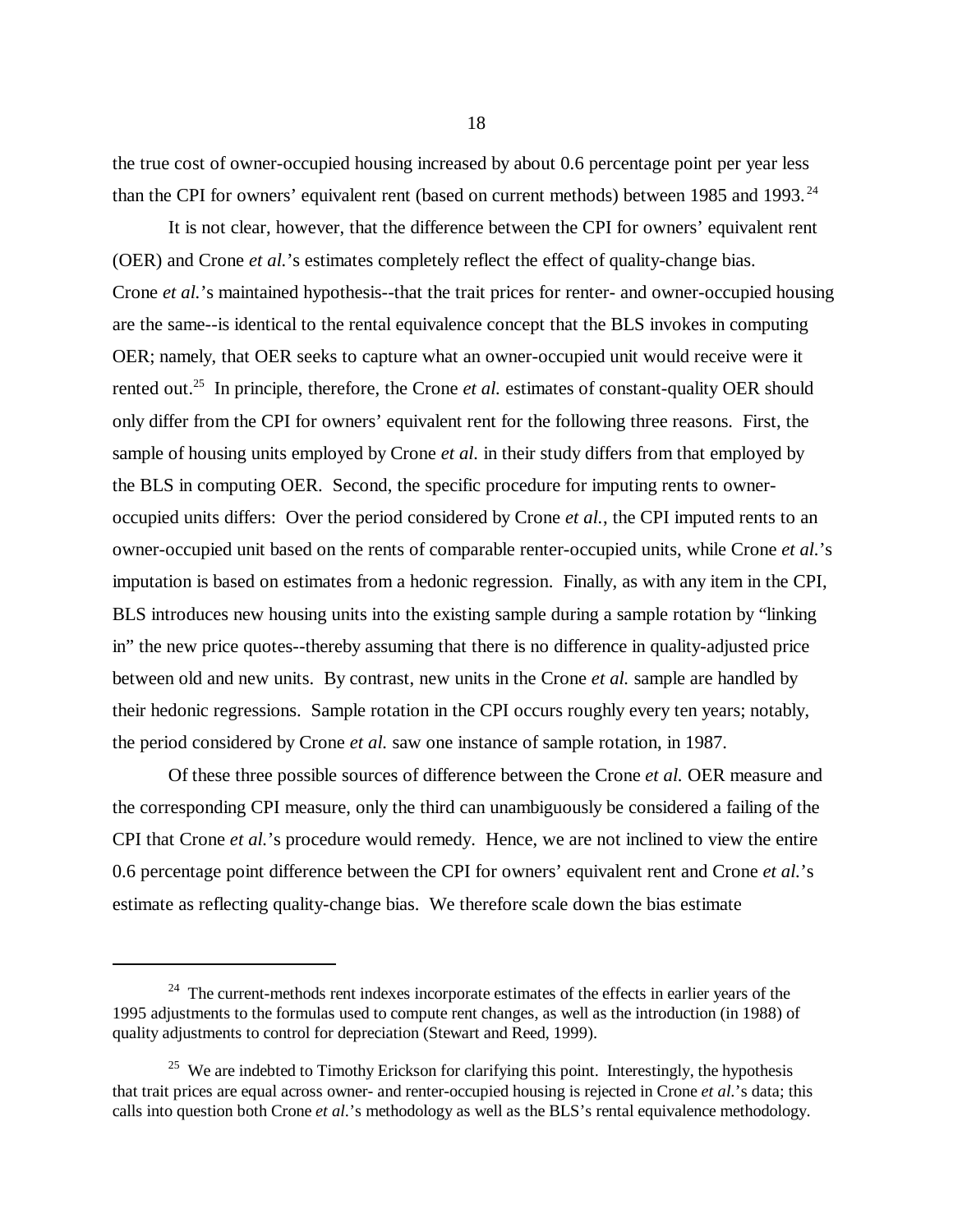judgmentally, and assume that prospective quality-change bias for owner-occupied housing averages 0.3 percentage point per year.

The preceding discussion regarding the Crone *et al.* bias estimates for owners' equivalent rent also applies to their estimate of quality-change bias in tenants' rents, as well as to Moulton's estimates. Both studies use data from the American Housing Survey to compute estimates of tenants' rents that control for changes in observable housing characteristics (although Moulton's menu of characteristics is somewhat less detailed than that employed by Crone *et al.*). We therefore assume a downward bias of 0.2 percentage point per year for tenants' rent, which is a little smaller than both Crone *et al.*'s point estimate and the upper bound of Moulton's range of estimates. (Note that this is one of the few estimates in this paper that we classify in table 5 as being based on at least a moderate degree of hard evidence.)

Using expenditure weights from the 1998 PCE data, we find that tenants' rent and owners' equivalent rent contribute about 0.03 percentage point to the bias in the overall CPI. As for the other components of shelter costs--that is, lodging away from home and household insurance--we know of no analyses of these prices nor do we have any special reason to doubt the accuracy of the CPI for these items. We therefore assume no quality-change bias for these categories.

Medical care services: Evaluating quality changes for medical care is perhaps the most daunting challenge BLS faces. There are at least two quality-related problems with the CPI's estimates of medical care prices. The first is methodological: Prior to 1997, the CPI priced hospital services by pricing a fixed set of inputs (such as one night's stay in a hospital room), rather than the costs incurred in treating a given disease. Because technological change can alter the mix of inputs used to treat a given condition (for example, some procedures no longer even require a hospital stay), such a procedure will likely mismeasure the "true" price of medical services. As a result, the CPI changed its procedure for measuring hospital services prices beginning in 1997, and now attempts, in principle, to price a course of treatment for a given disease. In practice, this is implemented by repeated pricing of a given set of services specified in a random selection of bills for a specific hospital visit, combined with an attempt to identify changes in treatment practices. While this should bring the CPI closer to the goal of being able to price the treatment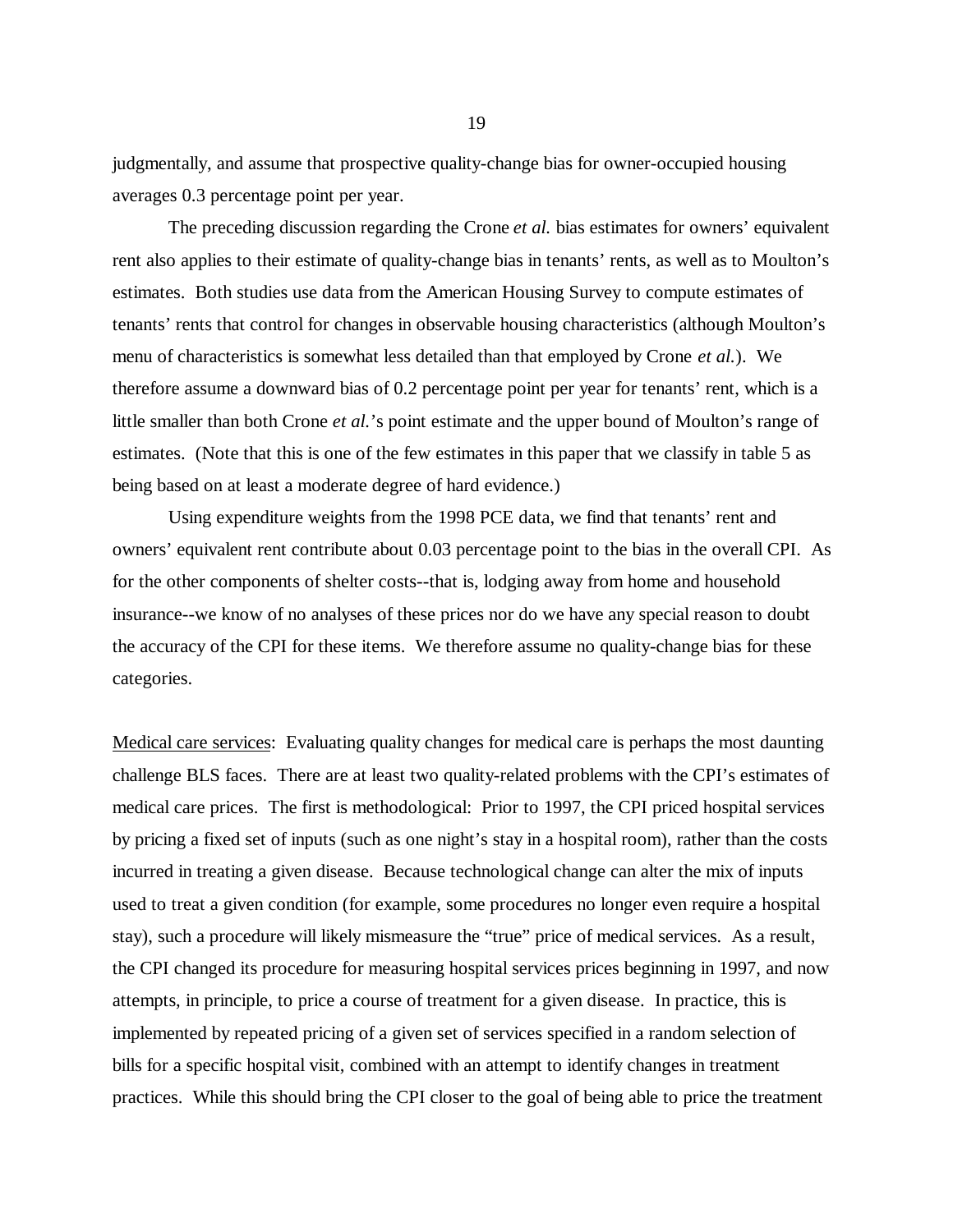of a specific disease, most such changes in treatment are apparently unlikely to be captured by the CPI's procedures.<sup>26</sup>

The results from two studies--Shapiro, Shapiro, and Wilcox's (2001) analysis of cataract surgery and Cutler, McClellan, Newhouse, and Remler's (2001) study of heart attack treatments--suggest that failing to control for changes in treatment can represent a significant source of bias. Shapiro *et al*. construct a cost index for cataract treatment that accounts for the changing mix of inputs employed; they find that the difference in growth rates between an index in which input weights change every ten years (as in the CPI) and one for which weights are allowed to change more frequently averages about 5.5 percentage points per year from 1969 to 1994.27 Similarly, Cutler *et al.* estimate that from 1983 to 1994, the actual cost of treating a heart attack rose approximately 2.1 percentage points per year more slowly than the average change in the cost of a fixed input bundle for heart-attack treatment (see their table 8.4).

However, we are aware of one study that reaches a different conclusion regarding the sign of this type of bias. Berndt, Busch and Frank (2001) present estimated price indexes for treatment bundles for clinical depression, albeit only over the five-year period 1991-95. They do not make a clean comparison between an index that captures changes in treatment paths with a CPI-like index that does not, but according to our reading of the information they present, such an index appears to increase about 1.4 percentage points per year *more* rapidly than a CPI-like index over this period, reflecting a switch toward more expensive treatments.<sup>28</sup>

<sup>26</sup> To use an example cited by Shapiro *et al.* (2001, p. 433), sutures are no longer needed after cataract surgery in some cases. Even under the new CPI procedures, small changes such as this might not be picked up by BLS enumerators (and even major changes such as the greater use of outpatient surgery for cataracts might not be captured). Cutler *et al.* (2001, note 24) are similarly skeptical that the new CPI methodology will be able to adjust for significant changes in treatment inasmuch as these changes are too gradual to be identified.

 $27$  However, the difference between the two indexes changes significantly over the sample period, averaging 11 percentage points per year from 1969 to 1985 but less than 1 percentage point per year from 1985 to 1994. (The large difference in growth rates over the earlier period is largely the result of cataract surgery's having moved toward being an outpatient procedure.)

 $^{28}$  We are comparing the average supply price from their table 12.4 with the fixed-weight Laspeyres index from their table 12.7. Of course, this calculation ignores any improvement in quality, which presumably is the reason for the change in treatments in the first place--though the authors describe clinical results suggesting that each of the examined treatments lead to comparable outcomes. We note as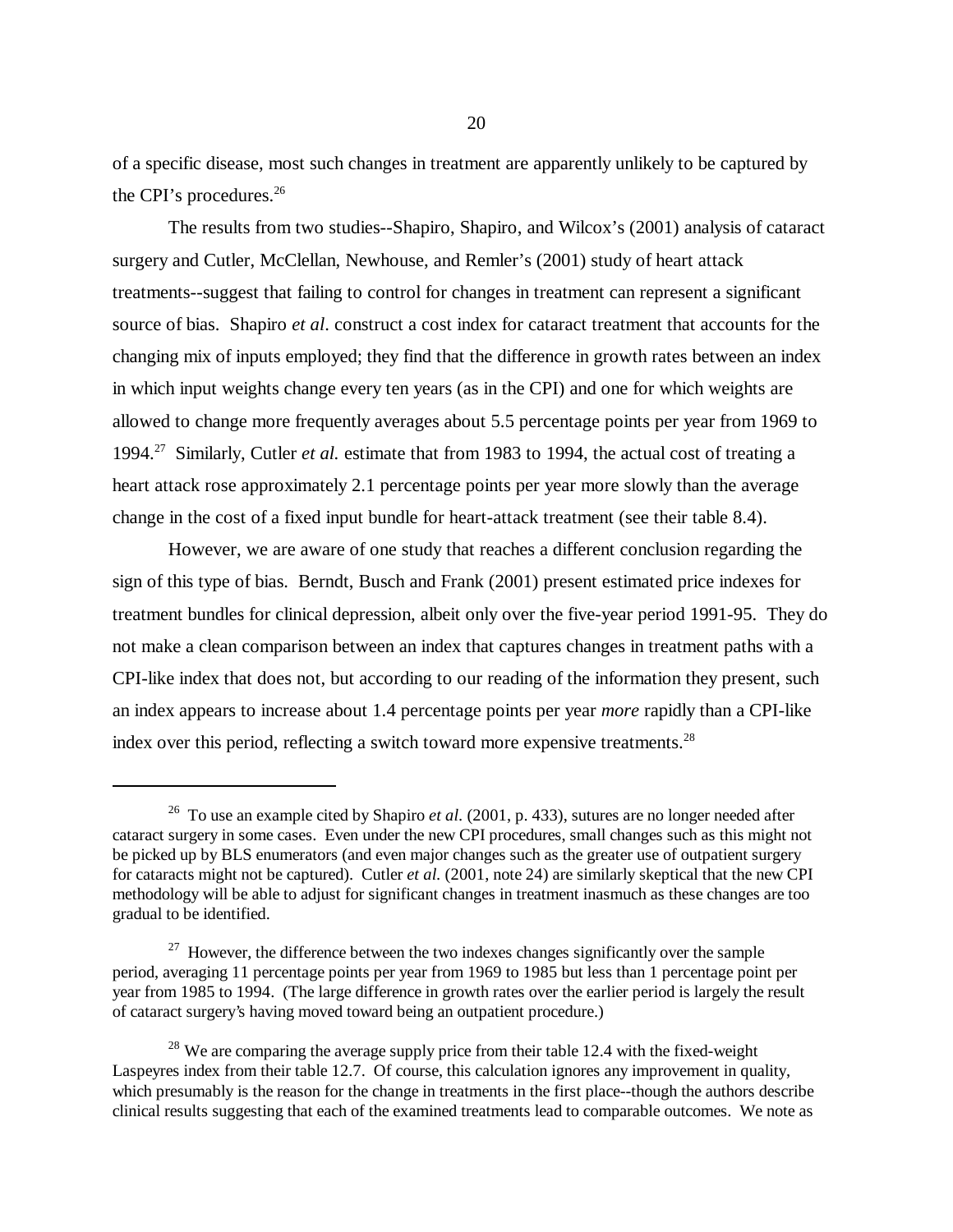The second quality-related problem with the CPI's estimates of medical care prices involves *pure* quality change--for many (though certainly not all) illnesses, advances in treatment have significantly improved treatment outcomes. The issue of pure quality adjustment is a much more difficult one since it involves assigning a value to a medical outcome; indeed, we have found only one study--the paper on heart attacks by Cutler *et al.*--that provides useable estimates of a quality-adjusted index for a specific medical treatment.<sup>29</sup> They find that such an index declines by 1.7 percent per year--a marked contrast from their fixed-weight index, which rises 4.5 percentage points per year more rapidly. However, this estimate is extremely sensitive to the assumed value of additional life (as Cutler *et al*. point out, different assumptions yield indexes that decline by 0.3 to 16.8 percent per year); valuing medical outcomes that involve well-being or quality of life rather than length of life is likely to be even more difficult. In addition, Cutler *et al.*'s cost-of-living index only includes the cost of treatment in the year following a heart attack, even though evidence suggests that treatment received more than one year after a heart attack contributes significantly to lower mortality.<sup>30</sup>

Altogether, there is an immense degree of uncertainty surrounding the issue of quality adjustment for medical services. That said, we would guess that estimates derived from the Shapiro *et al*. and Cutler *et al*. studies represent upper bounds, because treatments for cataracts and heart attacks likely have enjoyed unusually rapid improvement (indeed, Shapiro *et al.* chose to examine cataract treatments in part for that very reason). In contrast, progress in the treatment of other diseases--such as Alzheimer's or the common cold--has been virtually nonexistent.<sup>31</sup>

well that the results of this study differ sharply from earlier research by the same authors (Frank, Berndt, and Busch, 1999), reflecting changes in their sample.

 $29$  Berndt, Busch and Frank's (2001) estimated price indexes for treatment bundles for clinical depression covered treatments that were found to be comparable. As noted above, however, this finding raises the question as to why the treatments changed over time; perhaps "comparability" ignores some quality issues that are important to consumers, such as time saved in replacing some therapy with drugs.

 $30$  Fixler (1999, pp. 106-7) discusses some of the conceptual difficulties involved in measuring total treatment costs.

<sup>&</sup>lt;sup>31</sup> Berndt *et. al* (2001, p. 192) emphasize this point. Note that the discussion above ignores other, deeper issues related to the measurement of medical services prices in a true cost-of-living index, such as the negative impact that reduced mortality could have on lifetime utility (with fixed resources, longer life reduces an individual's sustainable level of lifetime consumption). See Shapiro *et al*., p. 412, and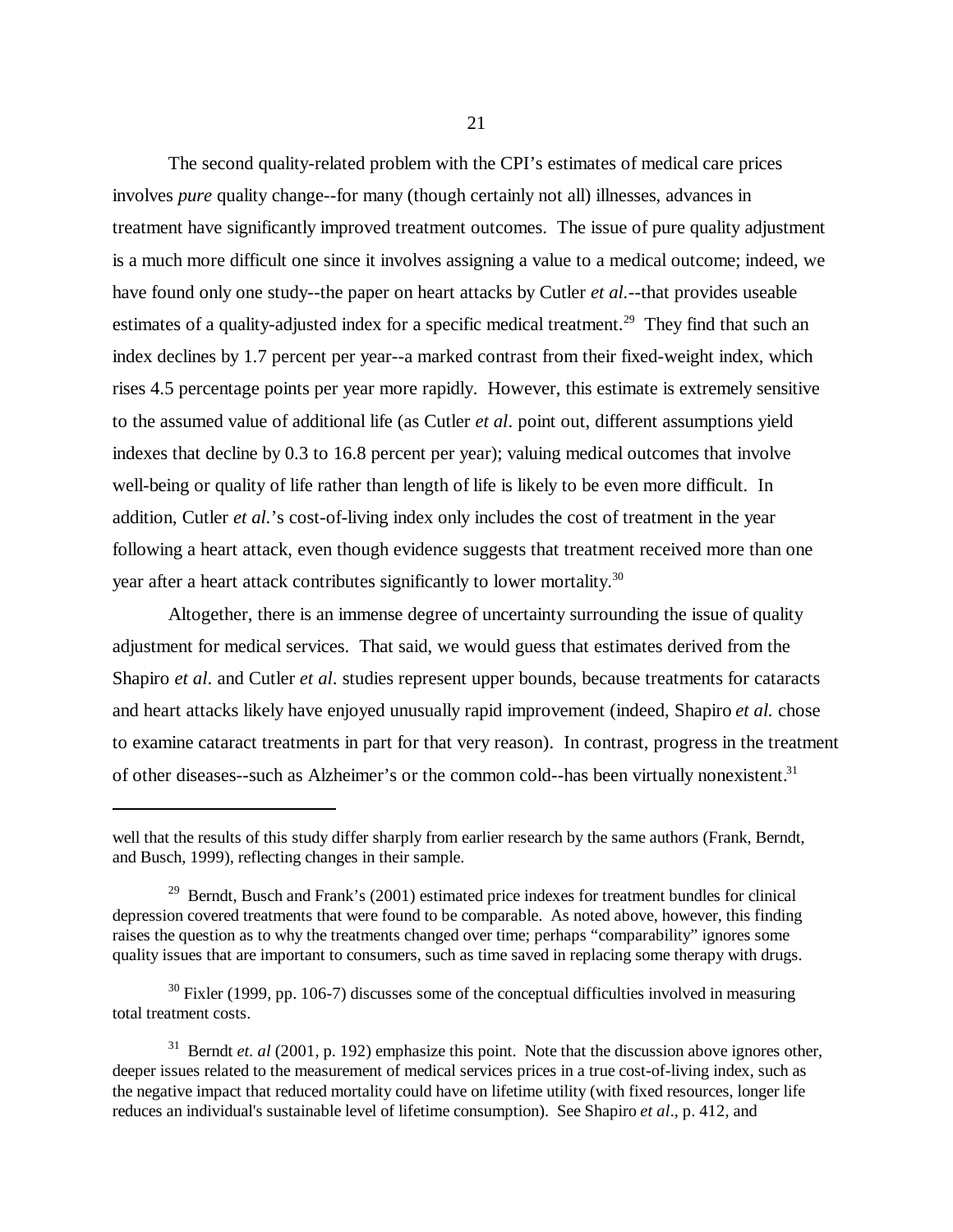(Treatment of depression may be in the latter category as well, at least over the limited period covered by the Berndt, Busch, and Frank study.) To estimate the amount of quality-change bias in medical services (ignoring for the moment the CPI's 1997 changes in procedures), therefore, we assume that rapidly improving treatments such as those for cataracts and heart attacks are representative of two-thirds of all hospital services, and that the amount of quality bias in these rapidly improving treatments is 4.5 percentage points per year (the value reported in Cutler *et al.* for heart-attack treatments).

Obtaining an estimate for the period following the 1997 change in CPI procedures is even harder. In principle, pricing the items from a given bill for a specific hospital visit--as is now done--should allow BLS analysts to identify changes in treatment for a specific disease; this then would permit the BLS to factor these treatment changes into the price index. Thus, the new procedures have the potential to enhance the CPI's ability to price a specified treatment path. In addition, the CPI now measures transaction prices, rather than list prices, to a larger extent than had previously been the case. Unfortunately, very little information is available as to how these changes affected the CPI. The CPI's procedures apparently remain unable to capture most changes in treatment; indeed, discussion with BLS analysts suggests that almost no such changes have been detected since 1997. However, the use of list (or "chargemaster") prices is widely believed to have biased upward the CPI during the 1980s, as rapidly rising list prices were met with increased discounting for certain classes of purchasers (though the Cutler *et. al* and Shapiro *et. al* studies on which we base our bias estimates should not have been affected by this problem). In the end, we are prepared to believe that the change in CPI procedures had at least some effect on the index. Thus, following the CPI's revision in procedure in 1997, we use an estimate of quality-change bias for the rapidly improving components of medical services that is lower by 0.7 percentage point per year; this is intended to reflect the CPI's improved ability to capture changes in the "mix" of inputs and is based on the difference between the rate of growth of a fixed-input price index for heart-attack treatment and an index with input weights that are updated every five years (see Cutler *et al.*, 2001, table 8.4). In all, then, we assume a bias in the CPI for medical services of 2.5 percentage points (=  $2/3 \times (4.5{\text -}0.7)$ ) since 1997. Given the

Cutler *et al.,* pp. 343.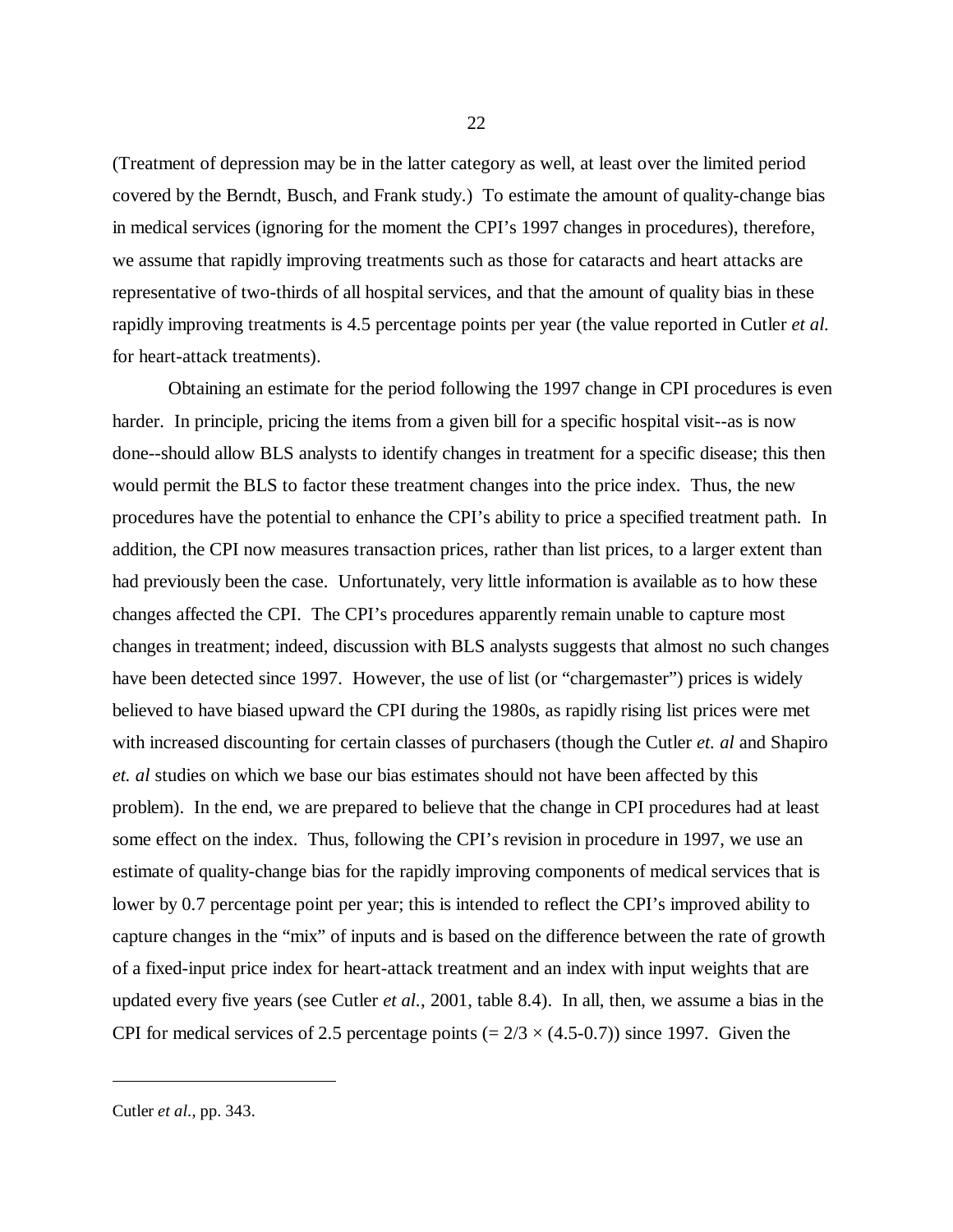weight for medical care services, this component contributes about 0.16 percentage point to quality-change bias in the overall CPI.

One additional issue involving the CPI for medical care that we did not factor into our bias estimate (because we have no presumption about which direction it goes) is the difficulty that arises in handling health insurance.<sup>32</sup> The CPI does not currently price health insurance directly; rather, the weight of health insurance is distributed among the other medical strata (with a small weight remaining in the health insurance stratum itself to capture insurers' retained earnings) and its price is assumed to move with those components. Thus, any changes in health insurance provisions (such as higher copayment requirements) will be reflected in the CPI only indirectly and to the extent that these changes result from cost pressures on insurers (such as higher physicians' charges) that are themselves captured by the CPI. But those changes may be hard to capture by such indirect means. BLS is currently investigating the direct pricing of health insurance, which may help to address this issue.

Medical care commodities (pharmaceuticals): A number of papers have documented problems with official measures of pharmaceutical prices; in particular, the CPI's previous treatment of generic drugs--in which price differences between branded and generic drugs were treated as quality differences and purged from the index--probably induced significant upward bias in years past.

In January of 1995, the CPI changed its procedures regarding the entry of generic drugs into the index. Under the new procedure, a generic drug is permitted to replace the corresponding branded drug six months after the branded drug's patent has expired; the probability that this substitution occurs is proportional to the generic's relative expenditure share. The introduction of this new procedure reduces measured inflation for prescription pharmaceuticals by 0.4 percentage point per year over the period 1993 to 1997 (Stewart and Reed, 1999, p. 32).

 $32$  See Bradley, 2000, for an analysis of some related issues involved in measuring the cost of living in the presence of insurance.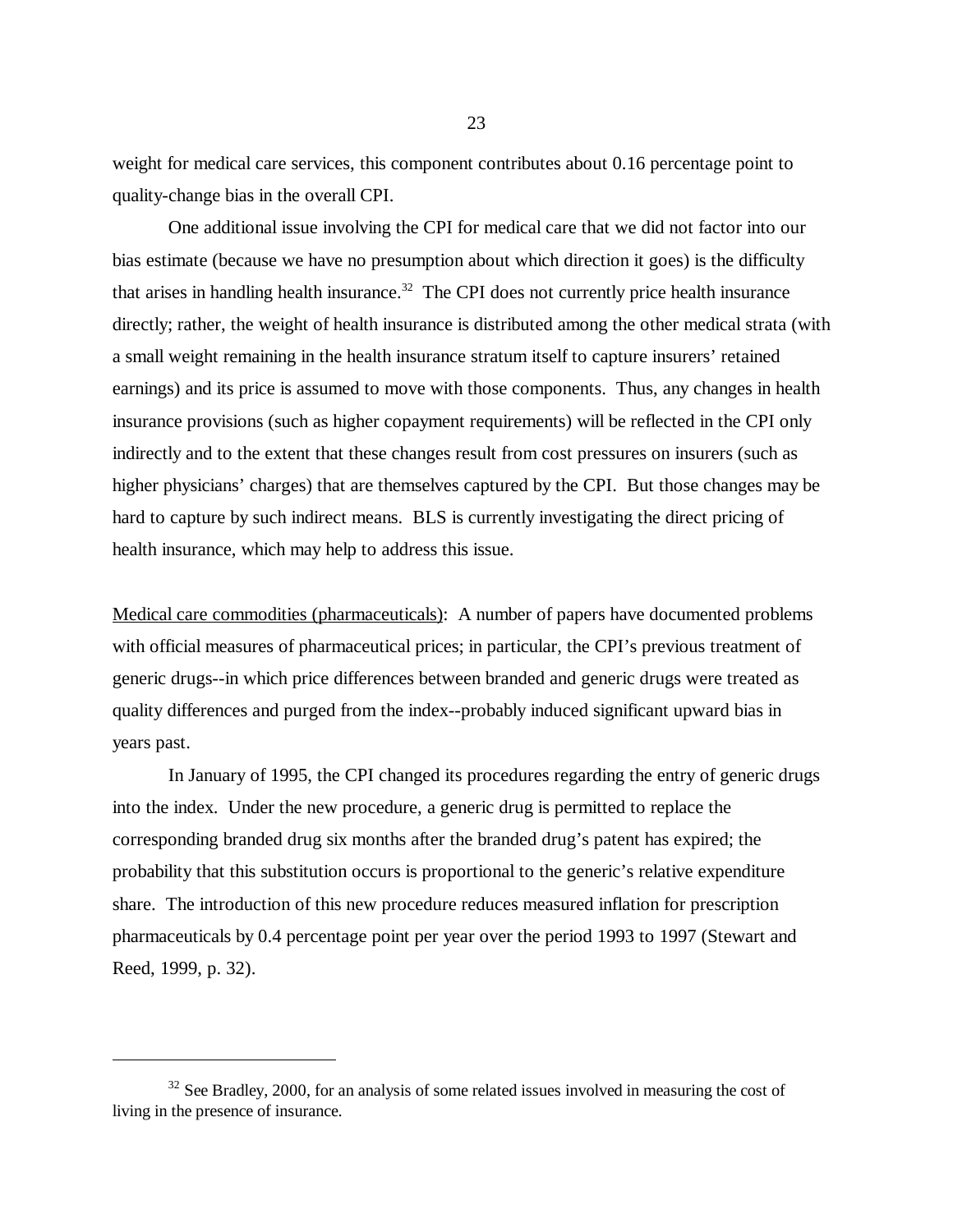However, because generic drugs continue to gain market share six months after their introduction, they may not receive sufficient weight in the CPI even under the new procedure. For the seven antidepressants considered by Berndt, Cockburn, and Griliches (1996), generic drugs' market shares after one year ranged from 25 to 100 percent of their eventual (three-year) shares.<sup>33</sup> Similarly, in a study of two antibiotics, Griliches and Cockburn (1994) found that revenue shares for generic variants reached only 30 to 70 percent of their three-year shares after six months.

For our estimates of bias, we assume that the CPI's current methodology assigns a weight to generic drugs that is only one-quarter as large as the drugs' true final expenditure share (this figure is taken from the lower end of the range of one-year market-share estimates from Berndt *et al.*'s 1996 paper). Because the BLS estimated that the new procedures for generic drugs reduced the increase in prescription pharmaceutical prices by 0.4 percentage point per year (Stewart and Reed, 1999), we assume that the effect of fully incorporating generic drugs into the CPI would be four times larger than BLS estimated, or 1.6 percentage points per year, yielding a current bias estimate of 1.2 percentage point per year. We emphasize that this is a highly speculative estimate since it relies on the experience of the few drugs that have been studied, which may not be representative.

We have found only a modest amount of useable research that bears on the issue of pure quality bias in the CPI for prescription drugs. An attempt to apply hedonic techniques to antiarthritis drugs (Cockburn and Anis, 2001) finds little correlation between these drugs' characteristics and their price, although characteristics do affect quantities. In their study of antidepressants, Berndt *et al.* (1996) estimate that the incremental effect of using hedonic adjustments to control for the introduction of new drugs reduces the average annual rate of price increase by anywhere from zero to 1.2 percentage points, depending on the subperiod that they consider. In addition, Suslow (1996) finds that a hedonically adjusted price index for three antiulcer drugs rises about 0.8 percentage point per year more slowly than a fixed-quantity price index for these drugs.

<sup>&</sup>lt;sup>33</sup> The fact that the market share of most of the generic drugs in the Berndt *et al.* sample remains significantly below 100 percent even three years after their introduction suggests that consumers and/or physicians do not consider them to be perfect substitutes for branded drugs.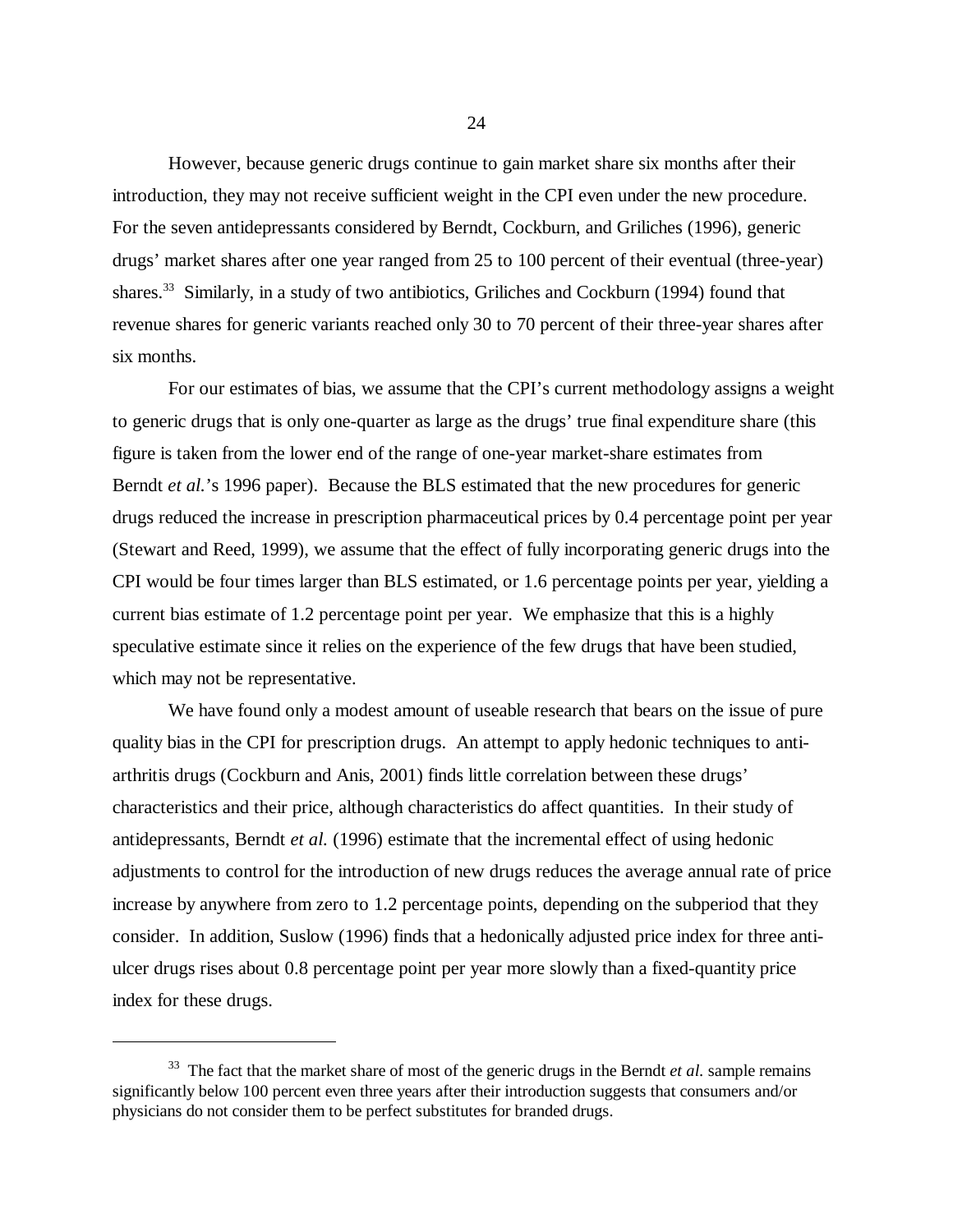Finally, some internal Federal Reserve data are available that provide further information on quality-adjustment issues in pharmaceuticals. Federal Reserve analysts constructed a matched-model price index based on extremely detailed data across a very wide range of drugs.<sup>34</sup> The data therefore are far more complete than the data collected for use in the CPI, and new drugs are brought into the index very rapidly, when their share of the market is very small; this latter feature likely mitigates any new-items bias and obviates the need for hedonic adjustment (see Griliches, 1990, and Aizcorbe, Corrado, and Doms, 2000). The Federal Reserve index does not include any adjustments to treat generic drugs as directly comparable to their branded counterparts; nevertheless, a Laspeyres version of this price index rises about 1 percentage point per year less rapidly than the current-methods CPI for prescription drugs between 1995 and 1998.

We interpret these studies as pointing to some pure quality bias in the CPI for pharmaceuticals. We therefore add 1 percentage point of pure quality-change bias to our estimate of the bias that results from failing to fully incorporate generic drugs; this figure is roughly in line with the values found in the studies described above.<sup>35</sup> In total, then, we obtain a bias estimate of 2.2 percentage points per year for prescription drugs.

Quality-change bias likely exists for *non*prescription drugs as well. For example, the variety of drugs available over-the-counter appears to have risen notably over time as prescription drugs switch to OTC status and as new products and varieties become available, and the welfare benefit of this increased availability goes unmeasured.<sup>36</sup> Indeed, between 1995 and

 $34$  The data were purchased from IMS HEALTH, a private consulting firm. Although these data cover drugs purchased in the United States, they represent prices received by the drugs' distributors rather than by pharmacists, and in this sense do not correspond precisely to the concept measured by the CPI.

 $35$  One factor preventing us from choosing a larger bias estimate is the fact that it may not always be conceptually appropriate to include the benefit of the introduction of new drugs into the CPI. Consider, for example, the development of new antibiotics to treat drug-resistant infections that were previously treatable by older drugs; because the reduction in welfare owing to those drug-resistant infections is not included in the CPI, it could be misleading for the CPI to include the benefit of the new drugs. (As noted by the Advisory Commission, 1996, and Baker, 1998, a similar argument could be made regarding drugs developed to treat new conditions such as AIDS.)

 $36$  Any price decline that happens to be associated with a drug's moving from prescription to OTC status, however, would be captured by the CPI.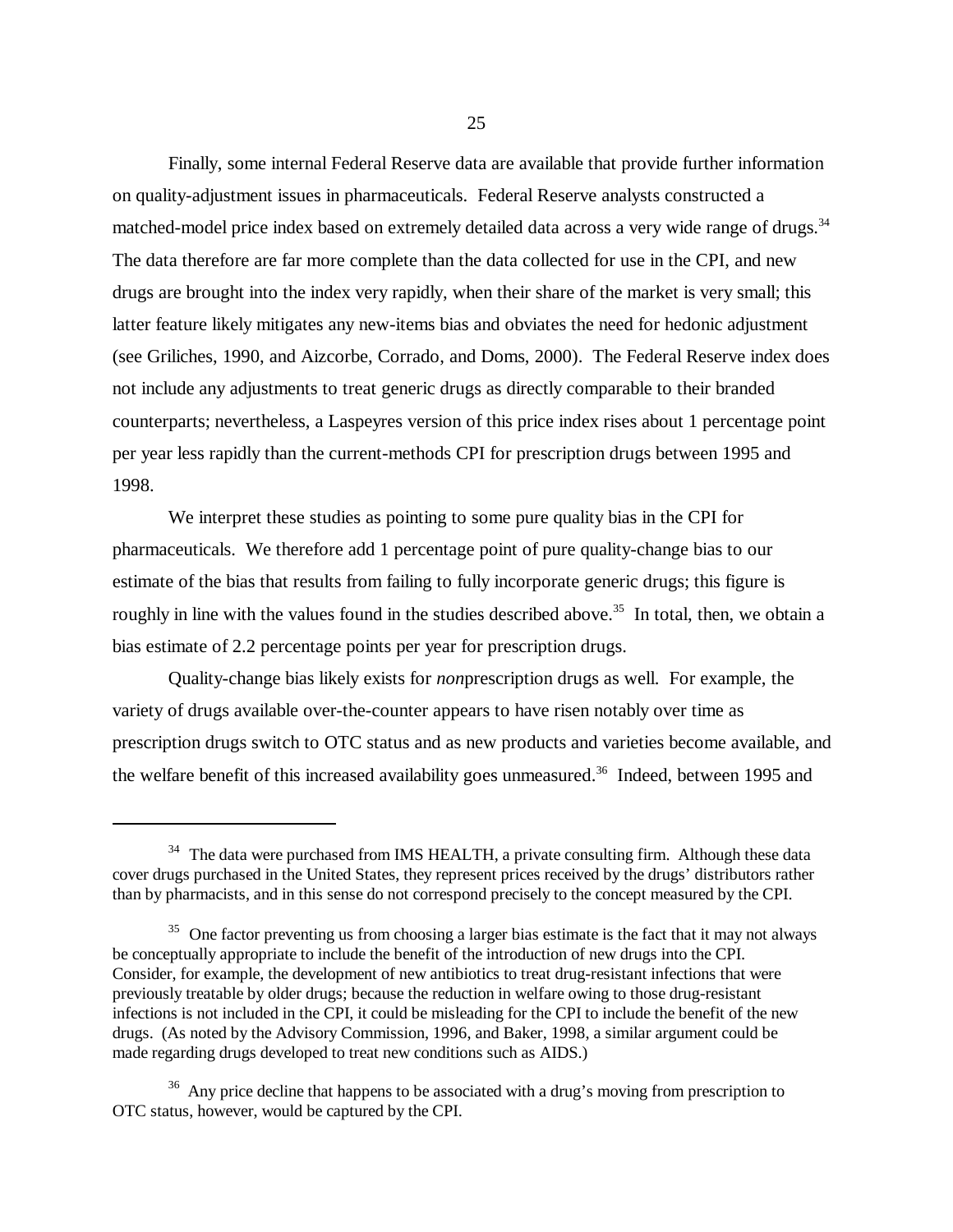1998 the current-methods CPI for nonprescription drugs rose about 1/2 percentage point per year more rapidly than the internal Federal Reserve data mentioned above, in which new drugs are brought into the sample quickly (when their expenditure share is very small). We therefore assume 1/2 percentage point of bias per year (half the size of our estimate for pure quality improvement in prescription drugs) for this category of medical care commodities.

Electronic equipment: The CPI recently began extending hedonic quality adjustments to a number of types of electronic goods. In 1998, the CPI began using hedonic models to adjust computer prices, and in 1999, the CPI incorporated hedonic adjustments for television prices. More recently, hedonics are being used to adjust camcorders and 12 types of audio equipment (starting January 2000), and VCRs and DVD players (starting April 2000). Many analysts had advocated such a move, and the change overall has been a welcome development. Nevertheless, hedonics are no panacea, and we find reason to believe that measurement problems remain even in some of the areas in which these techniques are now employed.

In many cases, the new, hedonically adjusted indexes increase as rapidly as--or even more rapidly than--their unadjusted counterparts. (Computer prices are an important exception.) There are several possible explanations for this seemingly counterintuitive result. First, if manufacturers tend to link normal price increases to the introduction of new, higher-quality models, then a hedonically adjusted index may appropriately rise more rapidly than its unadjusted counterpart. This is because the hedonic adjustments allow the normal price increase to be identified and retained; under the old overlap procedure, the increase would have been purged from the index along with the portion of the price increase that truly reflects improved quality.

A second possibility, however, is that the hedonic procedures could be inadequate. Construction of a workable hedonic model is difficult, for it requires very complete information on product characteristics. Furthermore, even with a good hedonic model, BLS's implementation of hedonics may leave some fraction of quality-change bias intact; this is because BLS uses hedonic models to adjust prices only during item substitutions--that is, when an item is no longer available to be priced and a substitute is therefore chosen at the same outlet. But during routine sample rotation, when a new item is chosen at a new outlet, the usual overlap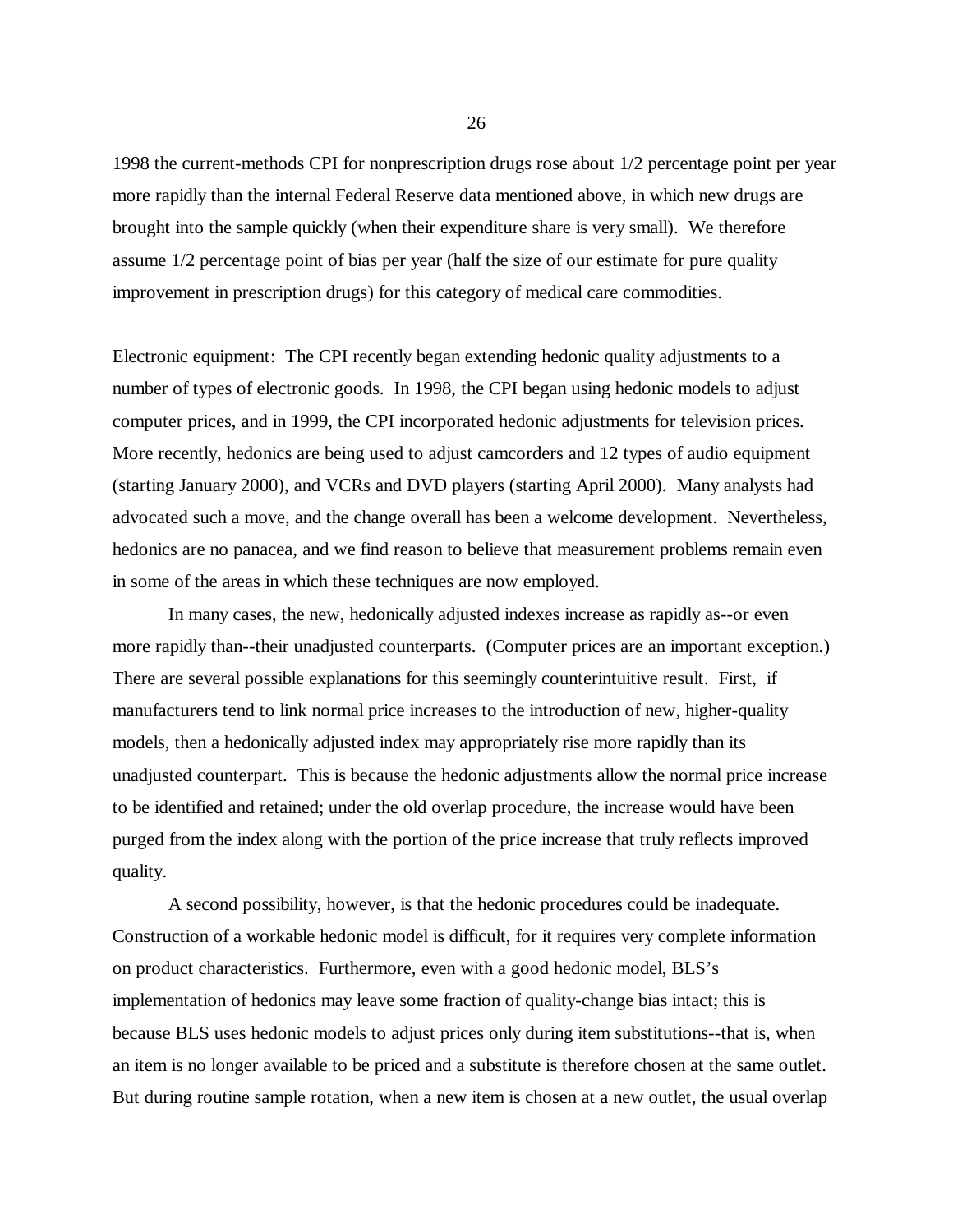method of quality adjustment is employed. For this reason, we refer to the BLS's procedure as "partial" hedonic adjustment. The evidence that we consider below suggests that for at least one good (televisions), confining the hedonic adjustments to item substitutions appears to miss a significant fraction of quality change. $37$ 

BLS is experimenting with new procedures for item substitutions--called "directed" substitutions--that may help to reduce a portion of the remaining quality-change bias in such cases. Under directed substitution, item substitution (and hedonic adjustment) would occur after fixed intervals even if the old item remains available to be priced. Directed substitution should allow BLS to maintain a more up-to-date sample; it therefore ought to diminish the differences between existing items and those that replace them during sample rotation, and so might reduce the bias associated with the lack of hedonic quality adjustment at such times. Directed substitution is currently being implemented for personal computers, and related procedures are in train for prescription drugs (Lane, 2000).

To address this problem more directly, BLS could consider applying hedonic adjustment during sample rotation. A schematic description of this alternative, and its interaction with newoutlet bias, is outlined in table 6. Under current procedures, new items are linked into the CPI using the "overlap method" during sample rotations; this leaves the CPI susceptible both to quality-adjustment bias (because differences in item characteristics are not valued) and to newoutlet bias (because the entire price differential between outlets is attributed to differences in outlet quality).<sup>38</sup> Applying hedonics during sample rotation ought to help alleviate qualityadjustment bias--presuming, of course, that the hedonic estimates are accurate. Whether it also will help alleviate new-outlet bias will depend on whether outlet characteristics also can be priced in the hedonic regressions. If they cannot, then BLS would implicitly be making the

 $37$  Another problem arises because the goods that are substituted into the sample when item substitutions occur are typically chosen so as to be as similar as possible to the goods that are replaced. To the extent that pure price declines tend to be larger over the initial portion of a good's life cycle, this will cause the CPI to be biased upward. (Of course, this problem exists under both the new and old BLS procedures for quality adjustment.)

<sup>&</sup>lt;sup>38</sup> With the "overlap" method, the price change between months t-1 and t is given by the old item at the old outlet, and the price change between months t and t+1 is given by the new item at the new outlet. No direct comparison is made between prices of the old and new items.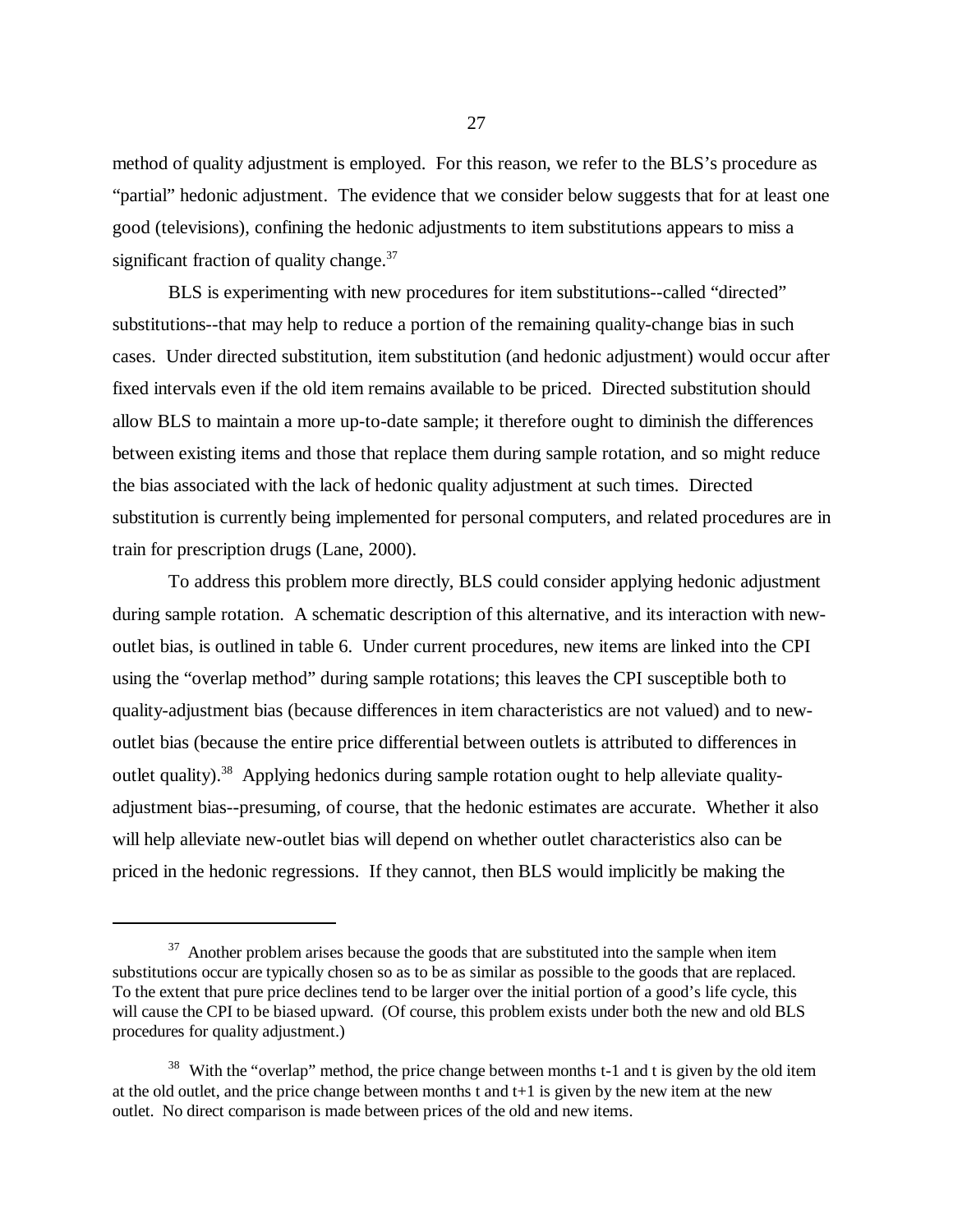opposite assumption to the one currently made in allowing the full price differential across outlets to show through to the CPI; this might or might not be an improvement over current practice. But if outlet characteristics can be priced, then applying these hedonic estimates should help alleviate new-outlet bias as well as quality-adjustment bias.

Unfortunately, with the exception of Moulton, LaFleur, and Moses's (1999) work on televisions, BLS's methodology papers are of limited use in assessing the importance of the absence of complete hedonic adjustment: Comparable full-hedonic models usually cannot be estimated for these goods, and the studies typically cover a relatively short period of time (often less than one year). For want of better estimates, we assume that the bias for televisions applies to many other electronic goods as well, and take comfort in the fact that these items receive a very small weight in the CPI (so our estimates of quality-change bias for these goods contribute little to our overall bias estimate). Below, we discuss our estimates in more detail.

*Televisions*: In recent work, Moulton, LaFleur, and Moses (1999) find that constant-quality television prices rise about 2.1 percent more slowly than the published CPI for televisions from August of 1993 to August of 1997. (If the published television CPI is adjusted for the effects of geometric-mean aggregation, the difference over this period is 1.6 percentage points.) However, when the BLS's current procedures for applying "partial" hedonics to the television CPI are used, the resulting index grows a scant 0.1 percentage point more slowly than an index without hedonics. As discussed above, this appears to reflect the fact that BLS continues to employ the overlap method of quality adjustment during sample rotations; evidently, this method misses most of the improvement in the quality of newer televisions.<sup>39</sup> We therefore assume that complete quality adjustment would reduce the rate of change of the CPI for televisions by an additional 1.5 percentage points per year on average.

 $39$  It is also possible that the small impact of hedonics under the BLS's new procedures arises because the hedonic regressions do not control for changes in outlet (although this seems unlikely inasmuch as there was probably not a significant shift in outlets over the period considered here). Alternatively, the BLS's enumerators might be missing changes in quality when they deem item substitutions to be "comparable." However, Moulton *et al.* characterize the sample-rotation explanation as being most plausible.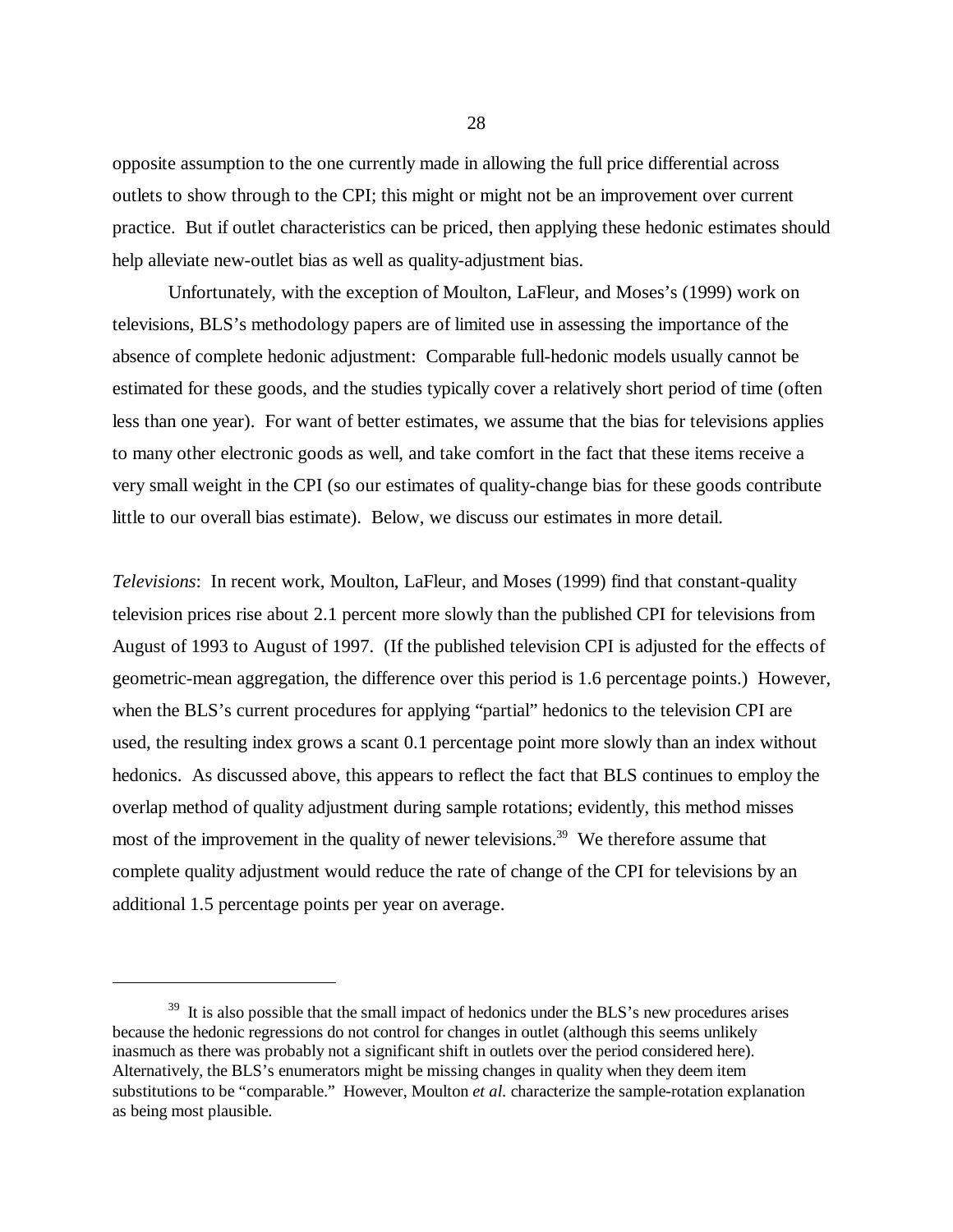*Audio equipment*: In January of 2000, the BLS began applying hedonic adjustments for audio equipment prices when there are item substitutions. Estimates presented by Kokoski, Waehrer, and Rozaklis (2000) for the preceding two years indicate that the BLS's new procedures yield a price index for audio equipment that rises about 0.1 percentage point slower than the unadjusted CPI.

Kokoski *et al*. also estimate a fully adjusted hedonic price index and find that it increases 1.5 to 10.2 percentage points more slowly than the new index, with the larger difference obtained by including vintage effects in the hedonic regression.<sup>40</sup> It is difficult, though, to know how to utilize these estimates. First, the data on prices and characteristics that are used to construct the hedonic models are taken from an industry source, as opposed to the CPI sample, and there is evidence that the two samples differ significantly. In particular, the measured price declines in the industry data appear to be much larger than those for the CPI price quotes, and it is therefore not clear whether the full hedonic indexes are even comparable to the CPI measures.<sup>41</sup> Second, the significant influence of the vintage effects--which Kokoski *et al*. argue reflects unmeasured characteristics that are related to quality improvement--is disturbing, and suggests that the hedonic models are misspecified. A case can therefore be made that the estimates obtained from the two variants of the full hedonic-adjustment model should be heavily discounted.

On balance, we view the full hedonic indexes as providing a bit of evidence that there remains an upward bias in the CPI for audio equipment, but not a usable quantitative estimate of such a bias. We therefore fall back on assuming that the use of only "partial" hedonics leads to the same bias for audio equipment as for televisions, namely, 1.5 percentage points per year.

*VCRs, camcorders, and DVD players*: BLS's procedure for applying hedonic adjustments to the prices of these video products is also confined to instances of item substitution and not sample

 $40$  The dependent variable in the hedonic regressions is log price, which makes the full-hedonic index comparable to a geometric-means index. When we compare the full-hedonic and partial-hedonic indexes, therefore, we adjust the 1998 change in the partial-hedonic measure to reflect the estimated impact of geometric-means aggregation.

<sup>&</sup>lt;sup>41</sup> Several studies compare the CPI to hedonic price indexes that are estimated using independently gathered price data (such as prices taken from store catalogs). The results of Kokoski *et al*. underscore the importance of validating these alternative data by comparing them to the CPI.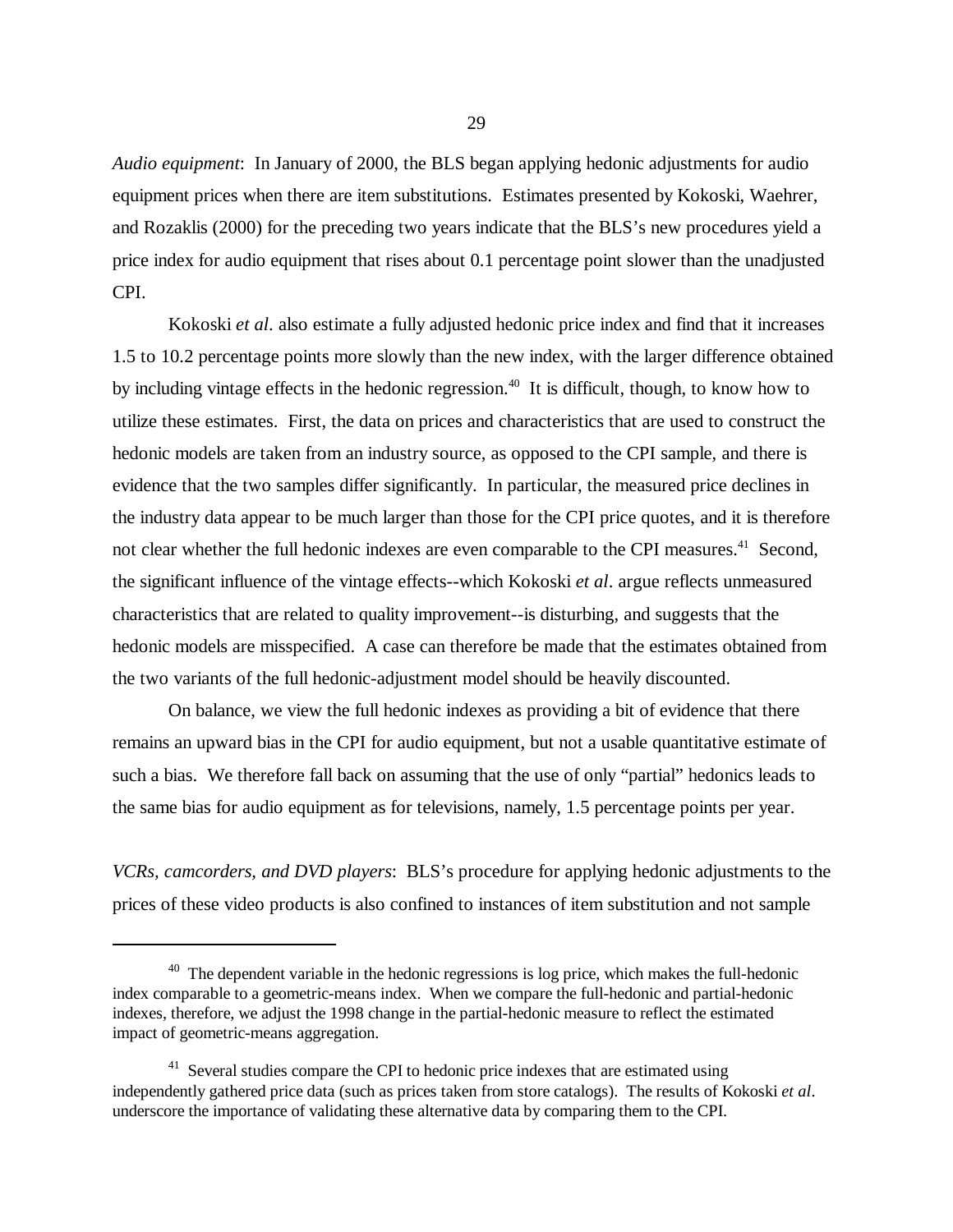rotation; hence, we might suspect that quality-change bias will persist as a result of employing overlap methods when samples are refreshed. However, it is difficult to determine the extent of the problem because BLS's methodology papers do not compare the published indexes for these goods to fully adjusted hedonic price indexes; in addition, the effects of the partial use of hedonics are themselves especially uncertain in these cases, because they are calculated over only a six- or seven-month period in 1999.<sup>42</sup> Militating for a positive bias is the fact that the hedonic adjustments are specific to each type of equipment, so any benefits from the *introduction* of VCRs, camcorders, and DVD players have gone unmeasured in the CPI; to the extent that this rate of new-goods introduction is representative, the prospective degree of bias in the CPI will be greater for this category of goods. In all, we assume again that measured price changes for this category of the CPI will suffer from 1.5 percentage points of bias per year, the same as for televisions.

*Computers*: BLS began to apply (partial) hedonic adjustment to computers in 1998, and found that this change led to a 6.5 percentage points larger decline in computer prices that year than would have occurred under the old procedures. To determine whether these partial hedonics are adequate, we can compare them to the estimates in Aizcorbe, Corrado, and Doms (2000), which use extremely comprehensive, disaggregated, and timely data to construct price indexes for desktop and notebook computers. As these authors demonstrate, the data's timeliness is such that new items enter into their index with extremely small weight, reducing any new-items bias and obviating the need for direct hedonic adjustment. Comparison with the CPI is not completely straightforward because the CPI stratum includes peripheral equipment as well as computers, but a rough calculation suggests that the Aizcorbe *et al.* estimates would generate an

<sup>&</sup>lt;sup>42</sup> Thompson (2000) studies hedonic adjustments for VCR prices over a seven-month period in 1999 and finds that, using the CPI's procedures for partial hedonic adjustment, quality-adjusted prices fell 1.9 percentage points (annual rate) more slowly than the unadjusted CPI. (Liegey and Shepler, 1999, conduct a similar study in which the regression is based on data from Consumer Reports, and find a smaller effect for VCRs over 1997.) Shepler (2000a) considers camcorder substitutions over a six-month period and finds that a quality-adjusted price index falls about 0.4 percentage point faster (at an annual rate) than an unadjusted index. Finally, Liegey (2000a) finds that his hedonic model for DVD players would have had no effect on the CPI over the six-month period in 1999 that he studied, because there were almost no DVD item substitutions made during that time.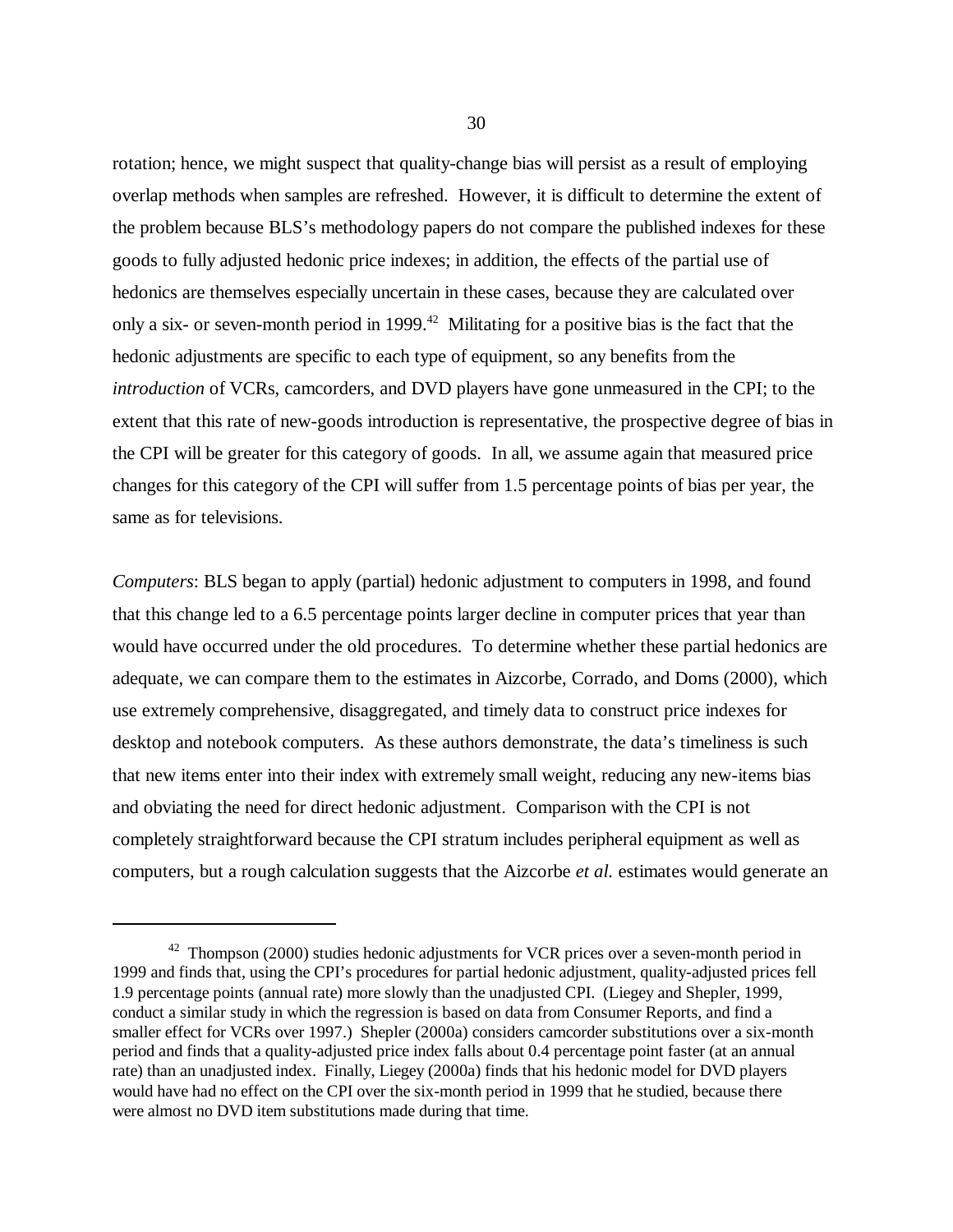index that declined roughly 4 percentage points per year more rapidly than even the post-1998 CPI stratum.<sup>43</sup> This, together with the fact that the CPI does not do any hedonic adjustments to the peripheral equipment portion of the index (mostly printers and monitors) leads us to believe that an upward bias remains in this stratum on the order of 4 percentage points per year.

Transportation: The BLS makes a host of direct quality adjustments in constructing its price indexes for new motor vehicles, based on manufacturers' estimates of the cost of new and improved auto characteristics. Surprisingly, we know of no detailed studies evaluating the adequacy of BLS's procedures more recent than Gordon's (1990) careful study, which covered only the period through 1983. After factoring in the cost of pollution-control-related improvements as price increases, Gordon found that the CPI *under*stated automobile price increases through 1983.<sup>44</sup> Nevertheless, the Advisory Commission argued that this downward bias was unlikely to persist after 1983 because there were fewer safety- and fuel-efficiencyrelated improvements since then, and furthermore, that additional quality-change bias was present because automobiles have become more durable over time. However, the direct quality adjustments made by BLS includes items related to durability, such as corrosion protection and longer-lived parts. This suggests that the Commission's estimate of quality-change bias may be too large (see Baker, 1998, pages 114 and 152, or Moulton and Moses, 1997, page 319 for additional discussion). Furthermore, as noted by Triplett, automobile manufacturers' estimates of the cost of new features may be in excess of their true value.45 On balance, therefore, we assume no quality adjustment bias in either direction for new vehicles.

<sup>&</sup>lt;sup>43</sup> The Aizcorbe *et al.* preferred (geometric-mean) index of desktop PC prices declined 44 percent over 1998 and the index of notebooks declined 34 percent. By contrast, the CPI stratum- which is roughly 80-90 percent desktops and 5 percent laptops--declined only 36 percent that year. Assuming zero price change for peripheral equipment yields the 4 percentage point figure cited in the text.

<sup>&</sup>lt;sup>44</sup> See page 43 of the Advisory Commission report. The Advisory Commission also argued that mandated pollution-control devices for automobiles should be treated as an indirect tax (that is, as a price increase) rather than as a quality improvement. In 1999, the BLS adopted this view as well.

 $45$  Triplett's claim appears in a comment to Moulton and Moses (1997, p. 363), and is based on his experience at the Bureau of Labor Statistics.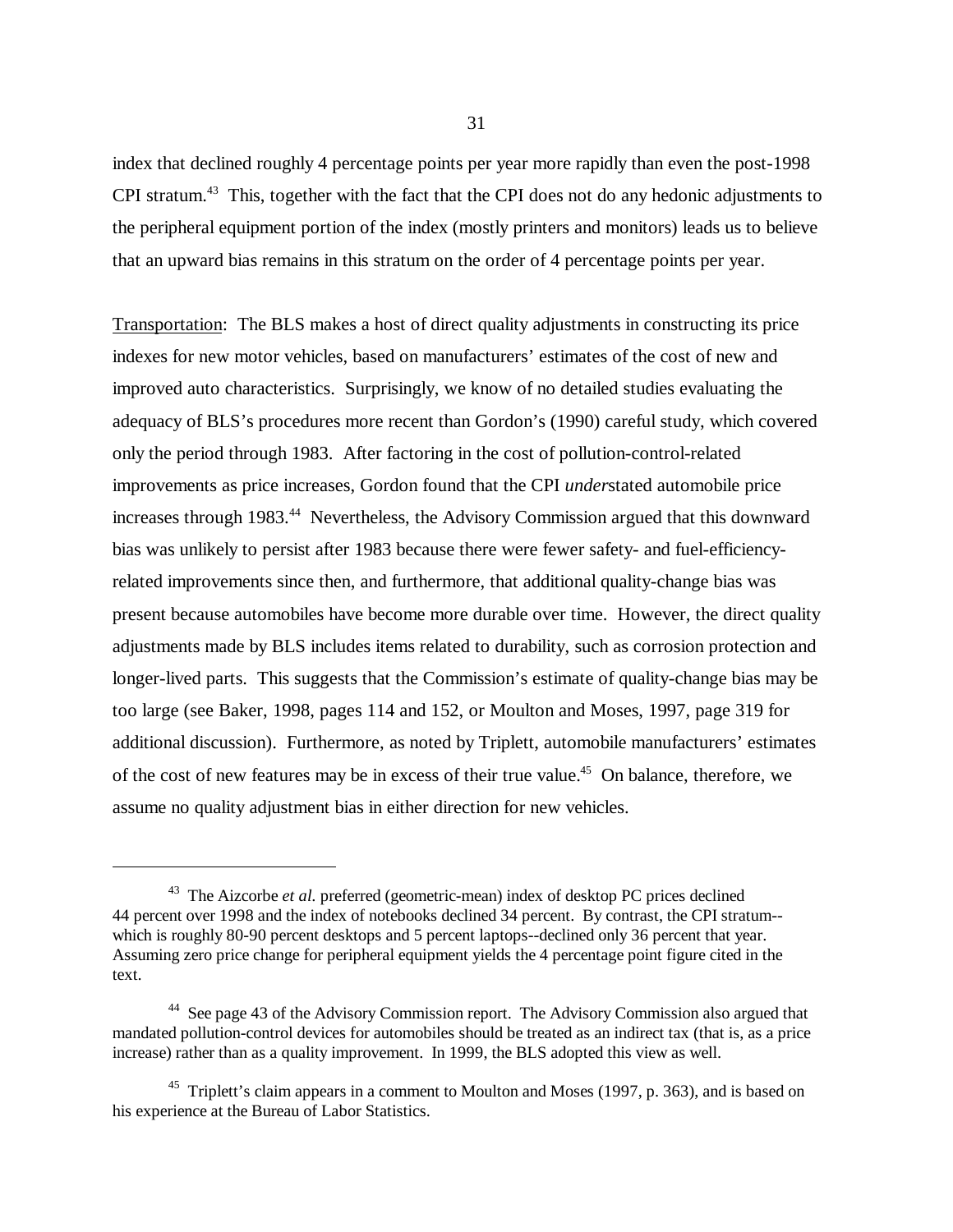Since late 1999, the CPI has included prices of leased vehicles as well as new vehicles (though the stratum will be published only beginning in 2002). This is a welcome development, both because leasing has become more common and because leases might some day form the basis of a rental-equivalence index for vehicles that are purchased. For present purposes, because BLS applies the same quality-adjustment factors to leased vehicles as to purchased vehicles, we assume no quality-adjustment bias for this index either. Similarly, the BLS now controls for used-car quality by applying the new-car quality adjustments with a lag of three years. (Prior to 1987, no such adjustments were made.) This strikes us as reasonable, and so we assume no quality bias for used cars as well.

Citing the convenience of built-in credit-card readers in gasoline pumps, the Advisory Commission estimated quality-change bias for motor fuels equal to 0.25 percentage point per year. Moulton and Moses (1997, pp. 319-320) use data on the diffusion of "pay-at-the-pump" technology in order to better assess the improvement in quality that has obtained from being able to purchase gasoline more conveniently, and obtain an estimate of quality-change bias for motor fuel that equals 0.1 percentage point per year. Even through pay-at-the-pump technology by now likely has diffused to most gasoline stations, some further retail innovations appear to be continuing, and we retain this small bias estimate going forward.

Good, Sickles, and Weiher (2001) attempt to compute a hedonic index for airfares, and find that their index rises 3.5 to 5.1 percentage points per year less rapidly than the CPI for airfares from 1979 to 1992. The difference appears to largely reflect BLS's difficulties in capturing a representative mix of airfares in the sample rather than quality-change bias *per se*. However, the BLS significantly revised its methodology in 1991 so as to increase the share of discount fares in the index, and this suggests that Good *et al.*'s bias estimate is not applicable going forward. We therefore assume no quality-change bias in airfares (as did the Advisory Commission).46 Similarly, for the other components of the CPI for transportation--largely motor

 $46$  Gordon (2000a, p. 25) argues that the CPI for air travel remains overstated because of its failure to measure frequent-flyer discounts (though he does not provide an estimate of the magnitude of the bias). However, note that going forward, frequent-flyer discounts will lead to bias in the rate of change of the CPI only if the share of air-travel expenditures accounted for by frequent-flyer fares rises.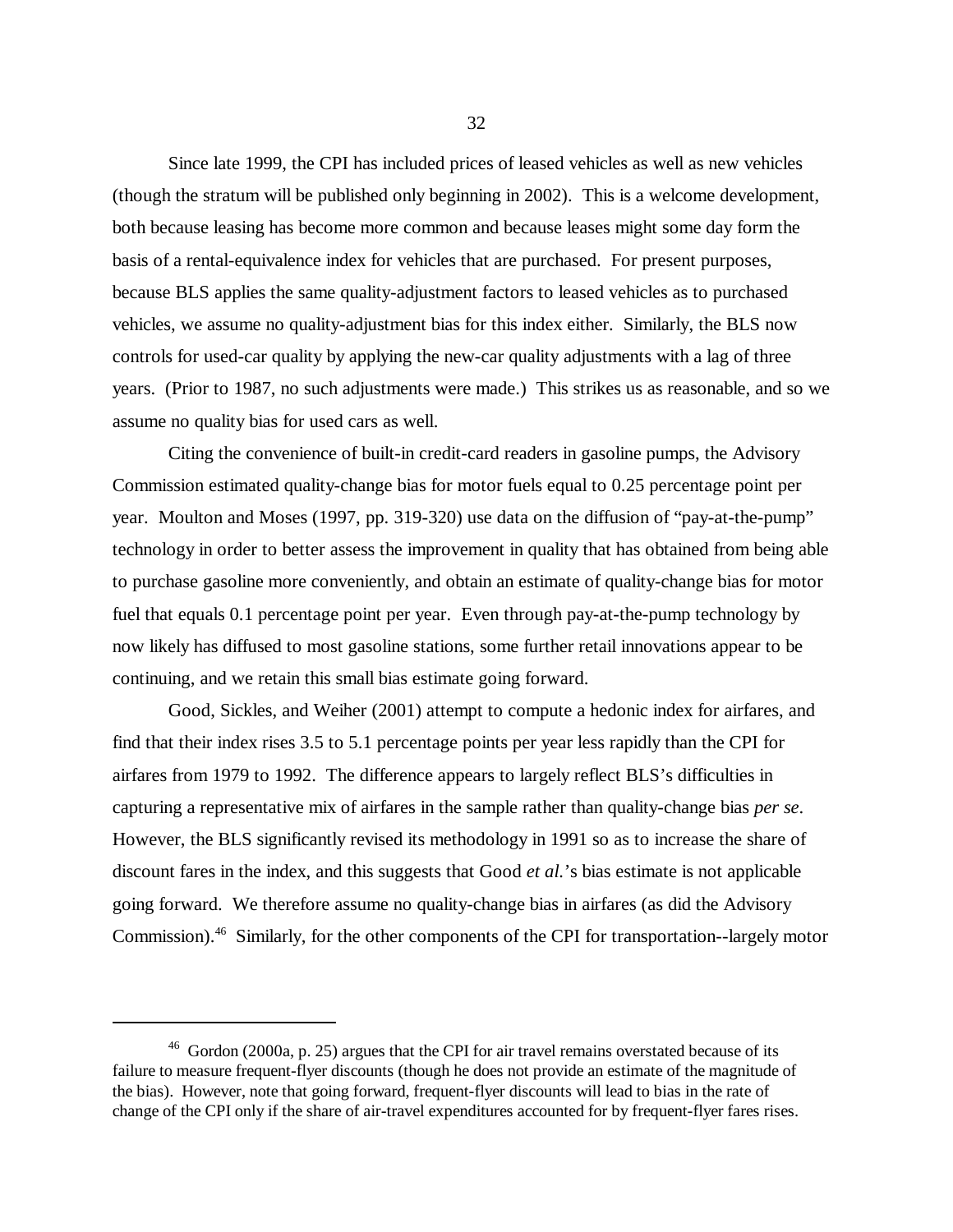vehicle insurance and repair services--we have neither any evidence nor intuition that the CPI is biased in either direction.

Apparel: Analyses of the CPI for apparel are limited to two studies by Robert Gordon, both based on comparisons with apparel prices as listed in Sears catalogs. We are uncomfortable in drawing conclusions about overall apparel prices from prices that are derived from a single outlet, which are unlikely to be representative of the nation as a whole: Indeed, as Gordon (1996, p. 15) notes, the Sears catalog is likely to be more heavily weighted to standard utilitarian items, whose prices may behave differently from other items. Nevertheless, Gordon's results are the most comprehensive set that we have, and it is well worth examining them.

As shown in figure 1, over the period from 1978 to 1993--the longest period for which both the current-methods CPI and Gordon's (1996) index is available--Gordon's catalog-based measure rises more rapidly than the current-methods CPI.<sup>47</sup> (Extrapolating the current-methods CPI backward prior to 1978 to generate an even longer comparison would yield a similar conclusion.) The Advisory Commission put more weight on the years since 1985, during which the catalog-based index rose more slowly than the CPI for apparel (though somewhat less so relative to the current-methods index). This led them to assume quality-change bias of 1.0 percentage point per year in the CPI for apparel. Whether the recent period is likely to be a better indicator of the future is hard to say, but we see some merit in the longer comparison, especially given that the existence of the current-methods CPI allows that comparison to be made relatively cleanly. Furthermore, Gordon's (2000b) more recent work on apparel prices suggests that the Sears catalog index, which is a matched-model index that "links in" new items, may itself importantly understate inflation by failing to capture price increases that occur when new items are introduced. (The CPI began using hedonic methods in 1991 to correct for precisely this problem.)

 $47$  In addition to the implementation (noted below) of hedonic adjustments, the current-methods CPI utilizes a geometric-means aggregation formula, which also significantly affects the rate of change of the apparel index. Note that Gordon's catalog-price index aggregates price quotes across items using geometric means with unit weights (Gordon, 1996, p. 21).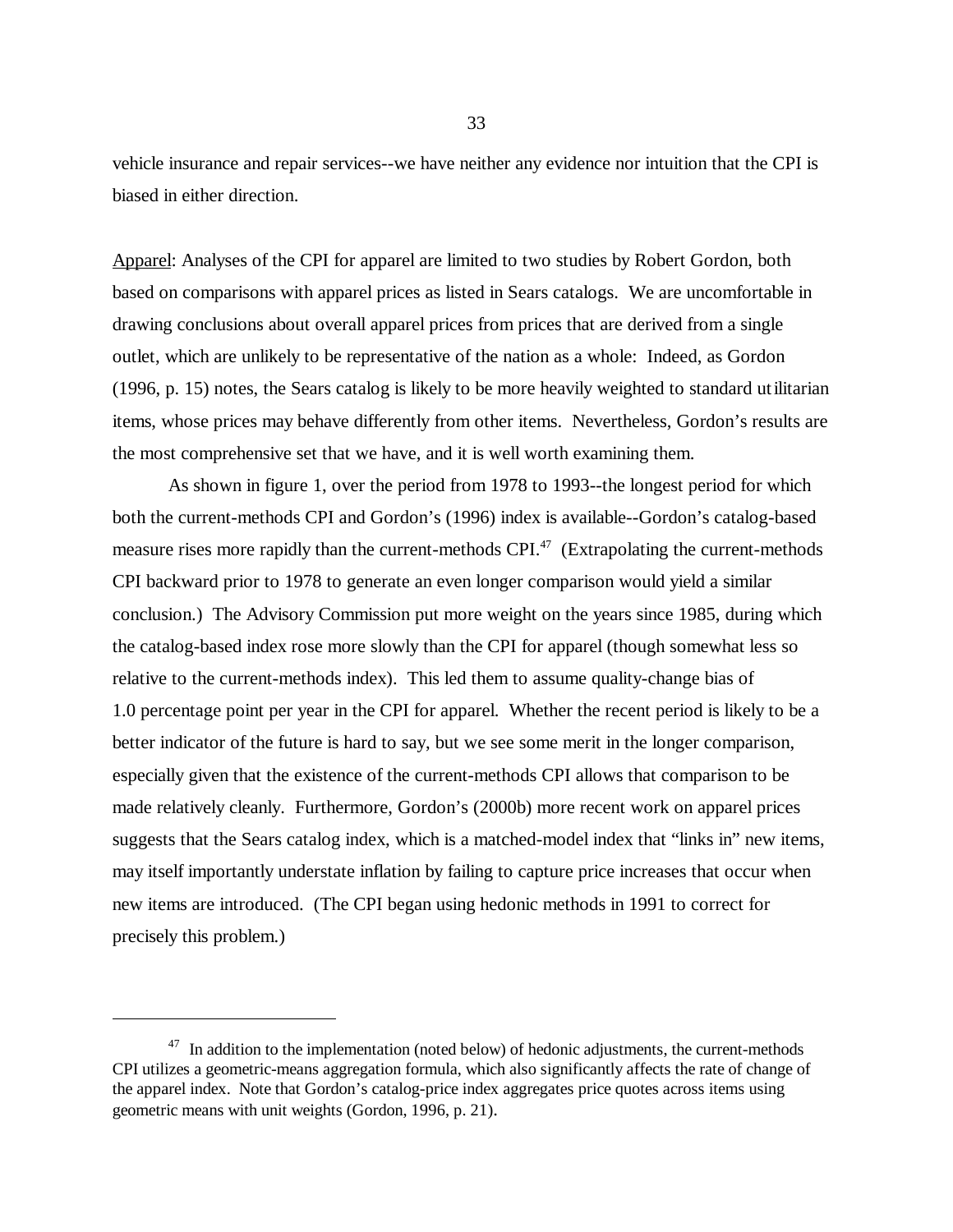Figure 1 **Indexes of Apparel Prices** 



Thus, to the extent that the catalog-based index provides an independent check on the CPI for apparel, the CPI may more likely be understating the rate of price change for these goods rather than overstating it. At the same time, though, Gordon argues that the Sears catalog price series might be an overestimate of economy-wide price changes in that Sears was losing market share during the latter years of his study. Putting this all together, and given our doubts about the representativeness of the catalog-based index, we are inclined to assume no quality-change bias for this component of the CPI under current procedures.

Other durable goods: The BLS recently introduced hedonic methods to adjust the prices of a variety of household appliances, including microwave ovens (starting July 2000), refrigerators/freezers (July 2000), and clothes washers and dryers (October 2000).<sup>48</sup> These items

<sup>&</sup>lt;sup>48</sup> These are described in Liegey (2000b) for microwaves, Shepler (2000b) for refrigerators, and Liegey (2000c) for clothes dryers. These papers fit the hedonic regressions to an expanded set of CPI data (that is, a set of additional quotes that are obtained using the same sampling techniques that are employed in the published CPI). They therefore mitigate the potential comparability problem that could arise from using price data from an outside source.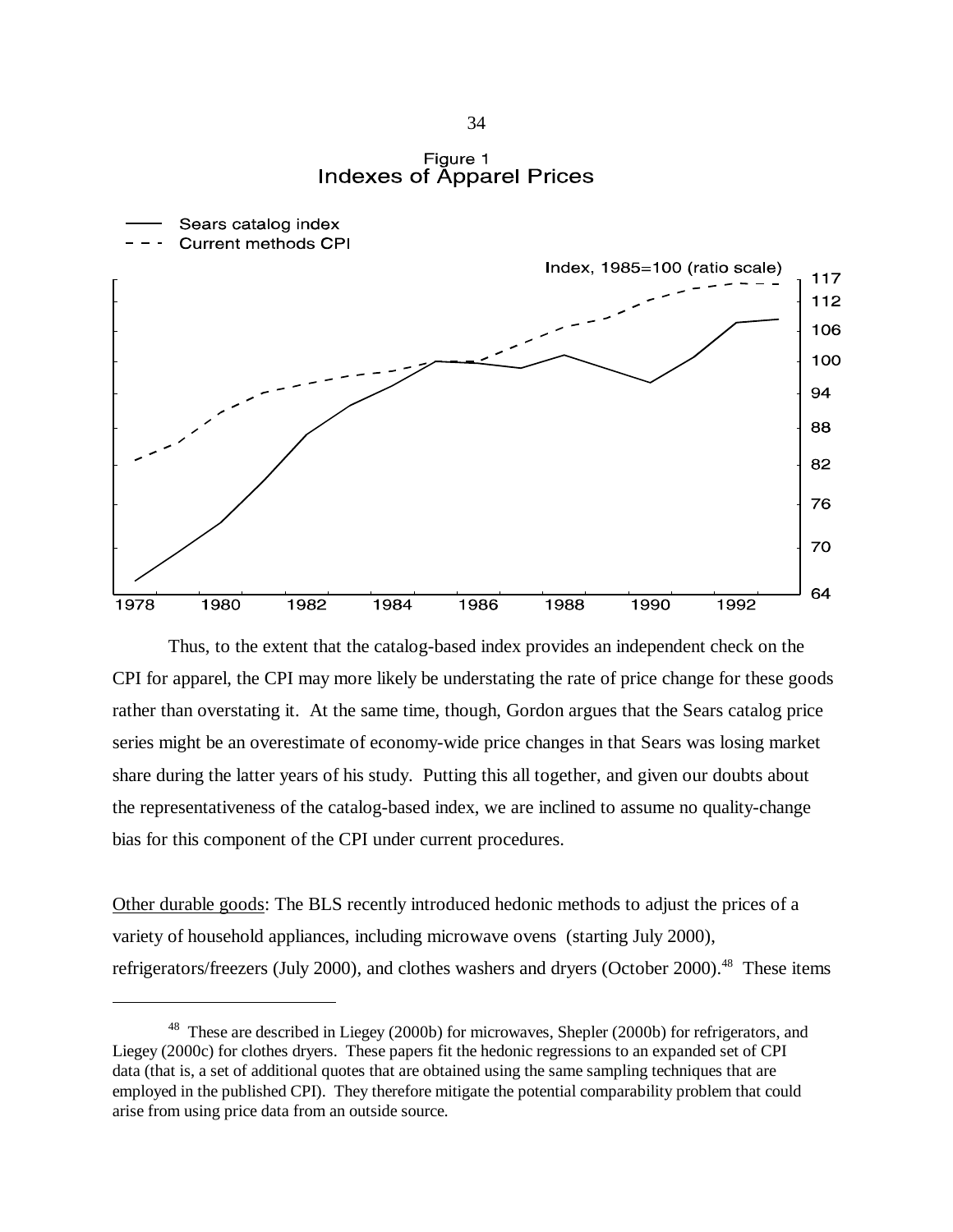make up about 75 percent of the "major appliances" stratum. Introducing these hedonic estimates into the CPI--using the BLS's "partial" hedonic approach of utilizing the hedonics to measure changes in characteristics during item substitutions but not sample rotations--reduced the rate of increase of the index for this stratum by 0.8 percentage point per year in total. Unfortunately, the estimates for each of these items were based on an analysis of only several months of CPI data, so they provide at best a very rough idea of the effect of using these hedonics over longer periods of time. Moreover, none of these studies computes a full hedonic price index. Hence, while we suspect that BLS's new procedures are not fully correcting for the presence of quality-change bias, we have no way of assessing the magnitude of any remaining bias. We therefore use the same estimate for these goods as for televisions (1.5 percentage points), based admittedly on nothing more than the idea that the rate of technological improvement for these goods may be similar.

For housefurnishings other than appliances, which includes items such as furniture and cookware, we maintain the Advisory Commission's assumption that quality-change bias averages about 0.3 percentage point per year. We also assume a small amount of quality-change bias for personal care products in order to reflect quality improvements for small electrical appliances such as hair dryers (which make up about half of the personal care products category in "other goods and services"); and we assume that the quality-change bias for these goods is the same as for televisions without any hedonic adjustment, or 1.6 percentage points per year. We make a similar estimate for the toys category (which appears under the recreation heading) to capture any such effects in electronic games. These estimates are almost entirely subjective.

Food: Food constitutes more than 15 percent of the CPI. Nevertheless, the only careful analysis of the adequacy of the CPI for food that we could find is the Moulton and Moses (1997, pp. 312- 14) response to the Advisory Commission's estimates--and this analysis was limited to the index for fresh fruits and vegetables. The Advisory Commission identified increased seasonal availability of certain varieties of fruits and vegetables as a source of new-items bias that they guessed to be worth about 0.6 percentage point per year. Moulton and Moses pointed out two potential problems with this value. First, for fruits, expenditure data suggest that there has not been a sufficiently large increase in the consumption of seasonal varieties to support the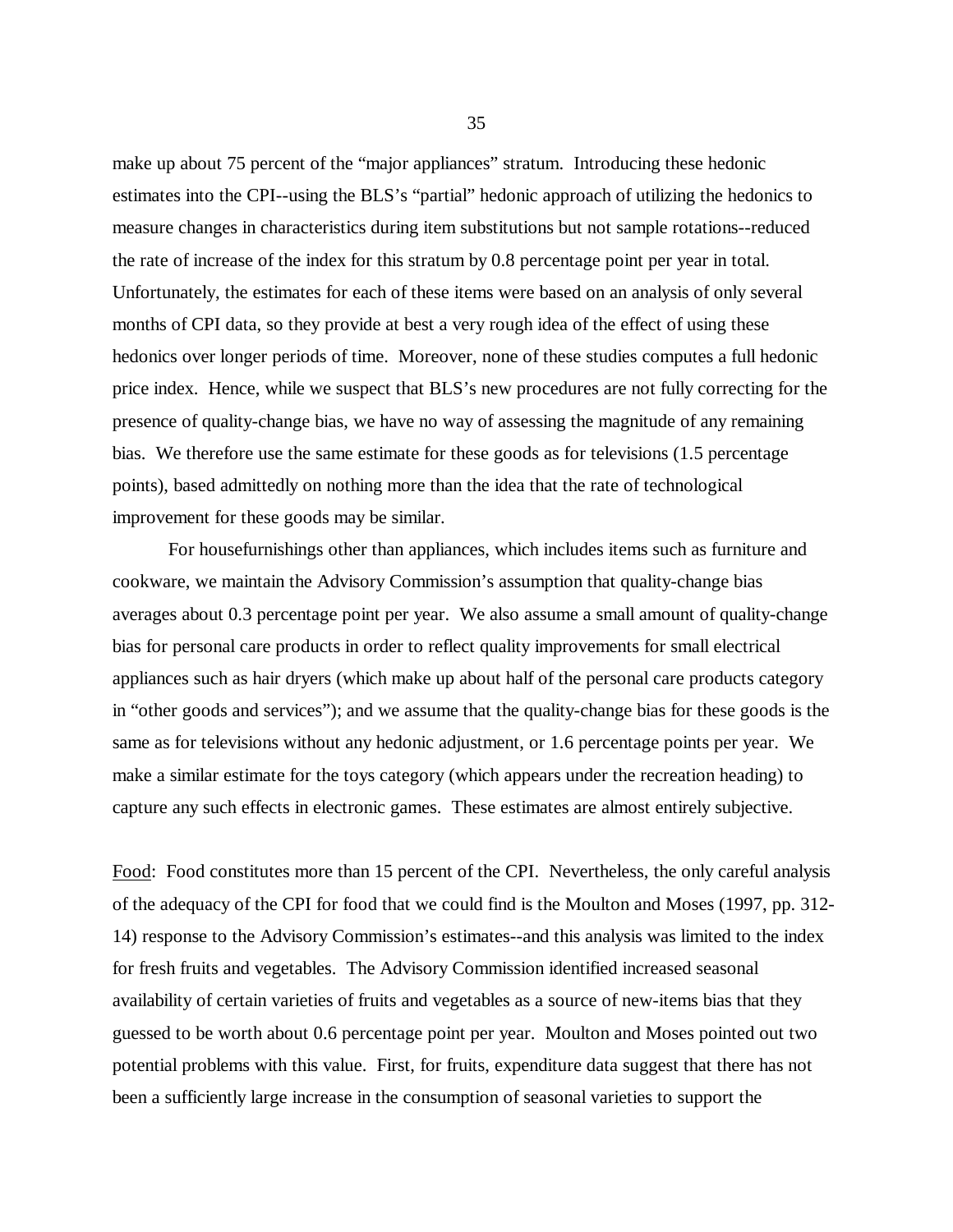Advisory Commission's estimate.<sup>49</sup> In addition, Moulton and Moses report that virtually all of the increase in the seasonal availability of vegetables appears to have taken place prior to 1985. In light of this evidence, we find it most reasonable to assume no new-items bias in the fresh fruits and vegetables category of the CPI going forward.

For the remainder of the food items in the CPI, we are left in the realm of purely subjective judgments. The Advisory Commission cited the emergence of specialty and midmarket restaurants as a source of increased quality for food away from home. In addition, they argued that the introduction of supermarkets that include services that were previously available only in separate shops (such as delicatessens and butcher shops), as well as the increased availability of imported alcoholic beverages, should be considered quality improvements. We agree that these improvements were real and probably were not captured by the CPI. Nevertheless, the Commission's quantitative estimates of quality-change bias (namely, 0.3 percentage point per year) strike us as a little bit too generous, and we assume that qualitychange bias in these categories (and alcoholic beverages as well) is 0.2 percentage point per year.

Finally, for packaged foods we note Hausman's (1997b) well-known study that ascribes a large consumer surplus to the introduction of new brands of breakfast cereal. While Hausman's study is an exemplar of how such estimates should be constructed, we are persuaded by Bresnahan's (1997) view that one of Hausman's key identifying assumptions--namely, that there are no brand-specific demand shocks (induced, say, by advertising)--is probably not defensible. As a result, we are somewhat skeptical of Hausman's estimate of consumer surplus, and are inclined to assume that any such new-items bias for foodstuffs is subsumed in our 0.2 percentage point estimate.

Education: The most important component of the CPI for education involves out-of-pocket expenditures for college tuition and for child care and nursery school. Regarding the former, a

<sup>&</sup>lt;sup>49</sup> Moulton and Moses cite an approximation formula for the consumer surplus that results from new-good introduction that was derived by Hausman (1997a); this formula indicates that the expenditure share of fresh fruits and vegetables would have to have increased by 40 percent over the period considered by the Advisory Commission for their bias estimate to be correct.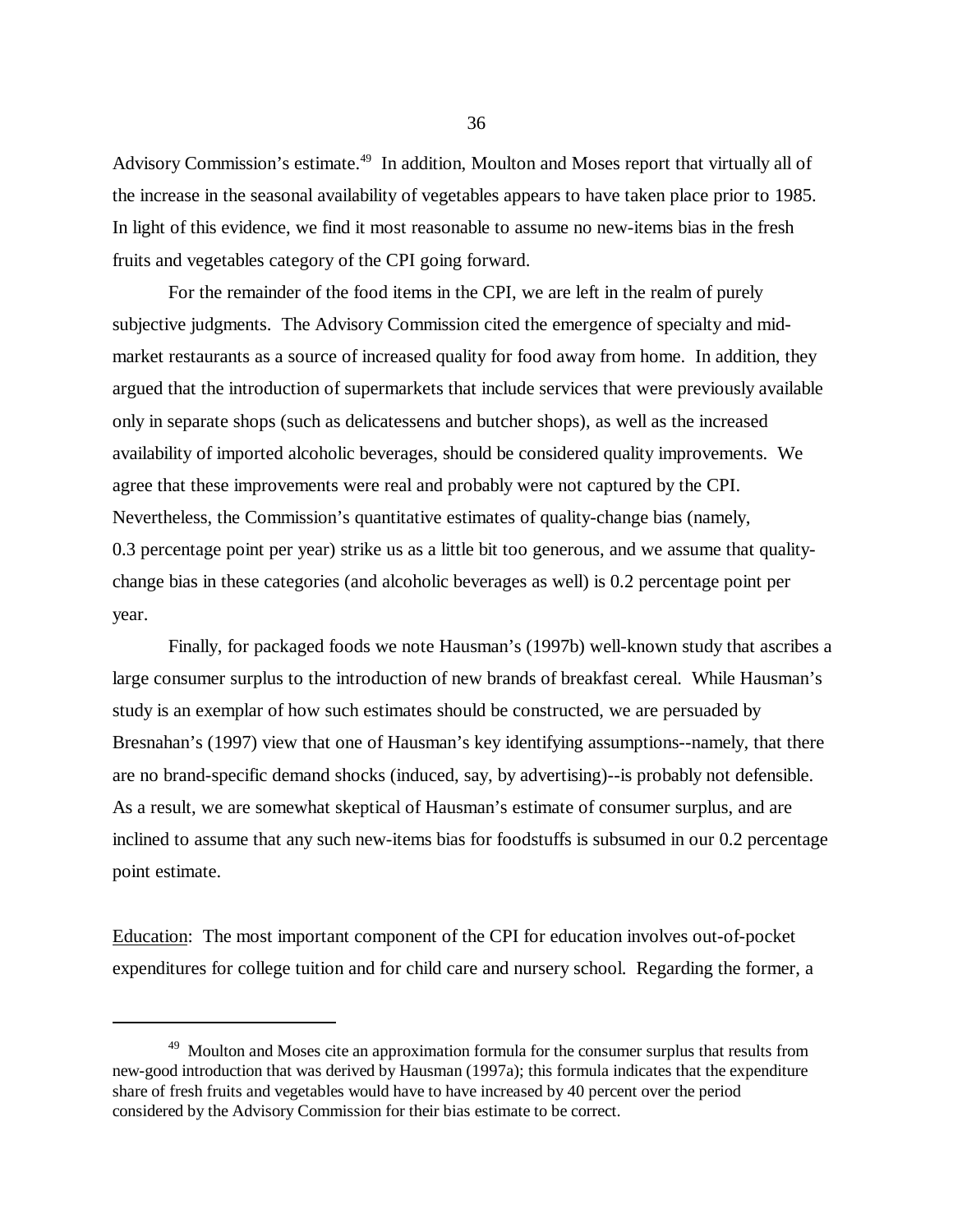recent paper by Schwartz and Scafidi (2000) employs hedonic techniques in order to construct a constant-quality price index for four-year colleges. The authors find a slight deterioration in the quality of four-year colleges over the period 1991 to 1995. However, their most interesting result is that accounting for financial aid leads to a pattern of college-price growth that is somewhat different from the CPI; this results mainly from a single year's observation (1994), which saw the introduction of HOPE scholarships. (With the exception of this one year, changes in the CPI for tuition and fees track Schwartz and Scafidi's index quite well.) We are inclined to agree that the CPI probably should measure college tuition net of financial aid, and note that the BLS has tentative plans to make this change to their procedures. However, we do not know by how much the average amount of financial aid has varied over time, and cannot, therefore, compute an adjustment to the CPI that controls for this.<sup>50</sup> Thus, we make no quality-bias adjustment to this component of the CPI. Regarding child care and nursery school, we know of no analyses of the adequacy of the CPI, and again we assume no quality bias for this component.

The CPI for education also includes a small weight on textbooks. This is another area where BLS recently began using hedonic adjustment to capture quality changes, in this case those associated with changes in the number of pages, changes toward or away from use of soft covers, and so on (Reese, 2000). We have no reason to believe there is any bias in this index.

Telephones: An oft-cited example of the CPI's failure to include new goods involves the belated introduction of cellular telephones into the index in 1998. Hausman (1997a) argues that as a result, the rate of change in the CPI for telecommunications services was biased upward by about 2.3 percentage points per year from 1988 to 1996. However, as Moulton and Moses (1997, pp. 321-322) pointed out, this estimate is likely to be too large because Hausman's analysis includes business as well as consumer use of cell phones. Using data from the Consumer Expenditure Survey, Moulton and Moses compute that failing to initially include this good in the CPI led to a cumulative new-items bias that is only about 40 percent as large as Hausman's estimate, or about 1 percentage point per year.

 $50$  In practice, the problem of measuring financial aid is likely to be extremely difficult; in addition, some types of financial aid take the form of government subsidies, which are outside the scope of the CPI.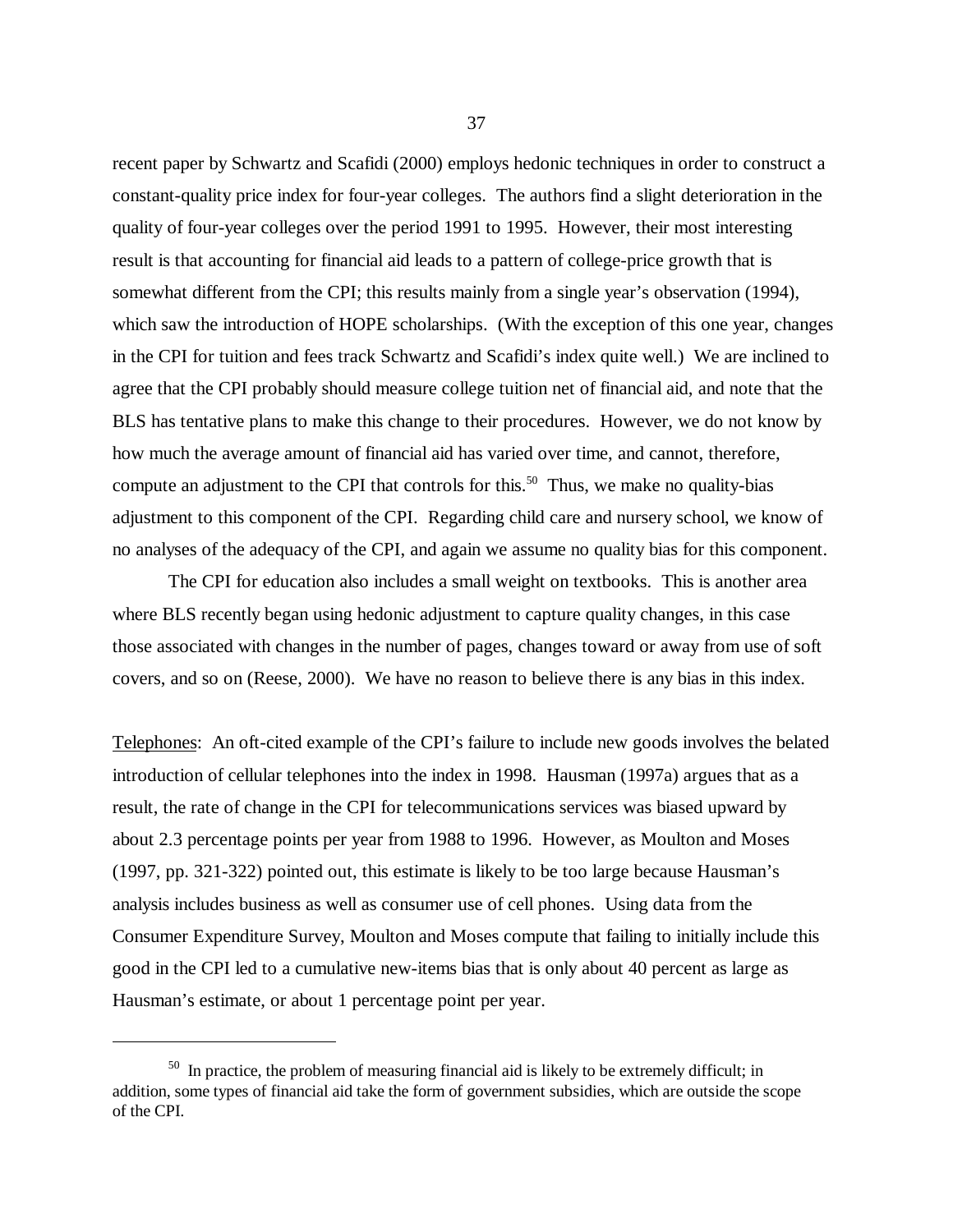Is this estimate of the bias from failure to introduce cell phones in a timely manner indicative of an ongoing bias in this category of the CPI? On the one hand, the spread of cell phones was probably the most important innovation in communications consumption in the past decade, making us somewhat hesitant to assume that a bias of this magnitude should be expected to continue in the future. On the other hand, we recognize that telecommunications is an area of especially rapid product innovation. In the end, we arbitrarily scale back a little the Moulton-Moses cell-phone estimate, and assume a bias of 0.8 percentage point per year in telecommunications services going forward. This estimate would take into account any unmeasured improvements in sound clarity, convenience associated with the spread of pay phones that accept credit cards, and so on, that the Advisory Commission used to justify their estimate of a 1 percentage point per year bias in telecommunications services.

Hall (1993) argues that the CPI for long-distance telephone calls overstates the true price of long distance because it fails to properly measure discount plans. As with Hausman's cell phone estimates, Hall's estimate appears to suffer from the inclusion of business expenditures on long distance; more importantly, however, the CPI changed its methodology for measuring longdistance services in the early 1990s, and now prices telephone calls in a way that better captures discounting plans.<sup>51</sup> While BLS's new methodology is not perfect--respondents in some markets refuse to provide necessary data, citing confidentiality concerns--it probably mitigates much of the problem. Thus, we make no additional adjustments to incorporate Hall's estimates.

The internet: One of the most important new consumption items in recent years--and one whose expansion appears likely to continue for some time--has been the ability to connect to the internet. Prior to 1998, when the CPI began to include the fees of internet service providers, the omission of this service contributed to new-items bias. And, as the internet has expanded since then, these ISP fees can be viewed as having purchased a wider and wider variety of services, suggesting that the quality-adjusted monthly fees for internet use in fact may have been

 $<sup>51</sup>$  In many cases, the BLS now uses an average revenue concept to price long-distance telephone</sup> calls. This change in methodology was introduced in response to the increased prevalence of discounting plans; note that it is also used in some cases to price cellular telephone usage.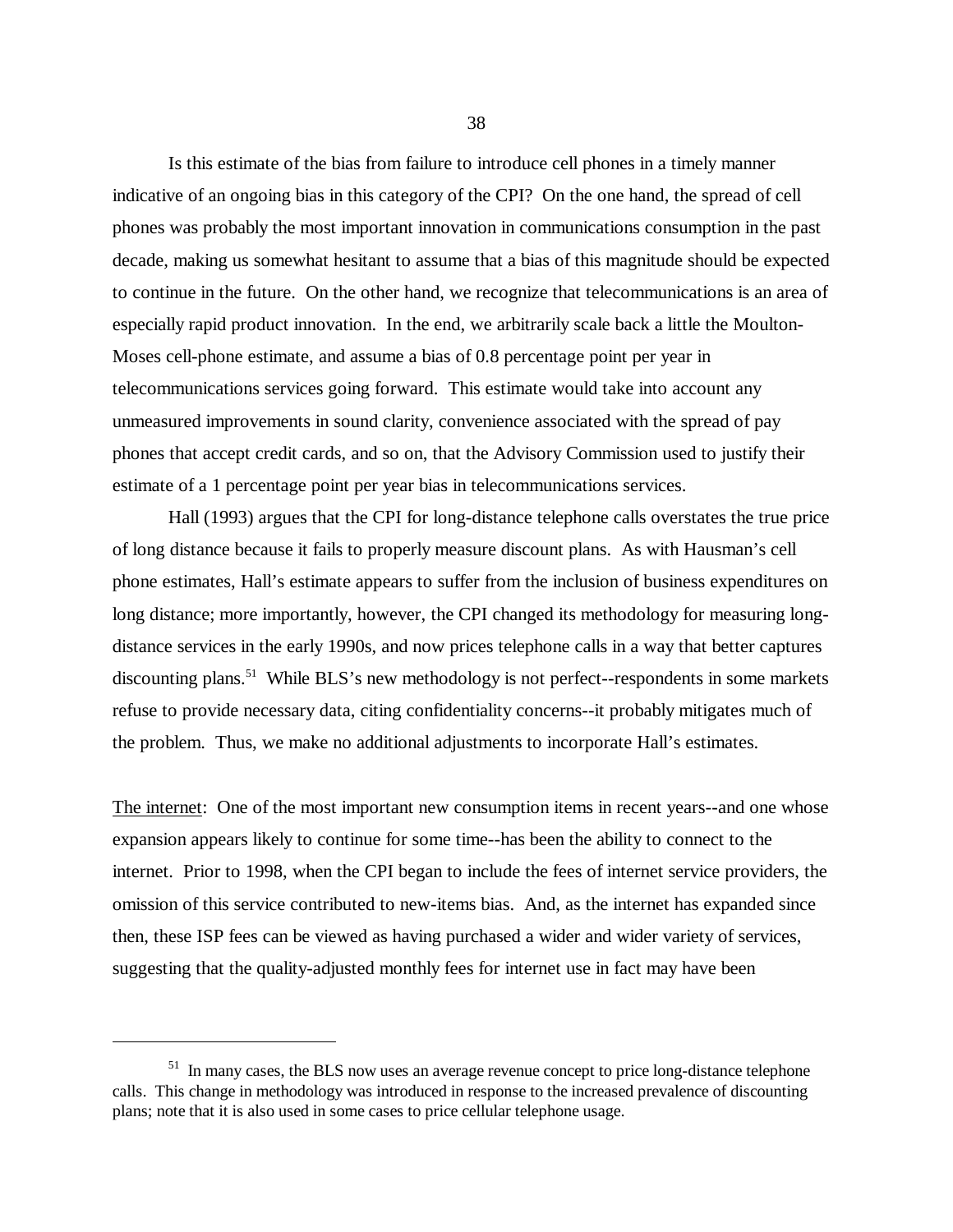declining sharply. BLS makes no adjustment to capture the quality improvement associated with this expansion of services.

The types of services provided by the internet can be grouped into two broad categories. First, some uses of the internet may themselves be new goods; for instance, surfing the web to obtain information on a hobby could be considered a recreational pursuit on its own. Second, existing goods or services may now be provided more efficiently or at lower cost by the internet; for example, one can now peruse the online version of a newspaper rather than purchasing a printed copy, or make a purchase online rather than by telephone or from a brick-and-mortar outlet.

The unmeasured welfare benefit that obtains from this latter set of internet-provided goods spans several categories of CPI bias, including outlet bias, upper-level substitution bias, and "pure" new-item or quality-change bias. Consider, for example, an online version of a newspaper. In this case, the internet can serve as a type of new outlet (purchasing the newspaper with an online subscription may be more convenient than going to a newsagent); as a higherquality version of an existing good (hypertext links may improve the usefulness of the newspaper); and as a substitute for an existing good (one consumes the online paper--the subscription to which might be cheaper--in lieu of a paper copy).<sup>52</sup> Similarly, one can now use e-mail in place of letters or telephone calls; in some cases, this reflects an improvement in the quality of these goods (for example, e-mail is faster and possibly cheaper than regular mail), while in other cases, it can be considered an entirely new good.

We have not found any studies that estimate the effects of the introduction and expansion of the internet on consumer welfare. But as a way of assessing its approximate impact we use the Hausman (1997a) formula for consumer surplus together with expenditure weights for internet services (which constitute most of "computer information processing services") from the consumer expenditure survey. The approximate consumer surplus that obtains from a new good

 $52$  We emphasize that this last source of bias should properly be considered substitution bias, even if the change in consumption involves using a "free" online news service in place of purchasing a newspaper. Adding an online news service to the internet acts to shift the demand curve for paper newspapers or magazines inward; ideally, the resulting reduction in the consumer's expenditure on news services will be captured by a superlative index, and thus in our estimate of upper-level substitution bias. (The situation is analogous to the impact of videocassette rentals on purchases of film tickets.)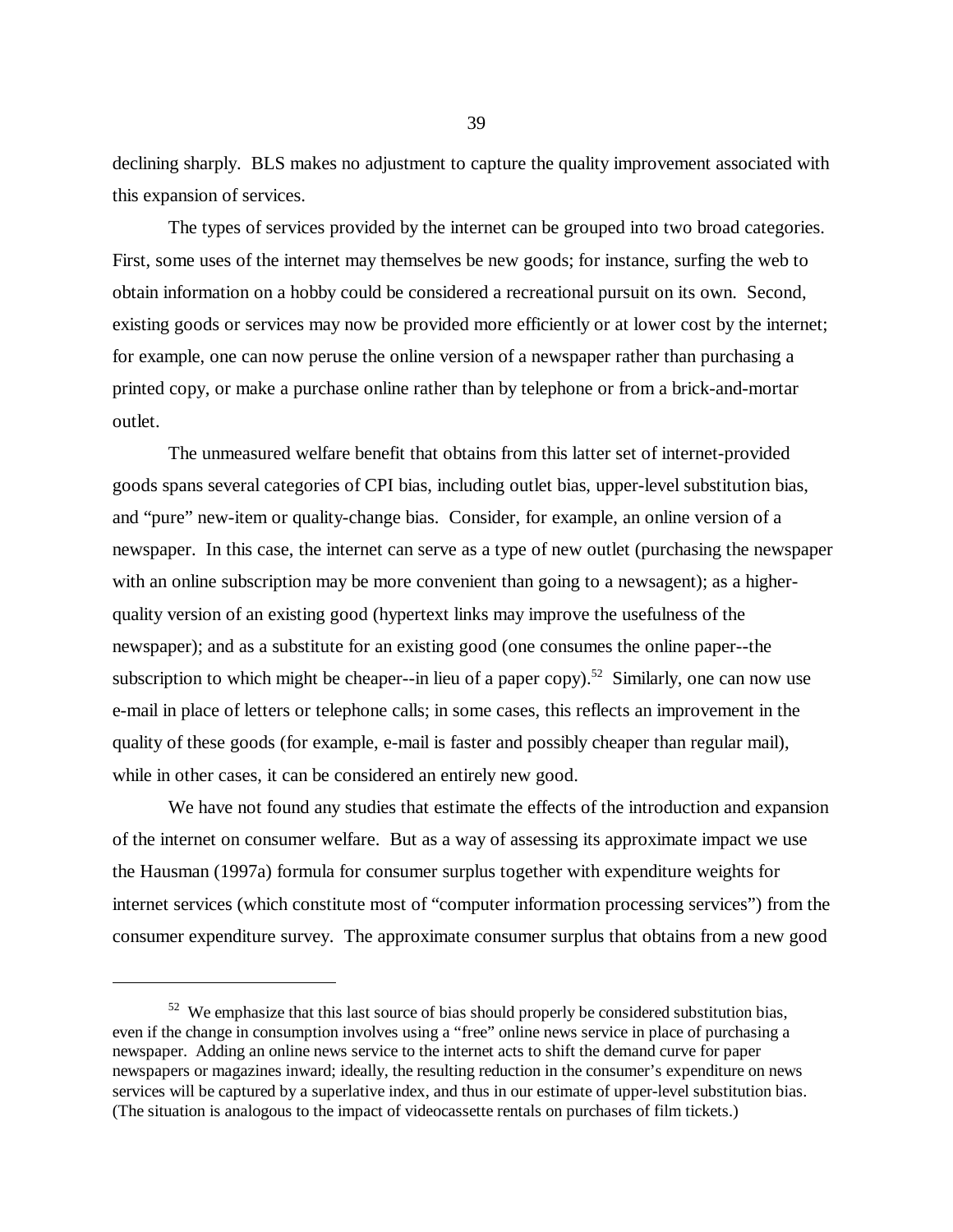is equal to one-half of the current expenditure share for this good divided by the absolute value of the good's price elasticity of demand. In 1998, expenditure on these services amounted to about 0.1 percent of total expenditures. If we assume that the price elasticity for internet services is -0.5 and that internet services first became available five years earlier, then the newgoods bias from the introduction of the internet contributed 0.02 percentage point per year to bias in the overall CPI during those years.<sup>53</sup> We have every reason to believe that the internet will continue to expand, and we have built such a figure into our bias estimates going forward. Note that, given the small share of expenditures in this category, the magnitude of this contribution to overall bias implies that bias for the computer information processing services stratum itself is on the order of 19 percentage points per year.

Financial services: Personal financial services (included in the CPI's "other goods and services" expenditure category) is yet another area where we have found no detailed studies of the adequacy of the CPI. The Advisory Commission assumed that such innovations in the retail banking industry as ATMs and cash-management accounts induce 2 percentage points per year of quality-change bias in the CPI for personal financial services. While we have no way of assessing how reasonable this estimate is, we suspect that it should be lower to the extent that the rate of expansion of the specific innovations identified by the Commission may have slowed considerably (for example, ATM use is now ubiquitous). Of course, these developments may be indicative of further innovations yet to come. We arbitrarily assume a 1 percentage point bias for this category of expenditure going forward; in any event, these services receive a tiny weight in the CPI.

 $53$  Our assumed elasticity is similar to the elasticity for cellular-telephone usage estimated by Hausman (1997a) and is also similar to the elasticities for travel and communication (-0.5) and entertainment (-0.6) reported in Deaton and Muellbauer (1980a, p. 71) for a Rotterdam model of consumer demand. However, it is somewhat lower (in absolute value) than the price elasticities for transport and communication (-0.9 to -1.2) and other services (-0.7 to -0.9) estimated by Deaton and Muellbauer (1980b, p. 320) using an "almost-ideal" demand system.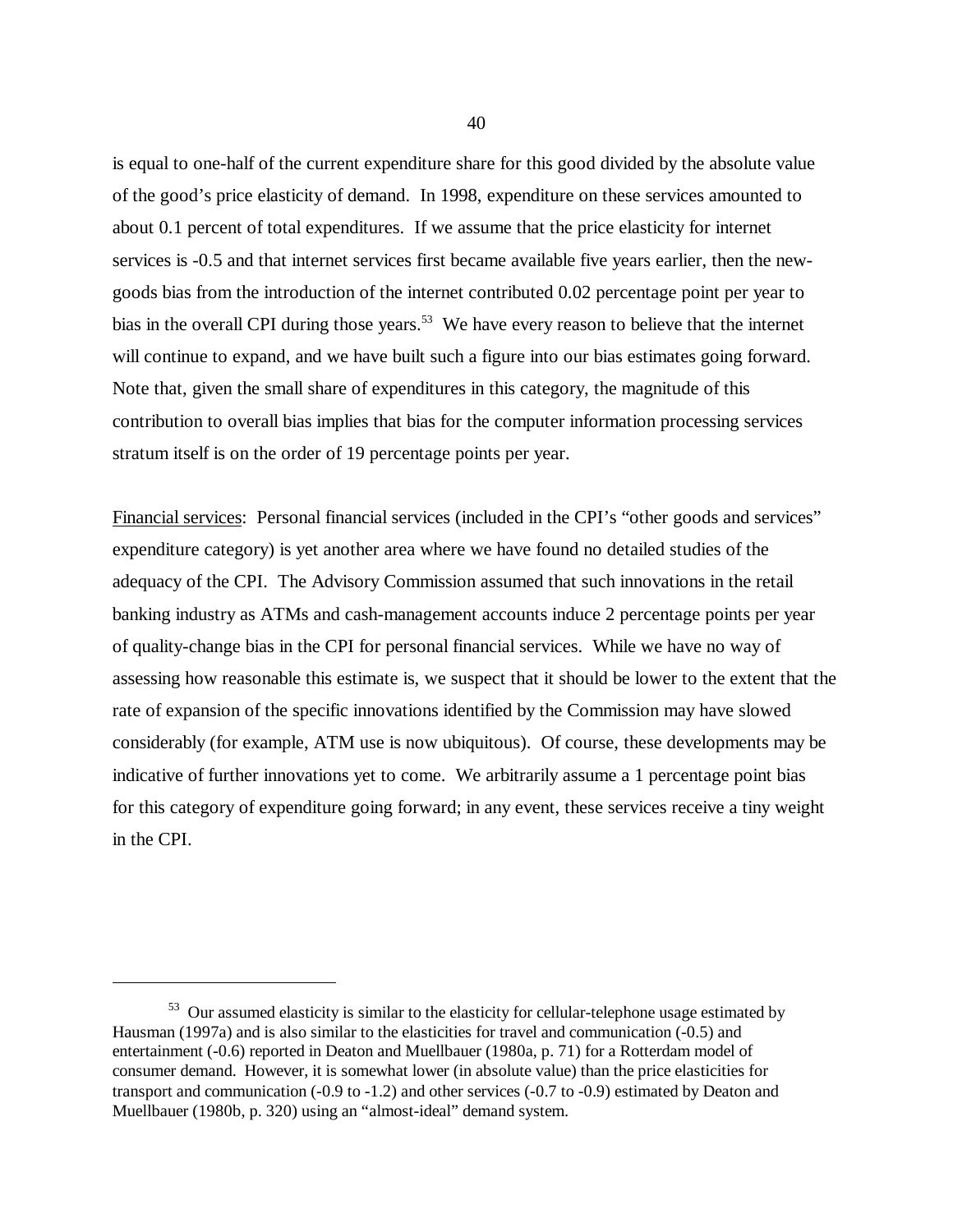#### **6. An Estimate of Aggregate CPI Bias**

For each source of bias listed in table 1, we present not only our point estimate but also a confidence interval that summarizes our view of the likely distribution around each estimate. To obtain such a confidence interval around the total bias, we follow Shapiro and Wilcox (1996) and specify explicit functional forms for the distributions of each source of bias; this allows us to aggregate them numerically. These distributions convey nothing more than our subjective degree of confidence about our estimates; we present them at some risk of creating a false sense of precision about the distributions.

To perform these calculations, we associate our confidence intervals with a 90 percent range. For lower-level substitution bias, weighting bias, and quality-adjustment/new-items bias, we view our confidence intervals as symmetric, and we formalize our distributions as being normal with means equal to our point estimates and with standard deviations such that we obtain 90 percent confidence intervals equal to the intervals listed in table 1. For upper-level substitution bias and new-outlet bias, our confidence intervals are skewed to the right. In these cases, we formalize our distributions as being the concatenation of the left and right halves of two normal distributions in which the two halves have different standard deviations set so as to generate the desired mean, 5 percent tail, and 95 percent tail. This assumption, though unusual, is transparent and it avoids the implication of some better-known skewed distributions (such as the lognormal) that the distribution be strictly positive. We construct a distribution for the overall CPI bias by computing the sum of the draws from each of the component distributions, and obtain a 90 percent confidence interval that ranges from 0.1 to 1.2 percentage points.<sup>54</sup> Note that, although our confidence intervals extend below zero for three of the five components of bias, it does not do so for our total bias estimate.

 $<sup>54</sup>$  In making this calculation, we assume that the biases are uncorrelated with one another.</sup> Shapiro and Wilcox (1996) assumed that the distributions for lower-level substitution bias, new-outlets bias, and the new-items portion of quality-adjustment bias--each of which relates to the propensity to substitute one item for another--are positively correlated with a correlation coefficient of 0.25. Making such an assumption here leads to only a minuscule effect on the confidence interval around our estimate of total bias. Similarly, our discussion of the use of PCE weights to aggregate quality-adjustment bias suggests that this bias may be positively correlated with weighting bias, but imposing such a correlation leads to essentially no change in the confidence interval.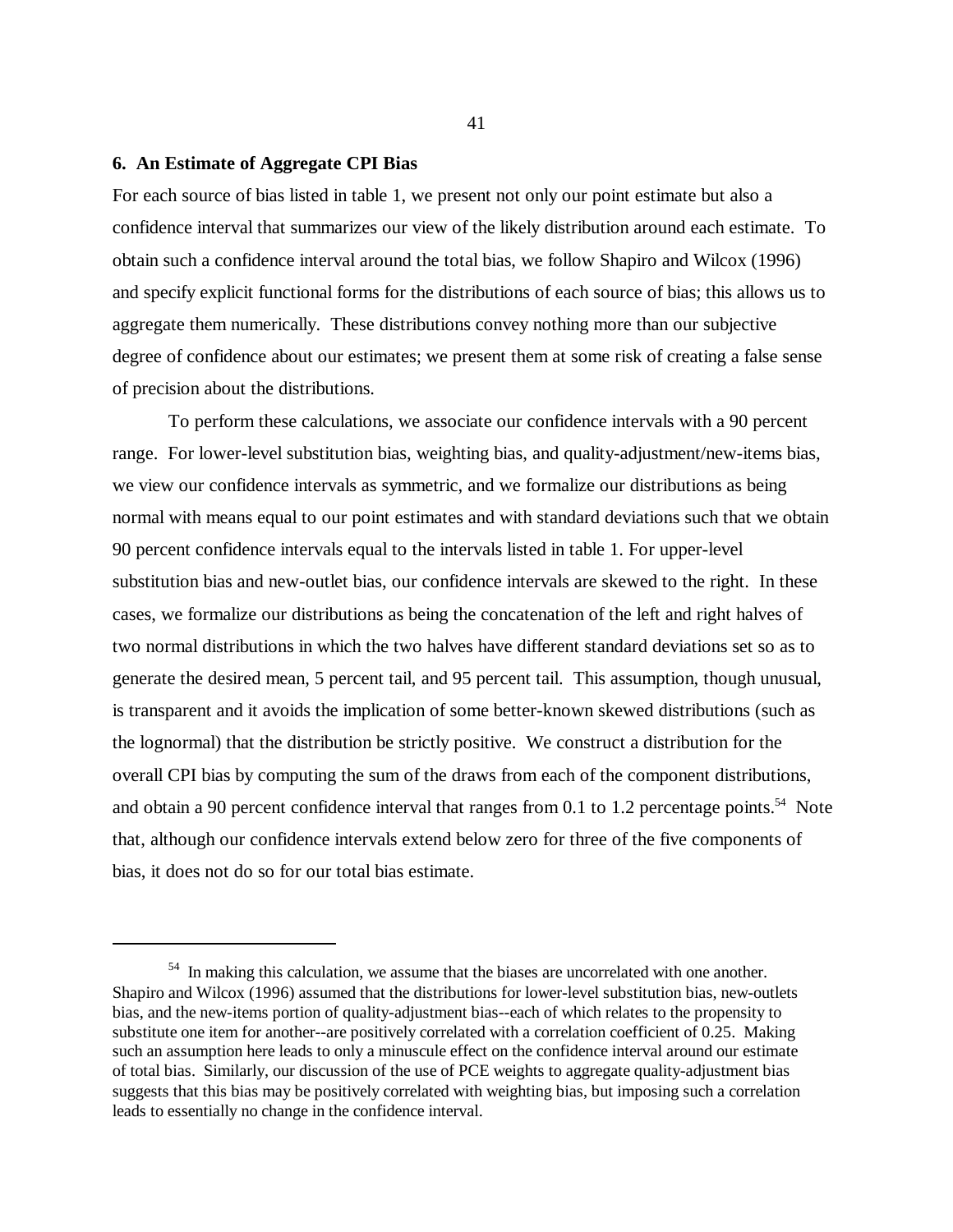Finally, we mention a few words about the confidence interval around our point estimate of quality-change/new-items bias. We specified this confidence interval as being wide--ranging from -0.1 to 0.8 percentage point per year--to convey the subjective nature of our bias estimates for a large portion of the CPI. But it is worth noting one factor that argues for a narrower confidence interval (and that led us to temper the size of our confidence interval somewhat). Because we build up this bias estimate by forming judgments about the bias for each expenditure item, one can imagine constructing a distribution for overall quality-change bias as the weighted average of bias distributions for each of those items. If one believes that these bias distributions are essentially independent--that is, that biases in the CPIs for televisions, hospital services, owners' equivalent rent, new vehicles, and so on, have little to do with one another--then the aggregate distribution will be much less dispersed than the distributions of the pieces.<sup>55</sup> One should not take this argument too far, as the biases for many of these items may not in fact be independent--for example, there may be a common element to the BLS's problems in measuring the prices of many different items. But neither should one get carried away in translating the substantial uncertainty about the degree of quality-change bias in many components of the CPI into uncertainty about overall quality-change bias.

### **7. Summary and Conclusions**

In this paper, we survey the evidence bearing on measurement error in the CPI and provide our best estimate of the magnitude of CPI bias, which we find to be about 0.6 percentage point per year with a confidence interval that ranges from 0.1 to 1.2 percentage points. We judge the inability of the CPI to fully capture the welfare improvement from quality change and the introduction of new items as accounting for about half of this bias. Nevertheless, our overall bias estimate, and our estimate of quality-change and new-items bias in particular, is somewhat lower than that of many earlier studies. At the same time, we identify a "weighting" bias that

<sup>&</sup>lt;sup>55</sup> This reflects the fact that the variance of uncorrelated random variables will be larger than the variance of their sample average. For example, suppose we assign to each of the 22 items in table 5 a normal distribution with a standard deviation that generates a 90 percent confidence interval that is 1 percentage point wide. Assuming these distributions to be independent generates an aggregate distribution with a confidence interval that is only 0.3 percentage point wide.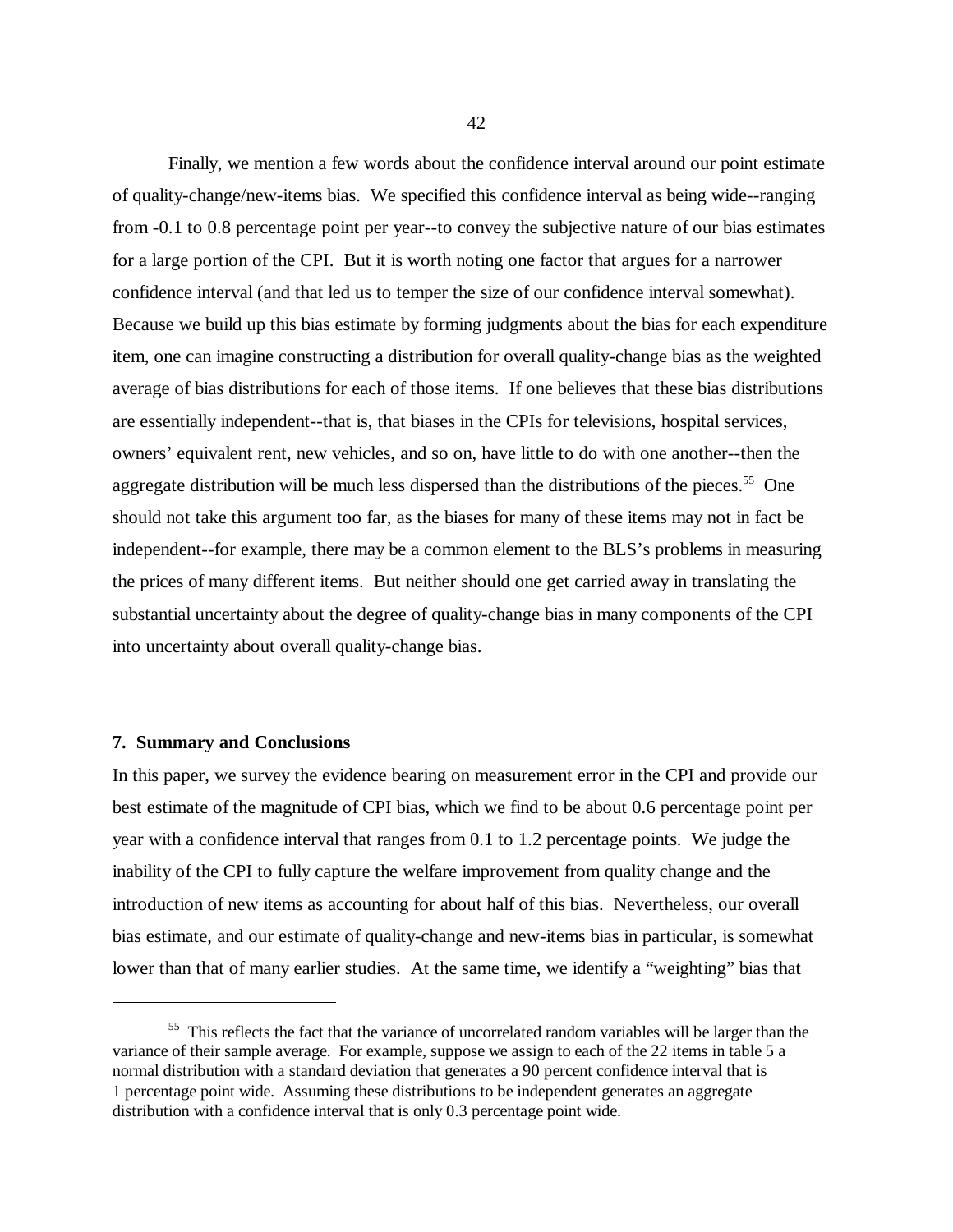has not been previously discussed in the literature. We fully recognize the uncertainty surrounding our estimates, and in particular we have tried to be clear about the uncomfortably small degree of evidence supporting our estimates of quality-change and new-items bias for many categories of expenditure.

One reason our bias estimate is smaller than in several earlier studies is that the BLS has recently made a variety of improvements to its procedures. Although much of the low-hanging fruit has already been picked, further progress remains possible, and our study has highlighted several potential areas for additional improvement. These include utilization of alternative aggregation formulas in addressing substitution bias; improvement of the consumer expenditure survey and the possible augmentation of these data with other expenditure data in forming the weights in the CPI; utilization of outside sources of comprehensive, high-frequency price data (from check-out scanners or other sources); attempting to bring new items into the CPI more rapidly; expanding the use of directed substitution; applying hedonic adjustment during sample rotation as well as during item substitutions; and devoting continued attention to capturing quality changes in myriad areas including medical care. BLS and academic research is underway in most of these areas and should result in continued improvement in the accuracy of the CPI in the years to come.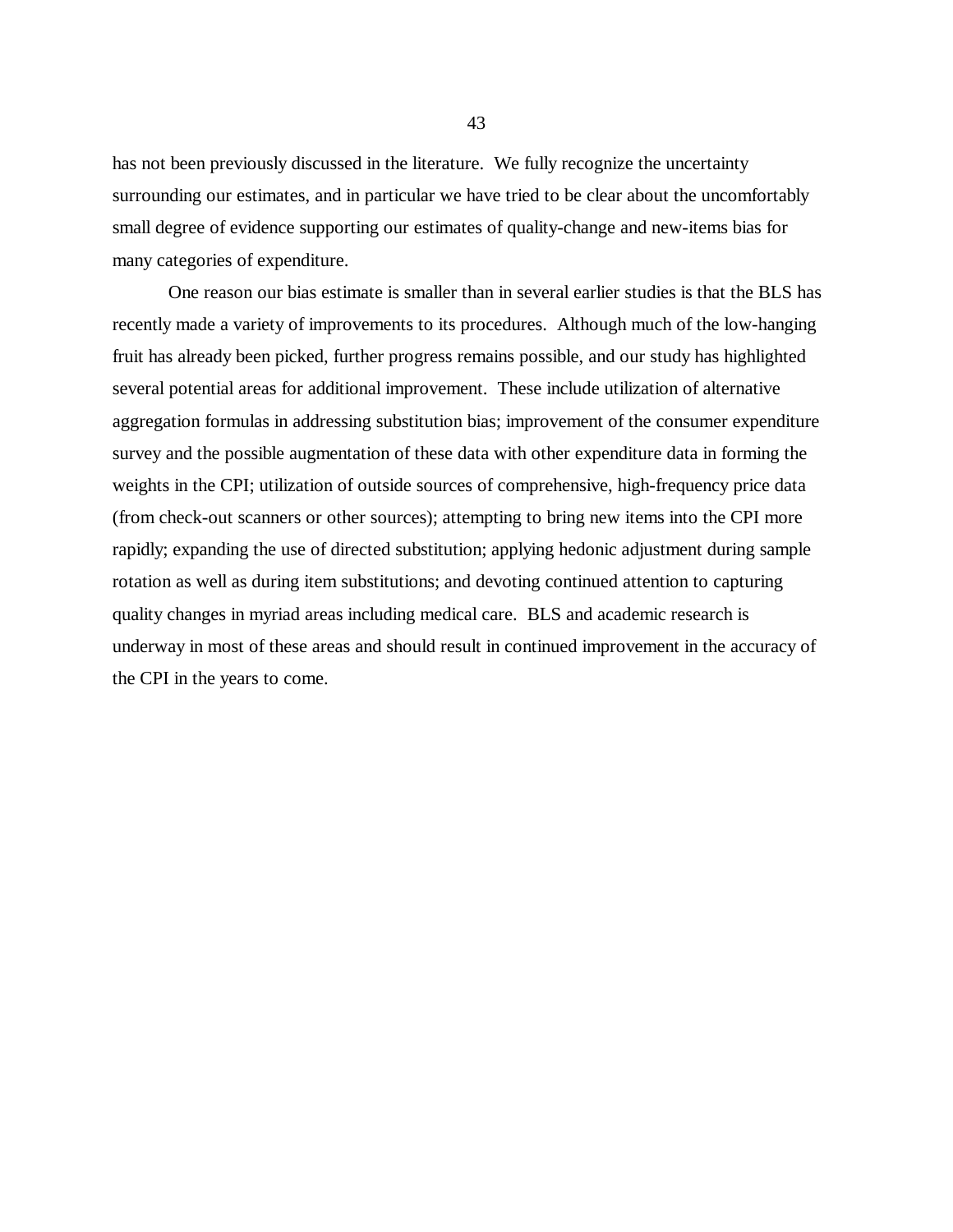| <b>Table 1</b>               |
|------------------------------|
| <b>Estimates of CPI Bias</b> |

|                          | Lebow-Roberts-         |                                       |                      | <b>Advisory Commission</b> |                         |  |
|--------------------------|------------------------|---------------------------------------|----------------------|----------------------------|-------------------------|--|
| Category of Bias         | Stockton<br>$(1994)^1$ | Shapiro-Wilcox<br>$(1996)^2$          | Report<br>$(1996)^3$ | GAO update<br>$(1999)^4$   | This paper <sup>5</sup> |  |
| Upper-level substitution | $.1 - .2$              | $\cdot$ .2<br>$(.0 - .4)$             | .15                  | $\cdot$ 1                  | $\cdot$<br>$(.0-.25)$   |  |
| Lower-level substitution | $.3 - .4$              | .25<br>$(.0 - .5)$                    | .25                  | .05                        | .05<br>$(-.15 - .25)$   |  |
| New outlets              | $.0 - .1$              | $\cdot$<br>$(.0-.2)$                  | $\cdot$              | $\cdot$ 1                  | .05<br>$(.0-.20)$       |  |
| Weighting                | $\qquad \qquad -$      | $\hspace{0.05cm}$ – $\hspace{0.05cm}$ | $-$                  |                            | .05<br>$(-.05-.15)$     |  |
| Quality change           | $.0 - .3$              | .25<br>$(-.05 - .5)$                  | .6                   | .55                        | .37                     |  |
| New items                | $.0 - .5$              | $\cdot$ .2<br>$(.0 - .4)$             |                      |                            | $(-.08 - .82)$          |  |
| <b>TOTAL BIAS</b>        | $0.4 - 1.5$            | 1.0<br>$(.6 - 1.5)$                   | 1.1<br>$(.8 - 1.6)$  | $\boldsymbol{.8}$          | .62<br>$(.1 - 1.2)$     |  |

1. Lebow, Roberts, and Stockton did not specify a point estimate. Implicitly, one may consider the midpoint of their ranges to be their point estimates,

with the possible exception of new items bias, for which 0.5 percent was called "surely an upper limit on this effect."

2. Ninety percent confidence intervals are in parentheses, with the exception of the total bias, which is an eighty percent confidence interval.

3. Range on total bias is in parentheses.

4. Total bias is the mean of the Advisory Commission members' estimates. Figures for the categories of bias are approximate.

5. Confidence intervals are in parentheses.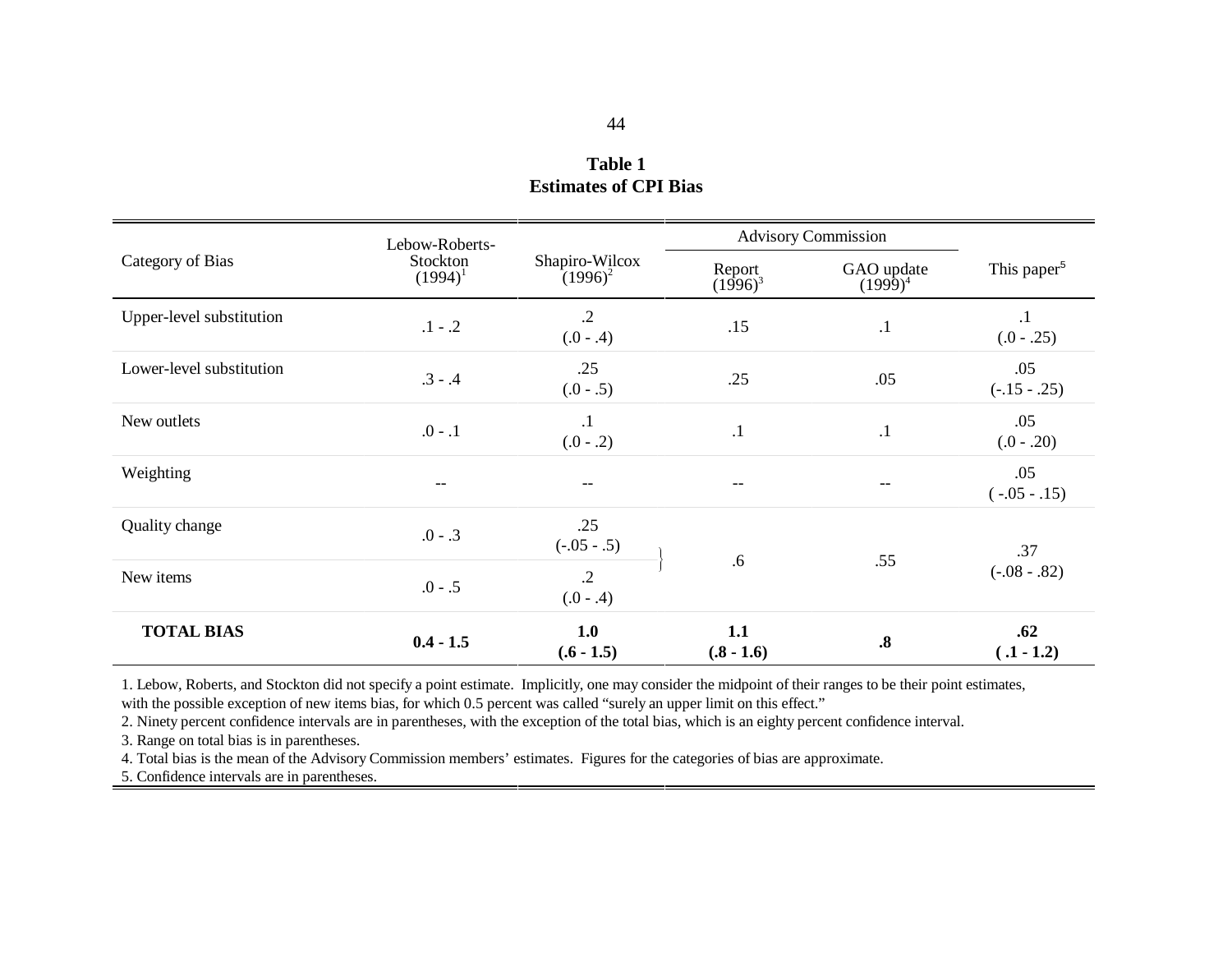| Table 2                                |  |
|----------------------------------------|--|
| Weights in the CPI and PCE (CPI scope) |  |

|                            |            | Relative importance weights, Dec. 1997 |            |       |  |
|----------------------------|------------|----------------------------------------|------------|-------|--|
|                            | <b>CPI</b> | PCE-based                              | Difference | Ratio |  |
| Nondurable goods           |            |                                        |            |       |  |
| Meats, poultry, fish, eggs | 2.6        | 2.4                                    | 0.2        | 1.08  |  |
| Fruits and vegetables      | 1.4        | 1.3                                    | 0.1        | 1.04  |  |
| Other food at home         | 5.6        | 6.7                                    | $-1.0$     | 0.84  |  |
| Food away from home        | 5.7        | 6.6                                    | $-0.9$     | 0.86  |  |
| Motor fuel                 | 3.0        | 2.8                                    | 0.2        | 1.08  |  |
| Heating oil                | 0.3        | 0.3                                    | 0.0        | 0.94  |  |
| Apparel                    | 4.9        | 7.2                                    | $-2.2$     | 0.69  |  |
| Tobacco                    | 0.9        | 1.2                                    | $-0.3$     | 0.73  |  |
| Alcoholic beverages        | 1.0        | 2.5                                    | $-1.5$     | 0.39  |  |
| Medical commodities        | 1.2        | 0.7                                    | 0.5        | 1.68  |  |
| Other nondurables          | 4.4        | 6.8                                    | $-2.4$     | 0.65  |  |
| Durable goods              |            |                                        |            |       |  |
| Motor vehicles             | 7.9        | 5.6                                    | 2.3        | 1.40  |  |
| Computers                  | 0.2        | 0.2                                    | 0.0        | 1.02  |  |
| Audio/video equipment      | 0.9        | 1.2                                    | $-0.3$     | 0.76  |  |
| Other durables             | 3.4        | 5.1                                    | $-1.7$     | 0.66  |  |
| Services                   |            |                                        |            |       |  |
| Natural gas                | 1.1        | 0.9                                    | 0.2        | 1.22  |  |
| Electricity                | 2.6        | 2.0                                    | 0.6        | 1.30  |  |
| Owners' equivalent rent    | 20.2       | 14.8                                   | 5.4        | 1.37  |  |
| Tenants' rent              | 6.9        | 5.4                                    | 1.5        | 1.28  |  |
| Lodging away from home     | 2.3        | $0.8\,$                                | $1.5\,$    | 2.77  |  |
| Medical services           | 4.4        | 5.8                                    | $-1.4$     | 0.76  |  |
| Tuition & school fees      | 2.4        | 2.4                                    | $0.0\,$    | 0.99  |  |
| Airfares                   | $0.8\,$    | 1.2                                    | $-0.4$     | 0.68  |  |
| Other services             | 15.7       | 16.0                                   | $-0.2$     | 0.98  |  |
| <b>TOTAL</b>               | 100.0      | 100.0                                  |            |       |  |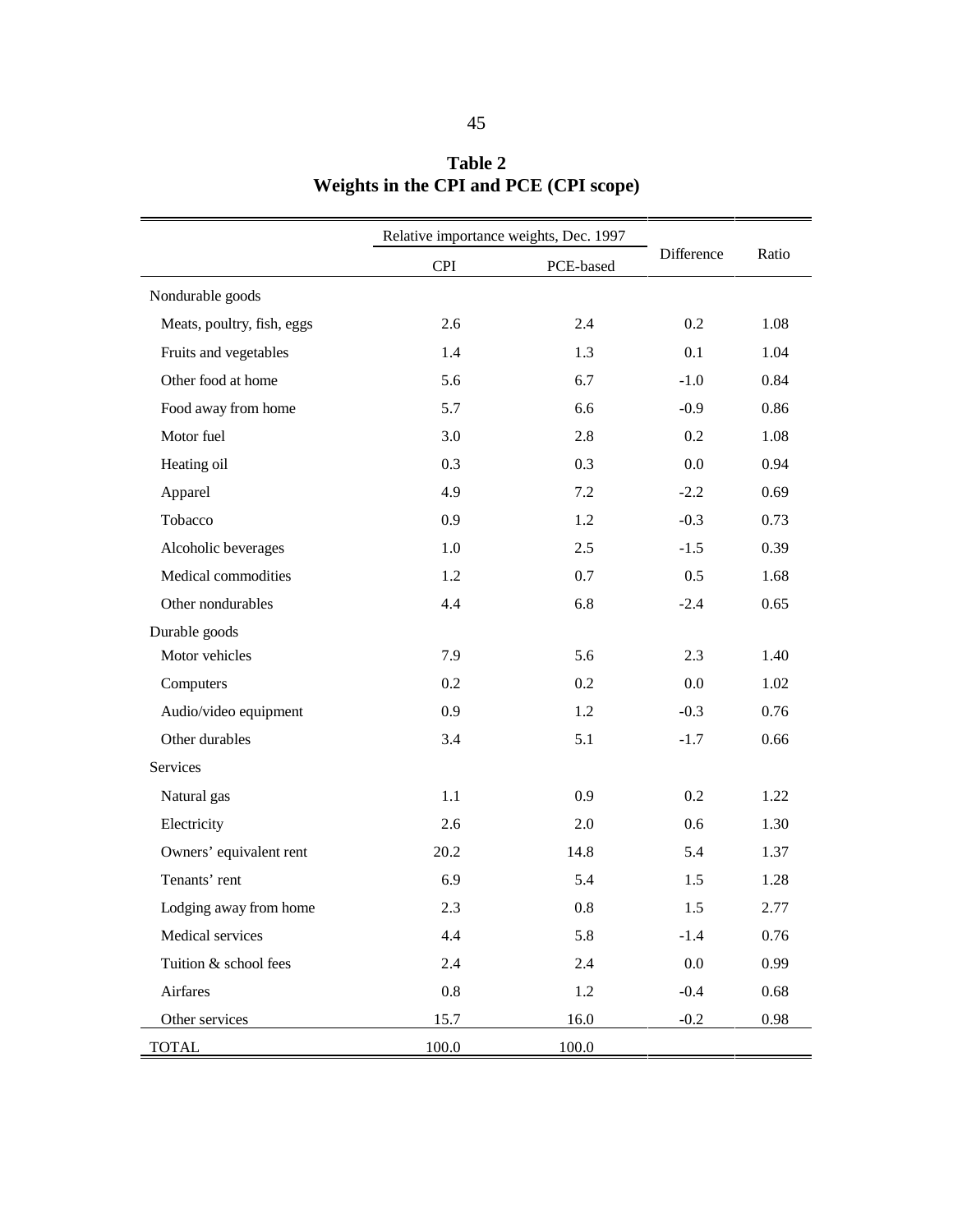# **Table 3Alternative CPI using PCE-Based Weights**

Published CPI (CE weights) Alternative CPI (PCE-based<br>weights) Difference Memo: Using 1986 Expenditures  $CE$  weights<sup>1</sup> PCE-basedweights Difference 1988 4.14 4.00 .14 3.98 3.92 .061989 4.82 4.85 -.03 4.69 4.71 -.02 $-.02$ 1990 5.40 5.42 -.01 5.16 5.26 -.10 1991 4.21 4.16 05 3.93 4.07 -.14  $-14$ 1992 3.01 2.91 .10 2.84 2.87 -.03 $-.03$ 1993 2.99 2.87 .13 2.80 2.80 .00 $.00.$ 1994 2.56 2.41 .15 2.58 2.39 .181995 2.83 2.62 .22 2.75 2.57 .18 $.18$ 1996 2.95 2.84 .11 2.85 2.76 .091997 2.29 2.25 .04 2.11 2.16 -.05 $-.05$ 1987-1997 3.52 3.43 .09 3.36 3.35 .02.02 1998 1.56 1.45 .111999 2.21 2.11 .102000 3.36 3.13 .24 $.24$ 1997-2000 2.37 2.23  $.15$ 1987-2000 3.25 3.15  $.10$ 

(Percent changes/percentage points, annual rate)

1. From Cage and Jackman (1999), Table A-1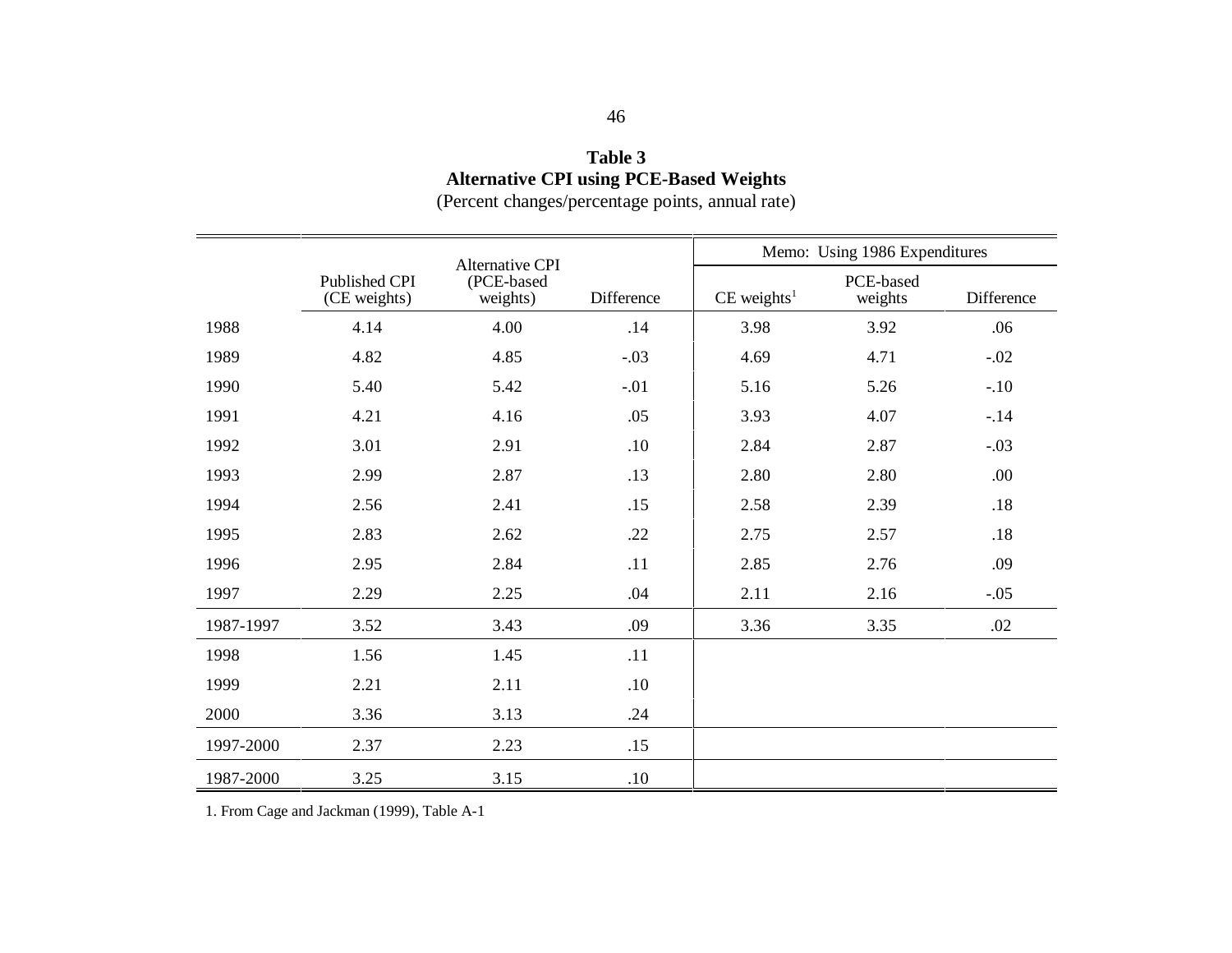**Table 4 Estimates of Quality-Change and New-Items Bias in the CPI, 2001** (Percentage points per year)

| Adjusted<br><b>PCE</b>                                |                                                                                                                                                                                               | Our estimates                                                             |                   | Memo: Advisory<br>Commission                                  |                   |
|-------------------------------------------------------|-----------------------------------------------------------------------------------------------------------------------------------------------------------------------------------------------|---------------------------------------------------------------------------|-------------------|---------------------------------------------------------------|-------------------|
| shares,<br>1998                                       | Expenditure category                                                                                                                                                                          | Estimated<br>bias                                                         | Cont. to<br>total | Estimated<br>bias                                             | Cont. to<br>total |
| 18.15<br>1.16<br>8.16<br>6.40<br>2.43                 | Food<br>Fresh fruits and vegetables<br>Other food at home<br>Food away from home<br>Alcohol                                                                                                   | $\cdot^2$<br>$\cdot$<br>$\cdot$<br>$\cdot$<br>$\cdot$                     | .03               | $\cdot$ 3<br>.6<br>.3<br>$\cdot$ 3<br>.15                     | .05               |
| 30.33<br>4.90<br>14.29<br>1.66<br>.39<br>2.14<br>6.95 | Housing<br>Tenants' rent<br>Owners' equivalent rent<br>Other shelter<br>Appliances<br>Housefurnishings<br>Fuels and utilities, other housing                                                  | $\cdot$ <sup>2</sup><br>$-.2$<br>.3<br>.0<br>1.5<br>.3<br>$\cdot$         | .05               | $\cdot$ <sup>2</sup><br>.25<br>.25<br>.25<br>3.0<br>.33<br>0. | .07               |
| 7.48                                                  | <b>Apparel</b>                                                                                                                                                                                | $\bf{0}$                                                                  | .00.              | 1.0                                                           | .07               |
| 14.36<br>6.10<br>2.38<br>5.87                         | <b>Transportation</b><br>New and used vehicles<br>Motor fuel<br>Airfares, mv parts and repair, insurance                                                                                      | $\boldsymbol{0}$<br>$\cdot$<br>$\cdot$ 1<br>0.                            | .00               | $\cdot$ 3<br>.59<br>.25<br>0.                                 | .04               |
| 7.52<br>.65<br>.35<br>6.53                            | <b>Medical care</b><br>Prescription drugs<br>Nonprescription drugs<br>Medical care services                                                                                                   | 2.4<br>2.2<br>.5<br>2.5                                                   | .18               | 2.8<br>2.0<br>1.0<br>3.0                                      | .21               |
| 9.38<br>.45<br>.27<br>.34<br>.89<br>7.42              | <b>Recreation</b><br>Televisions<br>Other video equipment<br>Audio equipment<br><b>Toys</b><br>Other recreation                                                                               | $\cdot$ 3<br>1.5<br>1.5<br>1.5<br>1.6<br>.0                               | .03               | .9<br>4.0<br>4.0<br>4.0<br>2.0<br>$\cdot$                     | .09               |
| 5.76<br>2.33<br>2.51<br>.47<br>.10<br>.35             | <b>Education and communication</b><br>Education<br>Telephone (incl. cellular)<br>Personal computers & peripherals<br>Personal computer services (internet)<br>Postage, other info. processing | 1.0<br>0.<br>.8<br>$4.0$<br>19.0<br>0.                                    | .06               | 1.8<br>$\boldsymbol{0}$<br>1.5<br>15.0<br>--<br>$.0\,$        | .10               |
| 7.01<br>1.21<br>1.22<br>.31<br>4.27<br>100.000        | Other goods and services<br>Personal care products<br>Personal financial services<br>Apparel services<br>Other<br><b>TOTAL</b>                                                                | $\cdot$ 3<br>$.8\,$<br>1.0<br>$\boldsymbol{0}$<br>$\boldsymbol{0}$<br>.37 | .02               | $\cdot$ 7<br>1.6<br>2.0<br>1.0<br>0.<br>.69                   | .05               |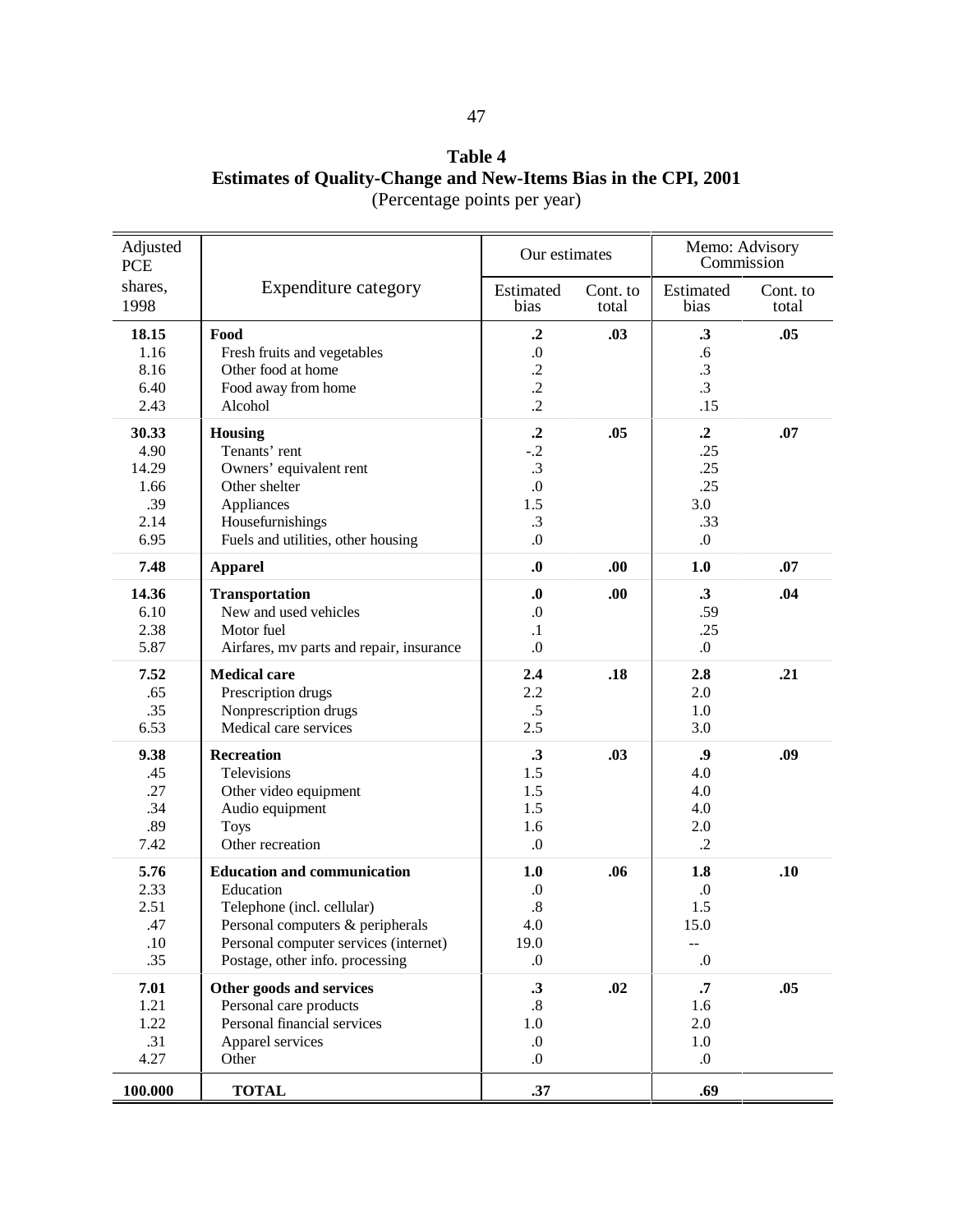## **Table 5 Quality-Change/New-Items Bias**

Items for which our bias estimate is . . .

| Based on at least a moderate degree<br>of hard evidence |        |                                     |                              | Based on a small or inadequate degree<br>of evidence |                                     | Almost entirely subjective            |        |                                     |
|---------------------------------------------------------|--------|-------------------------------------|------------------------------|------------------------------------------------------|-------------------------------------|---------------------------------------|--------|-------------------------------------|
| Item                                                    | Weight | Cont. to<br>total bias <sup>1</sup> | Item                         | Weight                                               | Cont. to<br>total bias <sup>1</sup> | Item                                  | Weight | Cont. to<br>total bias <sup>1</sup> |
| Fresh fruits and vegetables                             | 1.16   | .000                                |                              |                                                      |                                     | Other food and alcohol                | 16.99  | .034                                |
| Tenants' rent                                           | 4.90   | $-.010$                             | Owners' equivalent rent      | 14.29                                                | .043                                | Other shelter                         | 1.66   | .000                                |
|                                                         |        |                                     |                              |                                                      |                                     | Appliances,<br>housefurnishings       | 2.53   | .012                                |
|                                                         |        |                                     |                              |                                                      |                                     | Fuels and utilities,<br>other housing | 6.95   | .000                                |
|                                                         |        |                                     | Apparel                      | 7.48                                                 | .000                                |                                       |        |                                     |
|                                                         |        |                                     | New and used vehicles        | 6.10                                                 | .000                                | Other transportation                  | 5.87   | .000                                |
|                                                         |        |                                     | Motor fuel                   | 2.38                                                 | .002                                |                                       |        |                                     |
|                                                         |        |                                     | Medical care services        | 6.53                                                 | .163                                |                                       |        |                                     |
|                                                         |        |                                     | Pharmaceuticals              | 1.00                                                 | .016                                |                                       |        |                                     |
| Televisions                                             | .45    | .007                                | Audio & video equip.         | .61                                                  | .009                                | Other recreation (toys)               | 8.31   | .014                                |
| Personal computers                                      | .47    | .019                                | Computer services (internet) | .10                                                  | .020                                | Education                             | 2.33   | .000                                |
|                                                         |        |                                     |                              |                                                      |                                     | Telephone                             | 2.51   | .020                                |
|                                                         |        |                                     |                              |                                                      |                                     | Postage, other info. proc.            | .35    | .000                                |
|                                                         |        |                                     |                              |                                                      |                                     | Other goods and services              | 7.01   | .023                                |
| <b>SUM</b>                                              | 6.98   | .02                                 | <b>SUM</b>                   | 38.49                                                | .25                                 | <b>SUM</b>                            | 54.51  | .10                                 |

1. Percentage points per year.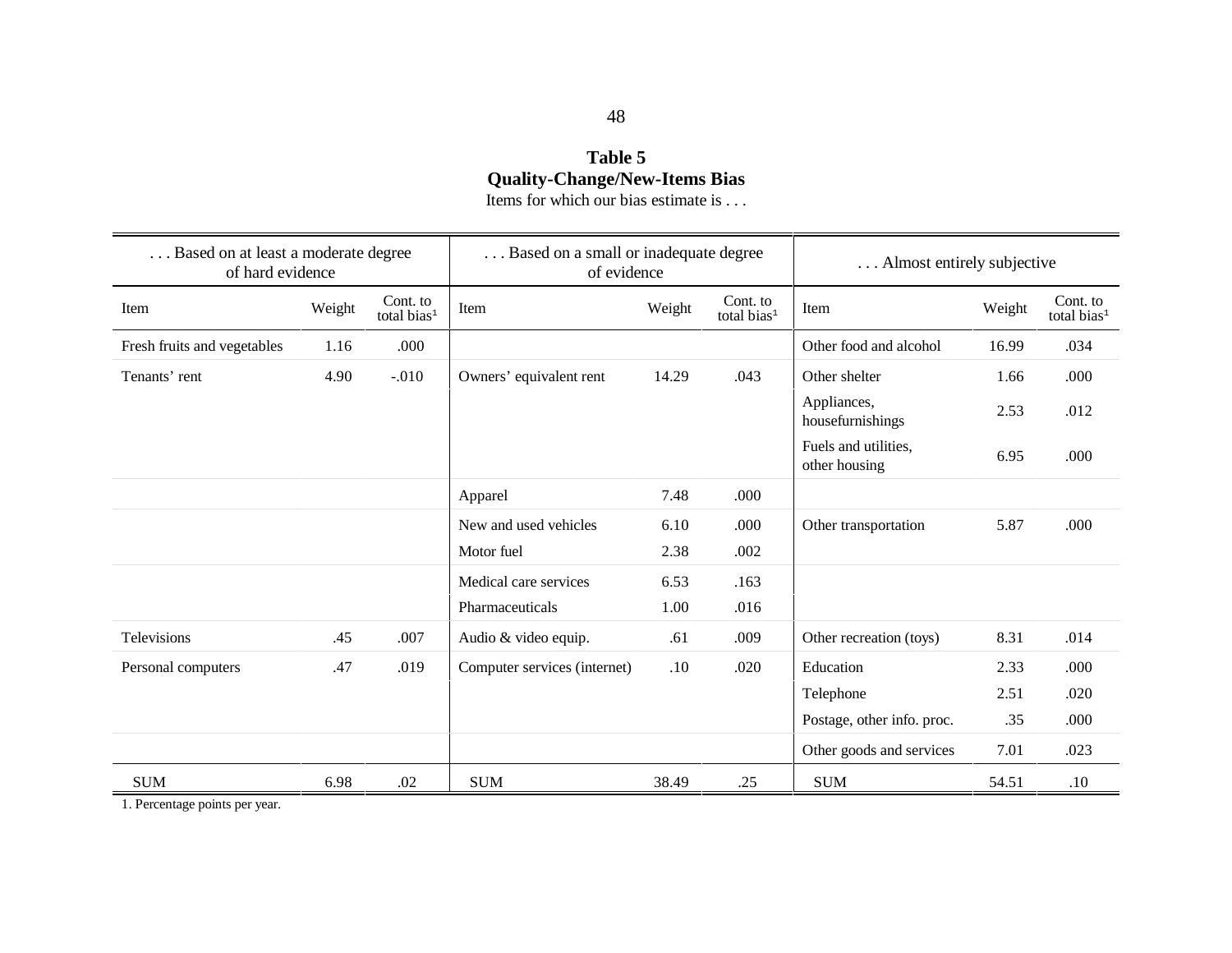## **Table 6 Applying Hedonics during Sample Rotation** (Methods for handling differences in item and outlet characteristics)

|                    | Item<br>substitution           | Sample rotation                                           |                                                                      |                                                      |  |
|--------------------|--------------------------------|-----------------------------------------------------------|----------------------------------------------------------------------|------------------------------------------------------|--|
|                    |                                |                                                           | Apply Hedonics during Sample Rotation                                |                                                      |  |
|                    | <b>Current BLS</b><br>Practice | <b>Current BLS</b><br>Practice                            | Hedonics do not<br>include outlet<br>characteristics                 | <b>Hedonics</b><br>include outlet<br>characteristics |  |
| Item differences   | Hedonics <sup>1</sup>          | Overlap method <sup>2</sup><br>$\rightarrow$ quality bias | Hedonics <sup>1</sup>                                                | Hedonics <sup>1</sup>                                |  |
| Outlet differences | N.A.                           | Overlap method <sup>2</sup><br>$\rightarrow$ outlet bias  | Direct comparison <sup>3</sup><br>$\rightarrow$ opposite outlet bias | Hedonics <sup>1</sup>                                |  |

1. Prices of old and new items are compared using estimates of the value of different item (and, possibly, outlet) characteristics from hedonic regressions.

2. The price change between months t-1 and t is given by the old item at the old outlet, and the price change between months t and t+1 is given by the new item at the new outlet. No direct comparison is made between prices of the old and new items.

3. Prices of old and new items are compared directly.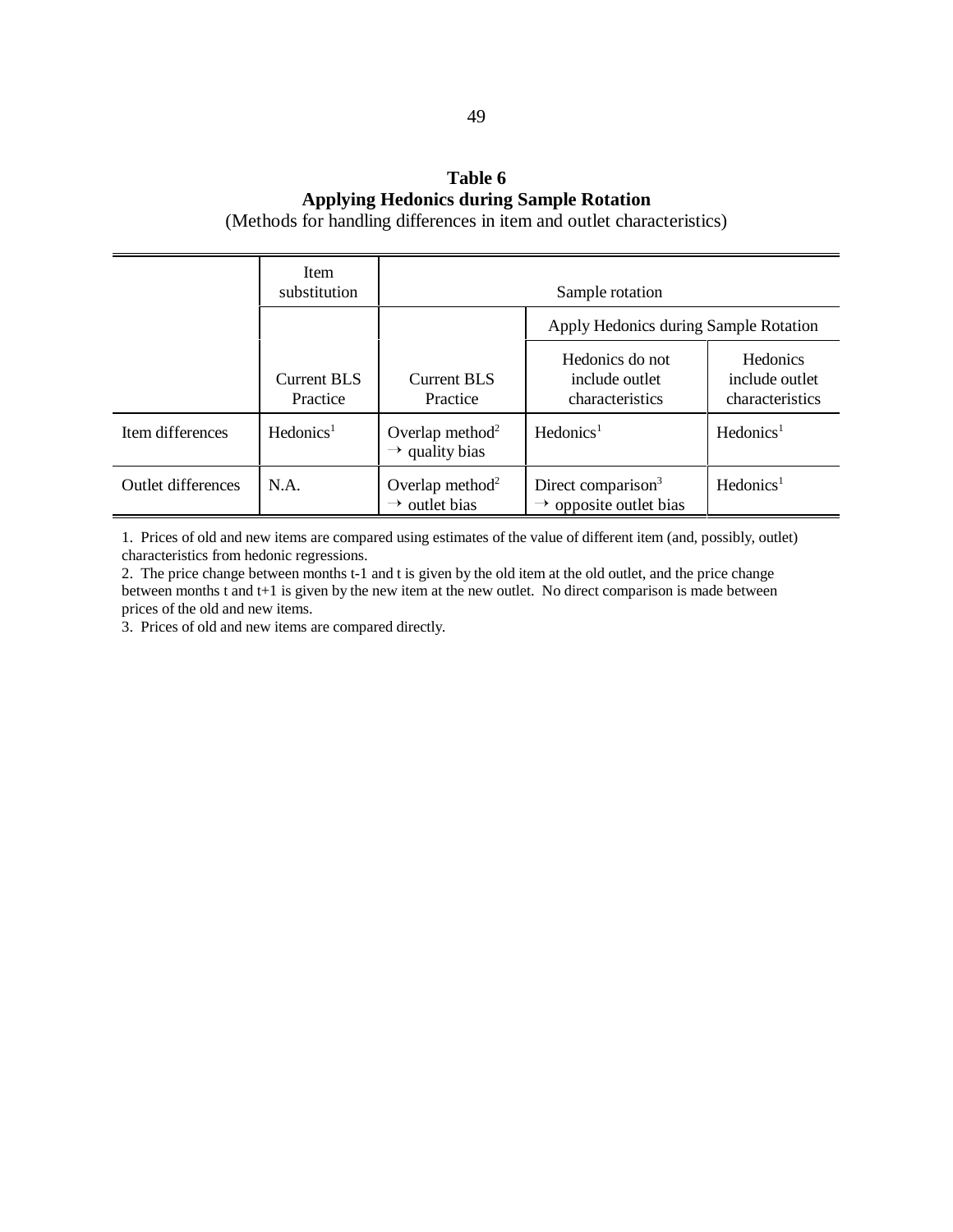### **References**

Advisory Commission to Study the CPI, "Final Report of the Advisory Commission to Study the Consumer Price Index" (Washington: U.S. Government Printing Office), December 1996.

Aizcorbe, Ana, Carol Corrado, and Mark Doms, "Constructing Price and Quantity Indexes for High Technology Goods," mimeo, Federal Reserve Board, July 2000.

Baker, Dean, ed., *Getting Prices Right: The Debate over the Consumer Price Index* (Armonk, NY: M. E. Sharpe), 1998.

Berndt, Ernst R., Susan H. Busch, and Richard G. Frank, "Treatment Price Indexes for Acute Phase Major Depression," in Cutler and Berndt, eds., *Medical Care Output and Productivity* (Chicago: University of Chicago Press), 2001, pp. 463-508.

Berndt, Ernst, Ian Cockburn, and Zvi Griliches, "Pharmaceutical Innovations and Market Dynamics: Tracking Effects on Price Indexes for Antidepressant Drugs," *Brookings Papers on Economic Activity (Microeconomics)*, 1996, 133-199.

Berndt, Ernst, David Cutler, Richard Frank, Zvi Griliches, Joseph Newhouse, and Jack Triplett, "Price Indexes for Medical Care Goods and Services: An Overview of Measurement Issues," in Cutler and Berndt, eds., *Medical Care Output and Productivity* (Chicago: University of Chicago Press), 2001, pp. 141-200.

Bils, Mark, and Peter J. Klenow, "Quantifying Quality Growth," mimeo, University of Rochester, October 2000.

Blow, Laura, and Ian Crawford, "The Cost of Living with the RPI: Substitution Bias in the UK Retail Prices Index," *Economic Journal* 111, June 2001, F357-F382.

Bradley, Ralph, Bill Cook, Sylvia E. Leaver, and Brent R. Moulton, "An Overview of Research on Potential Uses of Scanner Data in the U.S. CPI," paper presented at the Third Conference of the International Working Group on Price Indexes, Statistics Netherlands, Voorburg, April 16-18, 1997.

Branch, E. Raphael, "The Consumer Expenditure Survey: A Comparative Analysis," *Monthly Labor Review*, December 1994, 47-55.

Bresnahan, Timothy, "Comment" to Hausman, in Bresnahan and Gordon, eds., *The Economics of New Goods* (Chicago: University of Chicago Press), 1997, 237-247.

Cage, Robert A., and Patrick C. Jackman, "Estimated Upper Level Substitution in the Consumer Price Index, 1987-97," mimeo, U.S. Bureau of Labor Statistics, July 1999.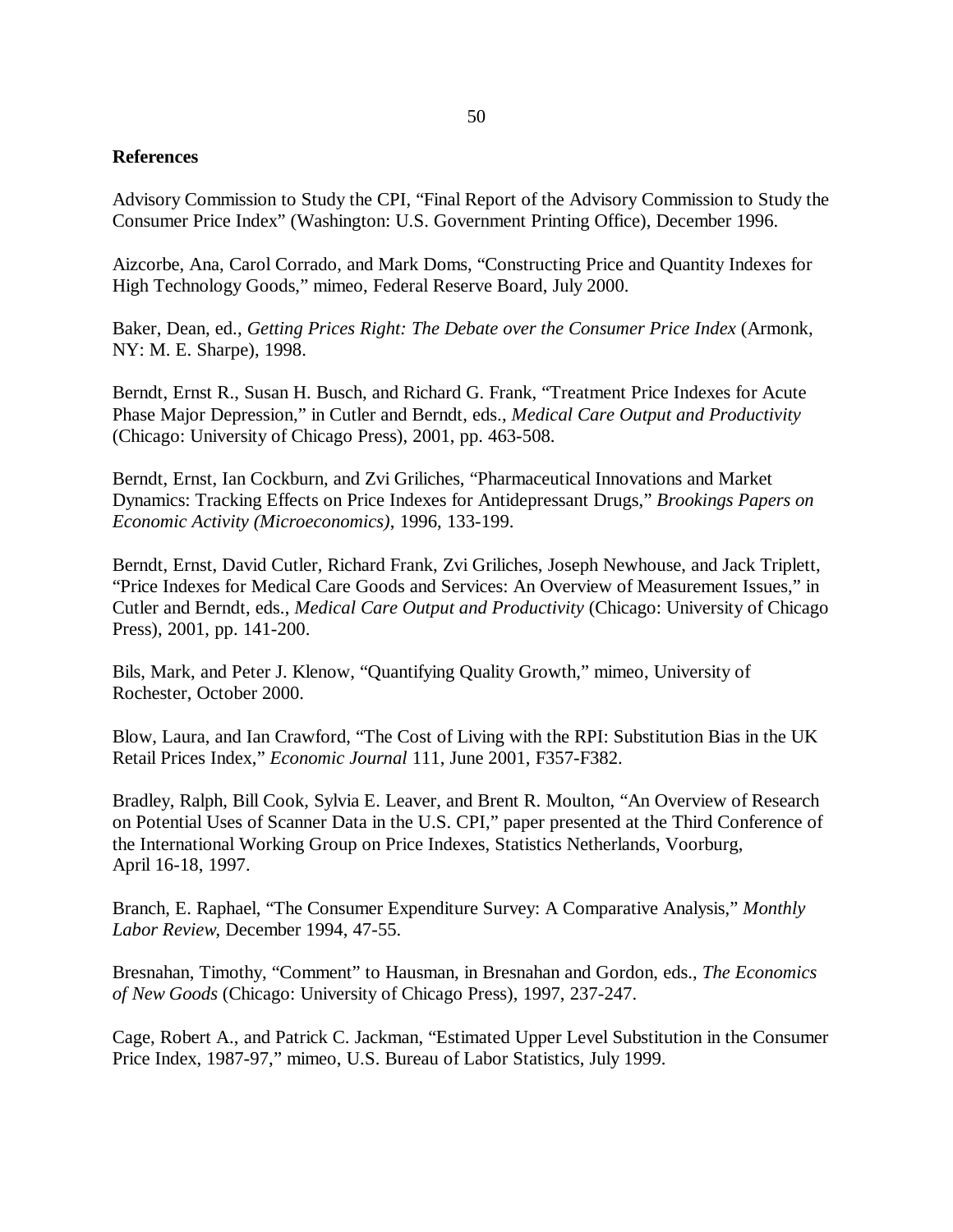Cockburn, Iain M., and Aslam H. Anis, "Hedonic Analysis of Arthritis Drugs," in Cutler and Berndt, eds., *Medical Care Output and Productivity* (Chicago: University of Chicago Press), 2001, pp. 439-61.

Conference Board, "Measuring Prices in a Dynamic Economy: Re-Examining the CPI," Study Group on the Consumer Price Index, 1999.

Crone, Theodore, Leonard Nakamura, and Richard Voith, "Measuring Housing Services Inflation," *Journal of Economic and Social Measurement*, forthcoming, 2001.

Cutler, David, Mark McClellan, Joseph Newhouse, and Dahlia Remler, "Pricing Heart Attack Treatments," in Cutler and Berndt, eds., *Medical Care Output and Productivity* (Chicago: University of Chicago Press), 2001, pp. 305-62.

Deaton, Angus, "Getting Prices Right: What Should Be Done?" *Journal of Economic Perspectives* 12(1), Winter 1998, pp. 37-46.

Deaton, Angus, *The Analysis of Household Surveys: A Microeconomic Approach to Development Policy* (Baltimore: Johns Hopkins University Press), 1997.

Deaton, Angus, and John Muellbauer, *Economics and Consumer Behavior* (New York: Cambridge University Press), 1980a.

Deaton, Angus, and John Muellbauer, "An Almost Ideal Demand System," *American Economic Review* 70, June 1980b, 312-326.

Feenstra, Robert C., and Matthew D. Shapiro, "High-Frequency Substitution and the Measurement of Price Indexes," NBER working paper #8176, March 2001.

Fixler, Dennis, "Comments on Chapters 2 and 3," pp. 103-108 in Jack Triplett, ed., *Measuring the Prices of Medical Treatments* (Washington: Brookings Institution), 1999.

Fixler, Dennis, and Ted Jaditz, "An Examination of the Difference Between the CPI and the PCE Deflator," mimeo, Bureau of Labor Statistics, December 29, 1997.

Frank, Richard, Ernst Berndt, and Susan Busch, "Price Indexes for the Treatment of Depression," Chapter 3 in Jack Triplett, ed., *Measuring the Prices of Medical Treatments* (Washington: Brookings Institution), 1999.

General Accounting Office, "Consumer Price Index: Update of Boskin Commission's Estimate of Bias" (Washington: Government Printing Office), 2000.

Gieseman, Raymond, "The Consumer Expenditure Survey: Quality Control by Comparative Analysis," *Monthly Labor Review*, March 1987, 8-14.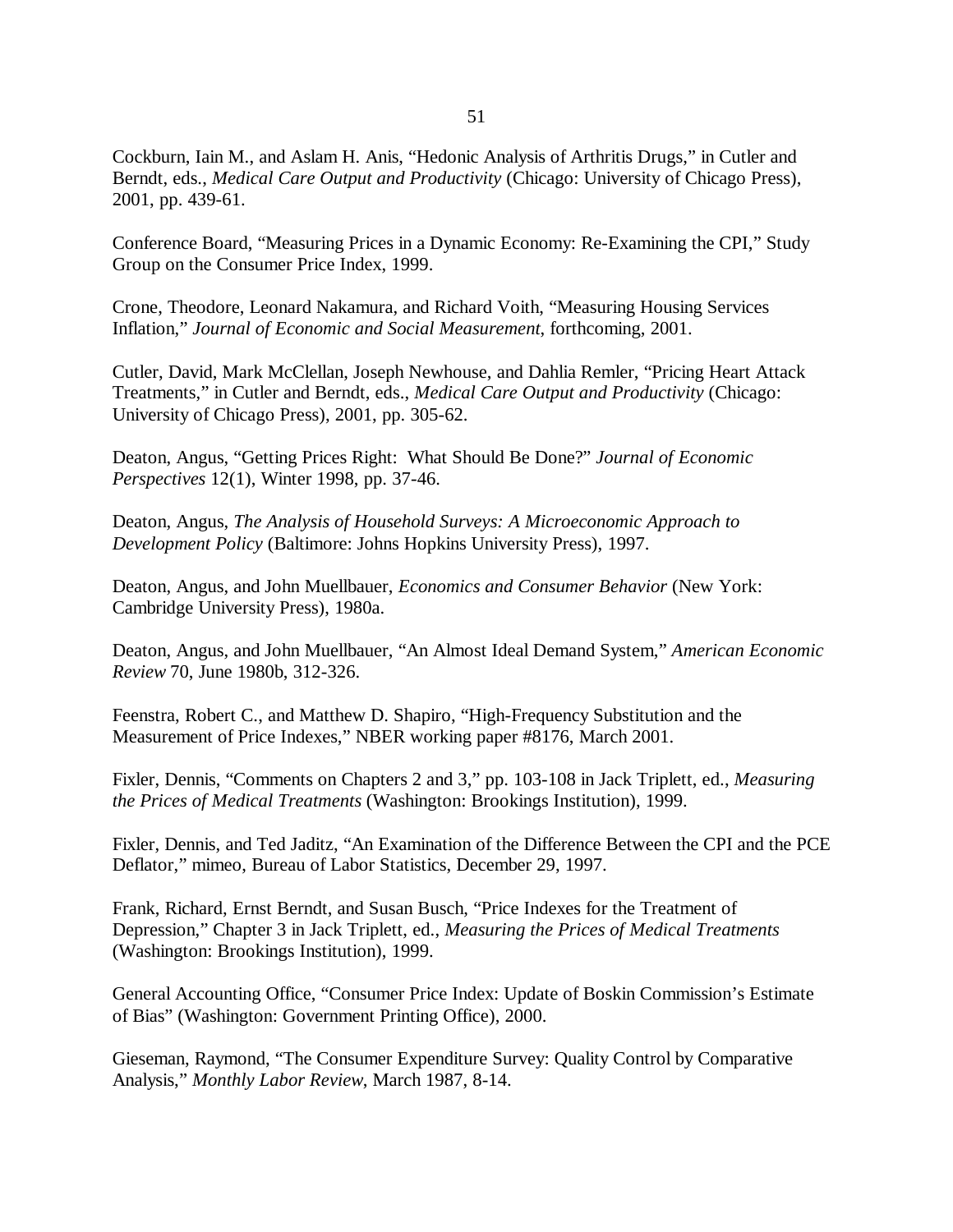Good, David, Robin Sickles, and Jesse Weiher, "A Hedonic Price Index for Airline Travel," mimeo, May 2001.

Gordon, Robert, *The Measurement of Durable Goods Prices* (Chicago: University of Chicago Press), 1990.

Gordon, Robert, "The Sears Catalog Revisited: Apparel and Durable Goods," mimeo, Northwestern University, April 1996.

Gordon, Robert, "The Boskin Commission Report and Its Aftermath," mimeo, Northwestern University, 2000a.

Gordon, Robert, "Apparel Prices and the Hulton/Bruegel Paradox," mimeo, Northwestern University, August 1, 2000b.

Greenlees, John S., "The U.S. CPI and the Cost-of-Living Objective," Bureau of Labor Statistics mimeo, November 2001.

Greenlees, John S., "Random Errors and Superlative Indexes," Bureau of Labor Statistics Working Paper 343, March 2001.

Greenlees, John S., "Consumer Price Indexes: Methods for Quality and Variety Change," *Statistical Journal of the United Nations ECE*, 17 (2000), pp. 59-74.

Greenlees, John S., "Expenditure Weight Updates and Measured Inflation," in B.M. Balk, ed., *Proceedings of the Third Meeting of the International Working Group on Price Indices* (Statistics Netherlands), 1998, pp. 57-64.

Grilliches, Zvi, "Hedonic Price Indexes and the Measurement of Capital and Productivity," in Ernst R. Berndt and Jack E. Triplett, eds., *Fifty Years of Economic Measurement* (Chicago: University of Chicago Press), 1990.

Griliches, Zvi, and Ian Cockburn, "Generics and New Goods in Pharmaceutical Price Indexes," *American Economic Review* 84, December 1994, 1213-1232.

Hall, Robert, "Long Distance: Public Benefits from Increased Competition," mimeo, October 1993.

Hamilton, Bruce W., "Using Engel's Law to Estimate CPI Bias," *American Economic Review* 91, June 2001, 619-630.

Hausman, Jerry, "Cellular Telephone, New Products, and the CPI," National Bureau of Economic Research Working Paper 5982, 1997a.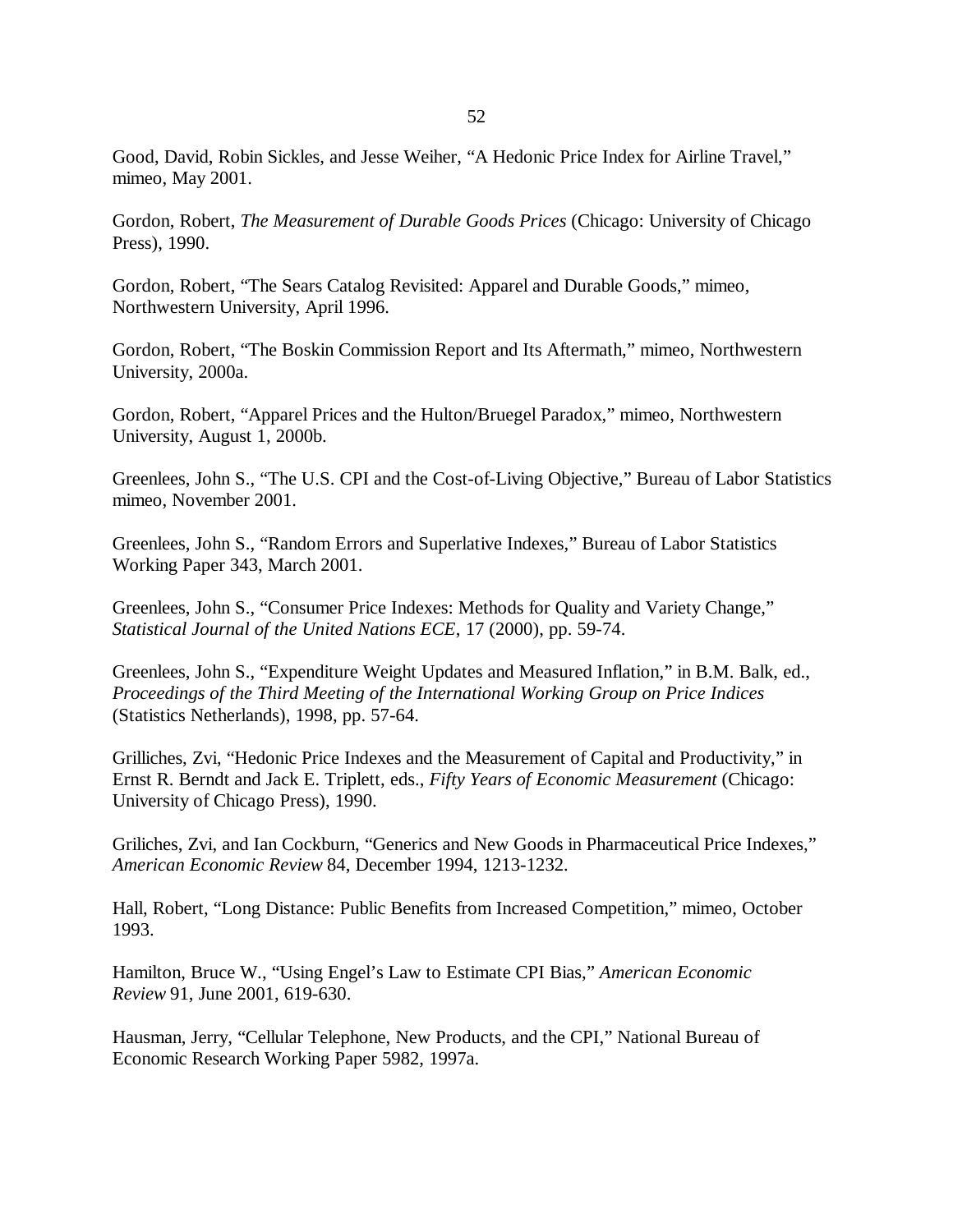Hausman, Jerry, "Valuation of New Goods under Perfect and Imperfect Competition," Chapter 5 in Bresnahan and Gordon, eds., *The Economics of New Goods* (Chicago: University of Chicago Press), 1997b.

Houthakker, H. S., and Lester D. Taylor, *Consumer Demand in the United States: analyses and Projections* (Cambridge, MA: Harvard University Press), 1970. Kokoski, Mary, Keith Waehrer, and Patricia Rozaklis, "Using Hedonic Methods for Quality Adjustment in the CPI: The Consumer Audio Products Component," mimeo, Bureau of Labor Statistics, April 2000.

Krueger, Alan B., and Aaron Siskind, "Using Survey Data to Assess Bias in the Consumer Price Index," *Monthly Labor Review*, April 1998, 24-33.

Lane, Walter, "Addressing the New Goods Problem in the Consumer Price Index," mimeo, Bureau of Labor Statistics, June 2000.

Lebow, David E., John M. Roberts, and David J. Stockton, "Monetary Policy and 'The Price Level'," mimeo, Board of Governors of the Federal Reserve System, 1994.

Liegey, Paul, "Developing a Hedonic Regression Model for DVD Players in the U.S. CPI," mimeo, Bureau of Labor Statistics, 2000a.

Liegey, Paul, "Hedonic Quality Adjustment Methods for Microwave Ovens in the U.S. CPI," mimeo, Bureau of Labor Statistics, 2000b.

Liegey, Paul, "Hedonic Quality Adjustment Methods for Clothes Dryers in the U.S. CPI," mimeo, Bureau of Labor Statistics, 2000c.

Liegey, Paul, and Nicole Shepler, "Adjusting VCR Prices for Quality Change: A Study Using Hedonic Methods," *Monthly Labor Review*, September 1999, 22-37.

McClelland, Robert, and Marshall Reinsdorf, "Small Sample Bias in Geometric Mean and Seasoned CPI Component Indexes," U.S. Bureau of Labor Statistics Working Paper 324, August 1999.

Moulton, Brent, "Issues in Measuring Price Changes for Rent of Shelter," mimeo, U.S. Bureau of Labor Statistics, April 1997.

Moulton, Brent, Timothy LaFleur, and Karin Moses, "Research on Improved Quality Adjustment in the CPI: The Case of Televisions," mimeo, Bureau of Labor Statistics, 1999.

Moulton, Brent, and Karin Moses, "Addressing the Quality Change Issue in the Consumer Price Index," *Brookings Papers on Economic Activity*, 1997:1, 305-366.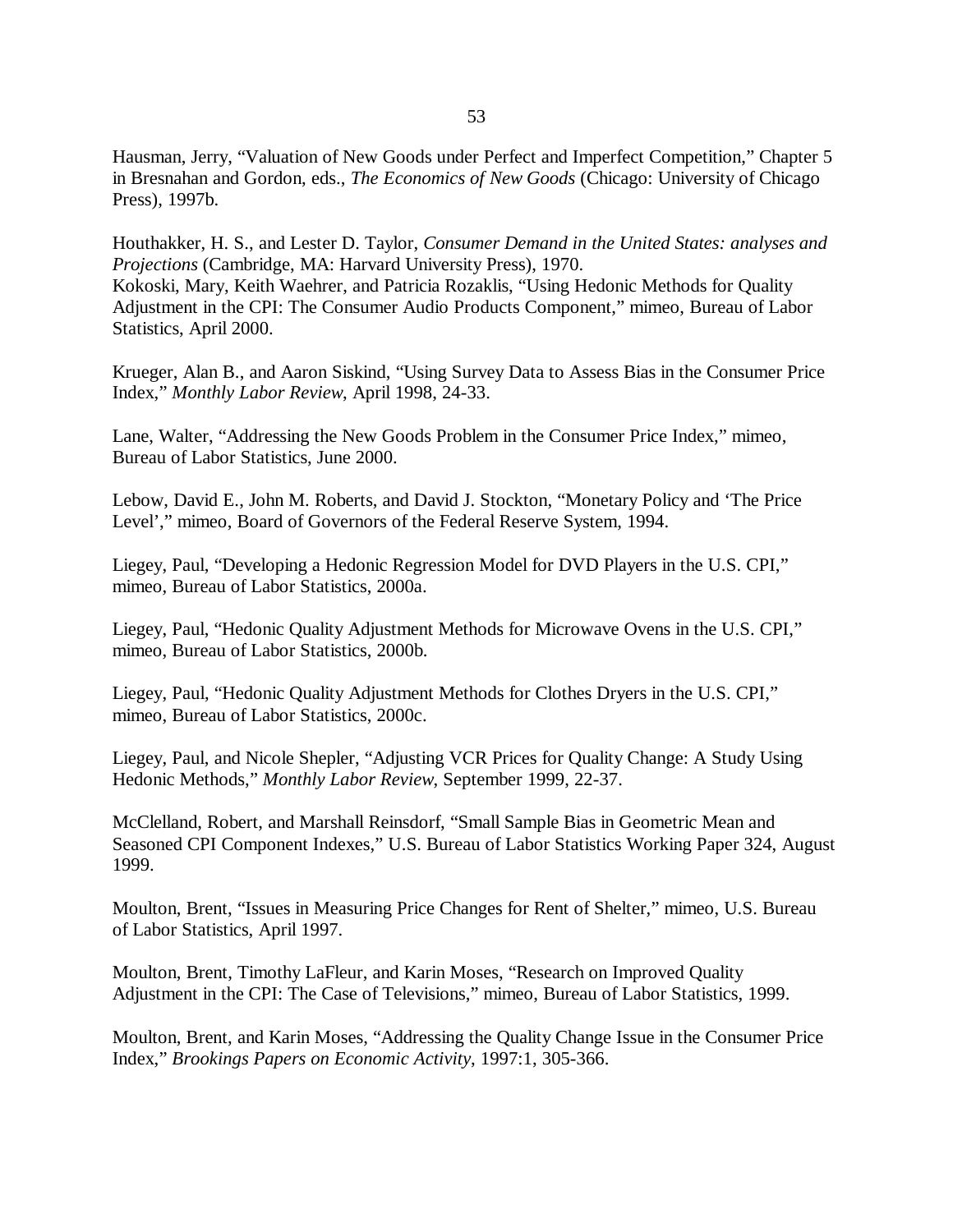Nordhaus, William, "Quality Change in Price Indexes," *Journal of Economic Perspectives,* Winter 1998, 59-68.

Pakes, Ariel, "New Goods, Hedonics, and Price Indices, with an Application to PCs," mimeo, May 2001.

Reese, Mike, "Hedonic Quality Adjustment Methods for College Textbooks in the U.S. CPI," mimeo, Bureau of Labor Statistics, 2000.

Reinsdorf, Marshall B., "Using Scanner Data to Construct CPI Basic Component Indexes," *Journal of Business and Economic Statistics*, April 1999, 152-60.

Reinsdorf, Marshall B., "The Effect of Outlet Price Differentials on the U.S. Consumer Price Index," in M. Foss, M. Manser, and A. Young, eds., *Price Measurements and Their Uses*, NBER Studies in Income and Wealth, Vol. 57 (Chicago: University of Chicago Press), 1993, 227-60.

Richardson, David, "Scanner Indexes for the CPI," mimeo, Bureau of Labor Statistics, 2000.

Schwartz, Amy Ellen, and Benjamin Scafidi, "Quality Adjusted Price Indexes for Four Year Colleges," mimeo, June 2000.

Shapiro, Irving, Matthew D. Shapiro, and David W. Wilcox, "Measuring the Value of Cataract Surgery," in Cutler and Berndt, eds., *Medical Care Output and Productivity* (Chicago: University of Chicago Press), 2001, pp. 411-37.

Shapiro, Matthew D., and David W. Wilcox, "Mismeasurement in the Consumer Price Index: An Evaluation," in Ben Bernanke and Julio Rotemberg, eds., *NBER Macroeconomics Annual 1996* (Cambridge, MA: MIT Press), 1996, 93-142.

Shapiro, Matthew D., and David W. Wilcox, "Alternative Strategies for Aggregating Prices in the CPI," *Federal Reserve Bank of St. Louis Review*, May/June 1997, 113-25.

Shepler, Nicole, "Developing a Hedonic Regression Model for Camcorders in the U.S. CPI," mimeo, Bureau of Labor Statistics, 2000a.

Shepler, Nicole, "Developing a Hedonic Regression Model for Refrigerators in the U.S. CPI," mimeo, Bureau of Labor Statistics, 2000b.

Stewart, Kenneth, and Stephen Reed, "Consumer Price Index Research Series Using Current Methods," *Monthly Labor Review*, June 1999.

Suslow, Valerie, "Measuring Quality Change in the Market for Anti-Ulcer Drugs," Chapter 4 in Richard Helms, ed., *Competitive Strategies in the Pharmaceutical Industry* (Washington: AEI Press), 1996.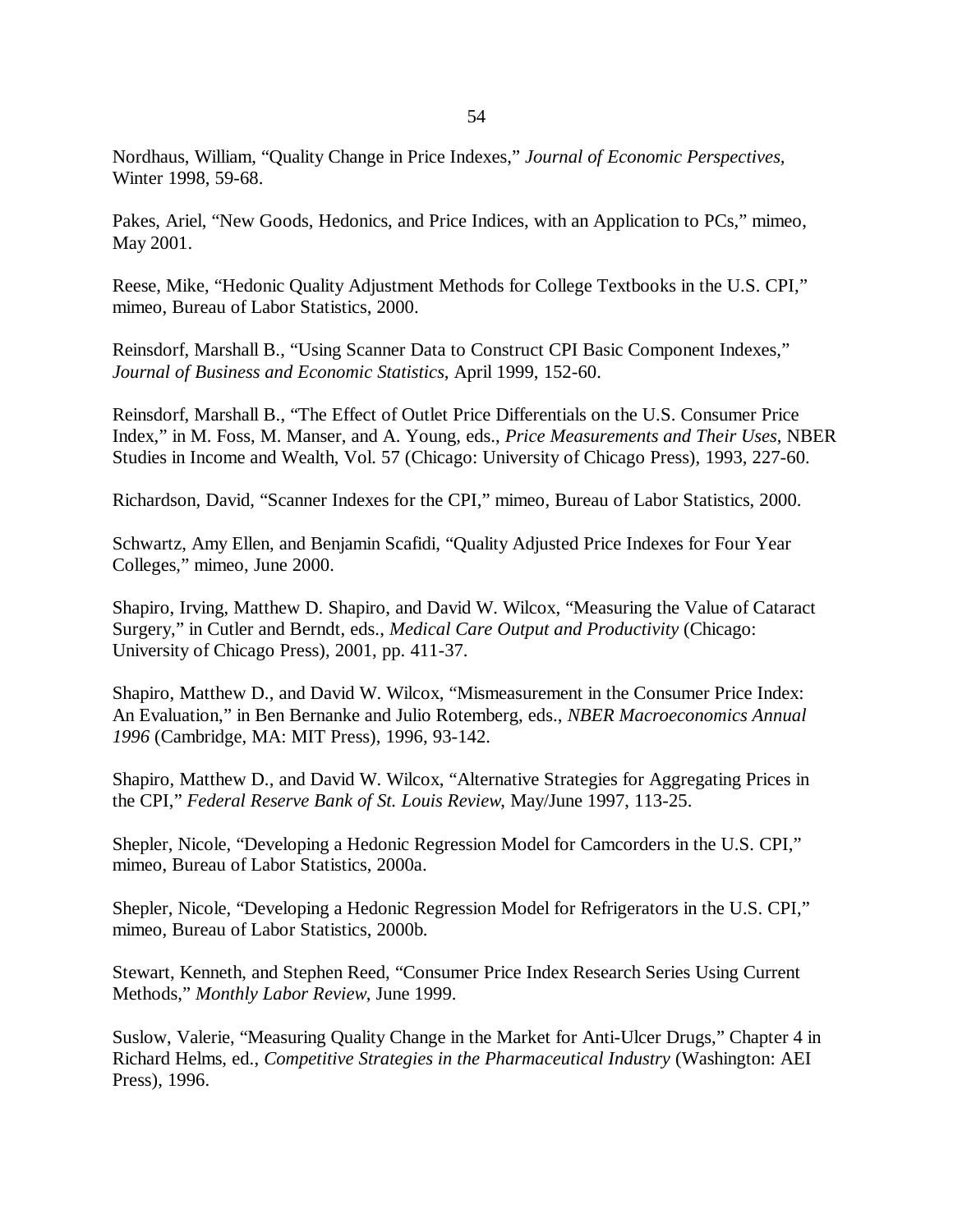Tellis, Gerard J., "The Price Elasticity of Selective Demand: A Meta-Analysis of Econometric Models of Sales," *Journal of Marketing Research* 25, November 1988, 167-77.

Thompson, William, "Developing a Hedonic Regression Model for VCRs in the U.S. CPI," mimeo, Bureau of Labor Statistics, 2000.

Triplett, Jack E., "Should the Cost-of-Living Index Provide the Conceptual Framework for a Consumer Price Index?" *Economic Journal* 111 (472), June 2001, F311-34.

Triplett, Jack E., "Measuring Consumption: The Post-1973 Slowdown and the Research Issues," *Federal Reserve Bank of St. Louis Review*, May/June 1997, 9-42.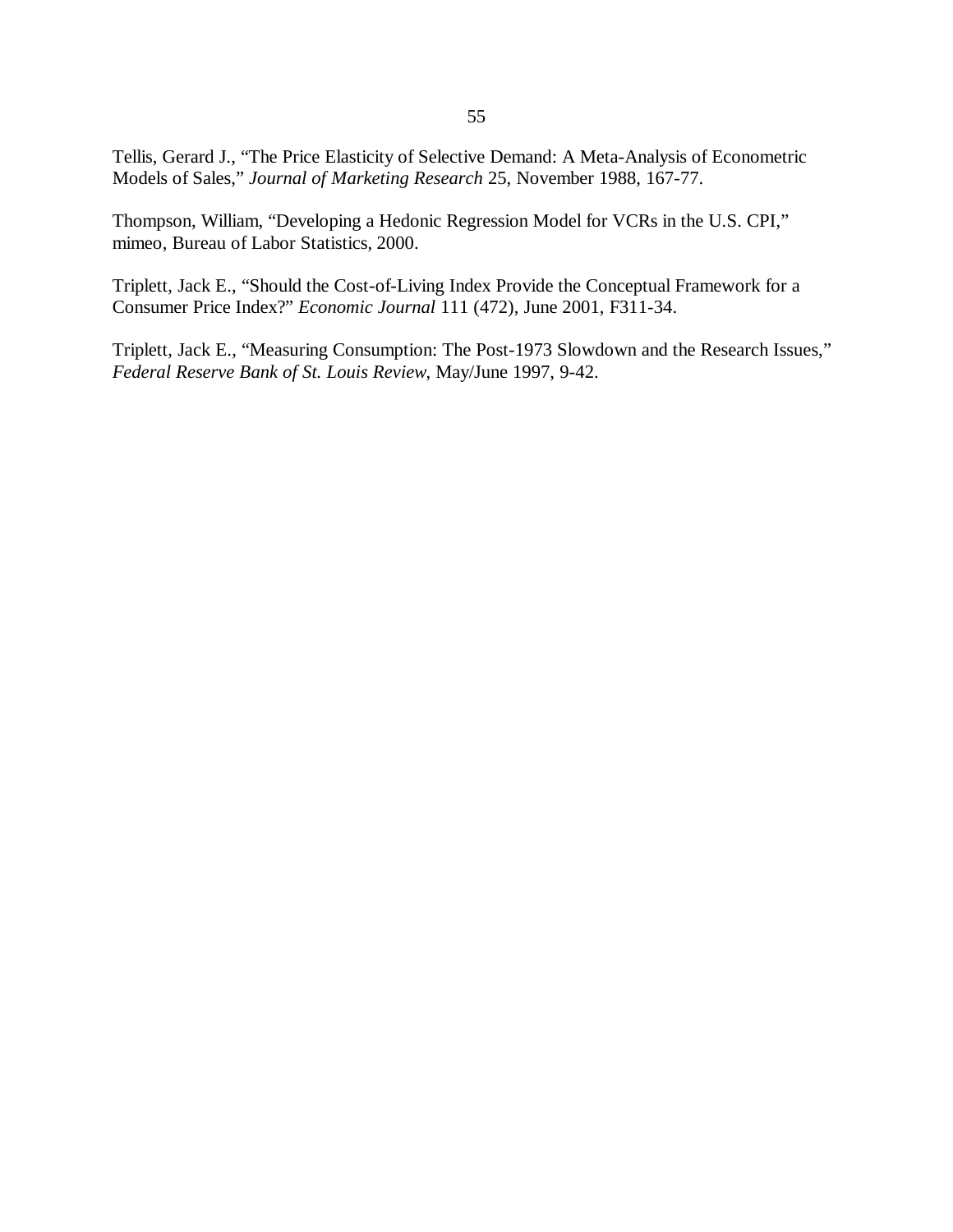## **Appendix A: Adjusting the PCE data to match the coverage of the CPI**

This appendix details three adjustments we make to PCE to put it on a conceptual basis similar to that of the CPI. Each is described in turn.

1) We first adjusted PCE by excluding items that are outside the scope of the CPI, mainly expenditures by nonprofit institutions and the portion of medical and educational expenses that are not made out of pocket. The latter adjustments in particular required making some rough assumptions. Specifically;

*Goods*: Exclude food produced and consumed on farms and food furnished to employees (including military), fuel produced and consumed on farms, and apparel provided to military personnel.

*Medical care services*: Subtract government transfers to persons for medical care, employer contributions for employees' health insurance and workers' compensation, and expenditures by foreigners. These subtractions are made proportionally across medical goods and services.

*Education services*: Exclude foundations and nonprofit research organizations. Subtract government transfers for education, and then subtract 50 percent of the remainder, from private higher and lower education.

*Other services*: Exclude rental value of farm housing, religion and welfare, net foreign travel (except for Americans' passenger fares), domestic services paid in-kind, imputed financial service charges, brokerage fees, expenses of handling life insurance, casino gambling, parimutuel net receipts, lotteries, expenditures by labor unions, professional associations, and clubs and fraternal organizations.

2) We then made two adjustments to specific PCE expenditure categories.

*Tenants' rent and utilities*. In roughly 30 percent of rental units in the CPI, the contract rent includes at least some utility costs (fuel and natural gas for heating or hot water, electricity, water, or sewer charges). But the tenants' rent category in PCE is based on a pure rent concept. To make the PCE data comparable to the CPI, we boost PCE expenditures on tenants' rent by 6 percent, with an equivalent amount subtracted proportionally from the aforementioned utility categories. This adjustment is based on conversations with BLS analysts, and can loosely be understood as 30 percent of renters having 20 percent of rent covering utilities.

*Major appliances and owners' equivalent rent*. Because services provided by owner-occupied housing in the CPI are based on a rental-equivalence concept, BLS reduces the CPI weight for major household appliances (that typically are included with the house) to exclude purchases by owners above those purchases that they estimate would have been made by renters. In addition, the rental values on owner-occupied housing that are estimated by respondents to the CE survey presumably include the service flow from these appliances as well, while the rental equivalence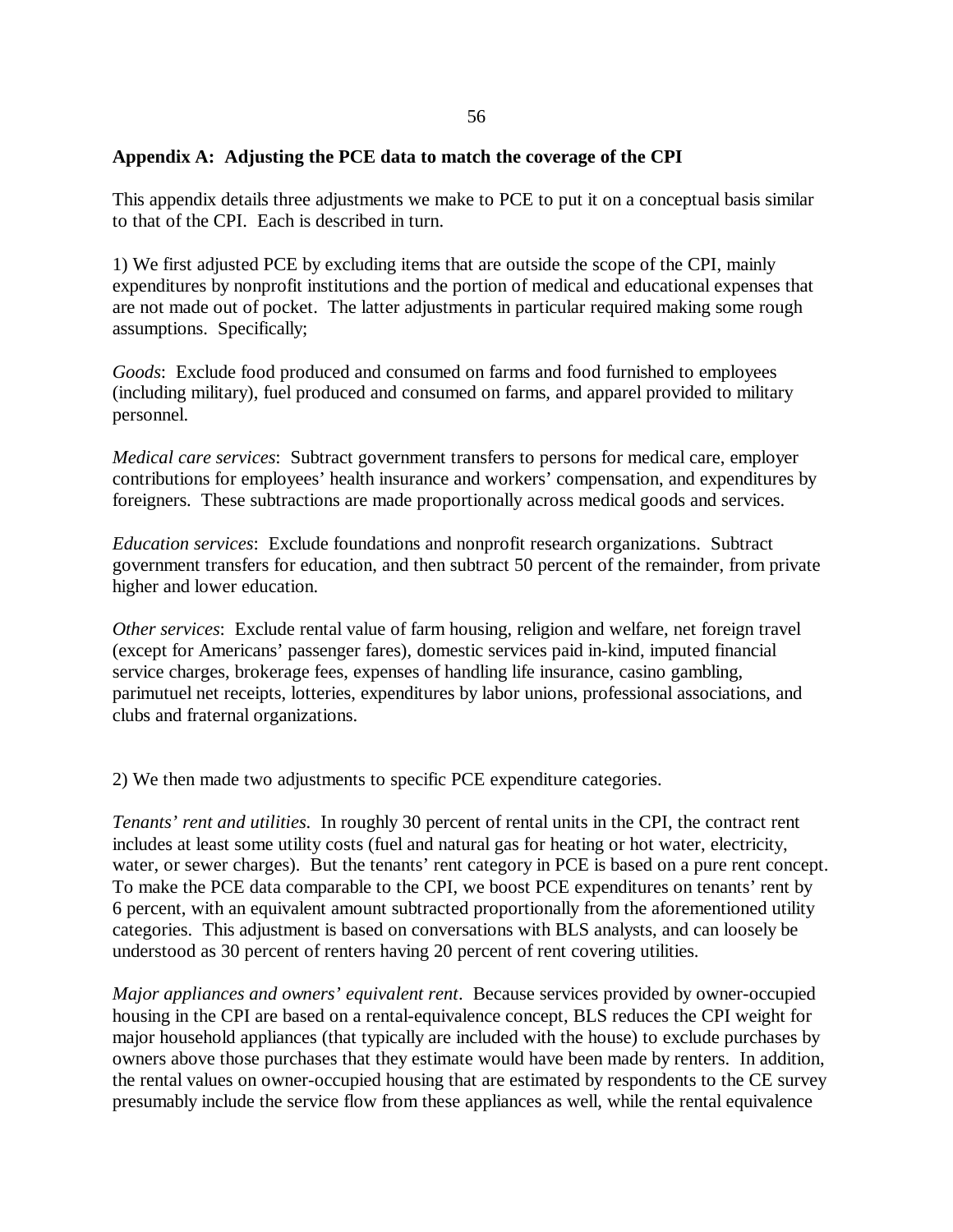concept in PCE covers the pure rent only. In constructing our PCE weights, we therefore adjusted both the "other durable goods" and owners' equivalent rent categories to estimate the effect of putting the PCE data on the CPI concept. Specifically, we (a) subtracted 39 percent of PCE for major household appliances and 38 percent of PCE for floor coverings from other durable goods expenditures, and (b) added into owners' equivalent rent expenditures an imputed service flow from these items equal to 2.3 percent of the pure rent. These two adjustments, which are of similar magnitude in dollar terms, are calculated as follows.

(a) The 39 percent figure is based on unpublished detail from the CE survey on expenditures on major appliances made by owners and renters in 1992 (the only year we had available), along with adjustments for the share of owners' expenditures on five major appliances that BLS discounts in constructing the CPI weights. (We are grateful to BLS for providing these adjustment factors.) A similar calculation implies that 82 percent of expenditures on wall-towall carpeting should be subtracted, but because this item is not shown separately in PCE (it is included with other floor coverings), we scaled that estimate by 46 percent, the share of wall-towall carpeting in overall floor coverings in the 1992 CE survey, to obtain our 38 percent adjustment. (BLS also makes adjustments in the CPI weight for household maintenance and supplies other than wall-to-wall carpeting, but these items are largely omitted from PCE so they necessitated no adjustment to our estimates.)

(b) The adjustment to owners' equivalent rent is based on BEA's estimates of the stock of "kitchen and household appliances." We calculated the service flow from this stock using a user-cost formula (assuming a 10 percent depreciation rate, a 3 percent real interest rate, and no capital gains or losses on the asset); this service flow is then scaled down by 39 percent to account for the share of appliances owned by renters (described above) and is scaled down by another 8 percent to account for the fact that this category includes small household appliances as well as major appliances. The resulting service flow averages 1.9 percent of PCE for owners' equivalent rent in recent years. BEA does not have capital stock estimates for floor coverings, so we scaled the service flow upward proportionally given expenditures on these items to obtain the 2.3 percent figure that we employ.

3) Finally, we adjusted the data to account for the fact that the CPI-U covers urban households only (about 87 percent of the total), while PCE is national. Specifically, we multiplied the PCE data for the various expenditure categories in table 2 by the ratios of urban/total expenditures per household, calculated from the 1994 CE survey (the midpoint of the 1993-95 weights currently underlying the CPI). These are shown in table A-1.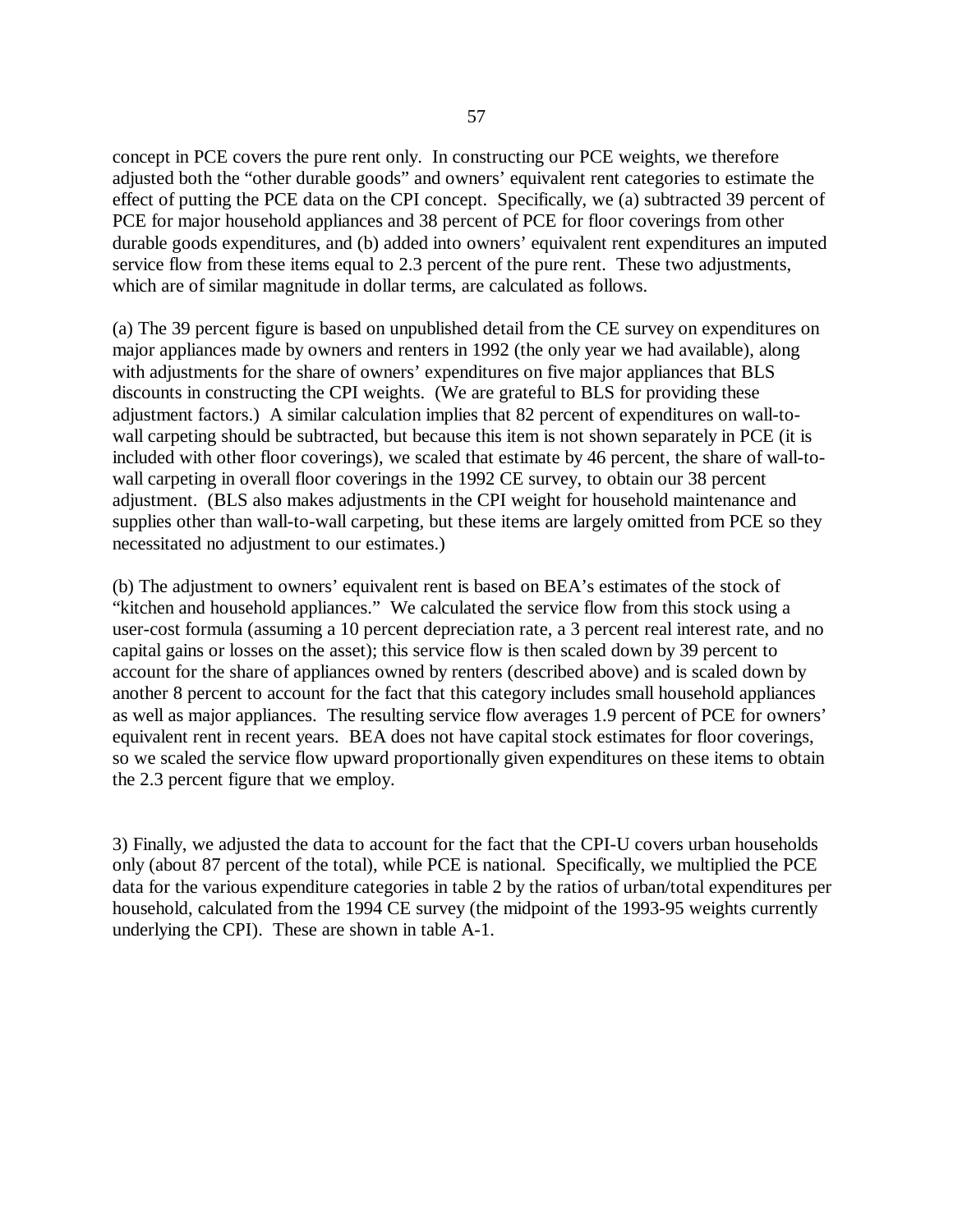**Table A-1 Ratio of Urban/Total Expenditures per Household, 1994 CE Survey**

| Expenditure category       | Urban/Total | Comments                                                                                                                                         |
|----------------------------|-------------|--------------------------------------------------------------------------------------------------------------------------------------------------|
| Meats, poultry, fish, eggs | 1.001       |                                                                                                                                                  |
| Fruits and vegetables      | 1.011       |                                                                                                                                                  |
| Other food at home         | 0.990       |                                                                                                                                                  |
| Food away from home        | 1.019       |                                                                                                                                                  |
| Motor fuel                 | 0.959       |                                                                                                                                                  |
| Heating oil                | 0.816       |                                                                                                                                                  |
| Apparel                    | 1.044       |                                                                                                                                                  |
| Tobacco                    | 0.954       |                                                                                                                                                  |
| Alcoholic beverages        | 1.043       |                                                                                                                                                  |
| Medical commodities        | 0.952       |                                                                                                                                                  |
| Other nondurables          | 0.986       | Household equipment, pets & toys, other<br>entertainment goods, reading, 1/2 of personal care                                                    |
| Motor vehicles             | 0.947       |                                                                                                                                                  |
| Computers                  | 1.026       | Ratio for TV/radio/sound equipment used                                                                                                          |
| Audio/video equipment      | 1.026       | TV, radios, sound equipment                                                                                                                      |
| Other durables             | 1.035       | Household furnishings, less adjustments for major<br>appliances and floor coverings                                                              |
| Natural gas                | 1.099       |                                                                                                                                                  |
| Electricity                | 0.967       |                                                                                                                                                  |
| Owners' equivalent rent    | 1.032       |                                                                                                                                                  |
| Tenants' rent              | 1.098       |                                                                                                                                                  |
| Lodging away from home     | 1.058       |                                                                                                                                                  |
| Medical services           | 0.976       |                                                                                                                                                  |
| Tuition & school fees      | 1.076       | Education                                                                                                                                        |
| <b>Airfares</b>            | 1.076       | Public transportation                                                                                                                            |
| Other services             | 1.031       | Water and telephone, household operations, m.v.<br>expenses (excl. finance charges), 1/2 of personal<br>care, fees and admissions, miscellaneous |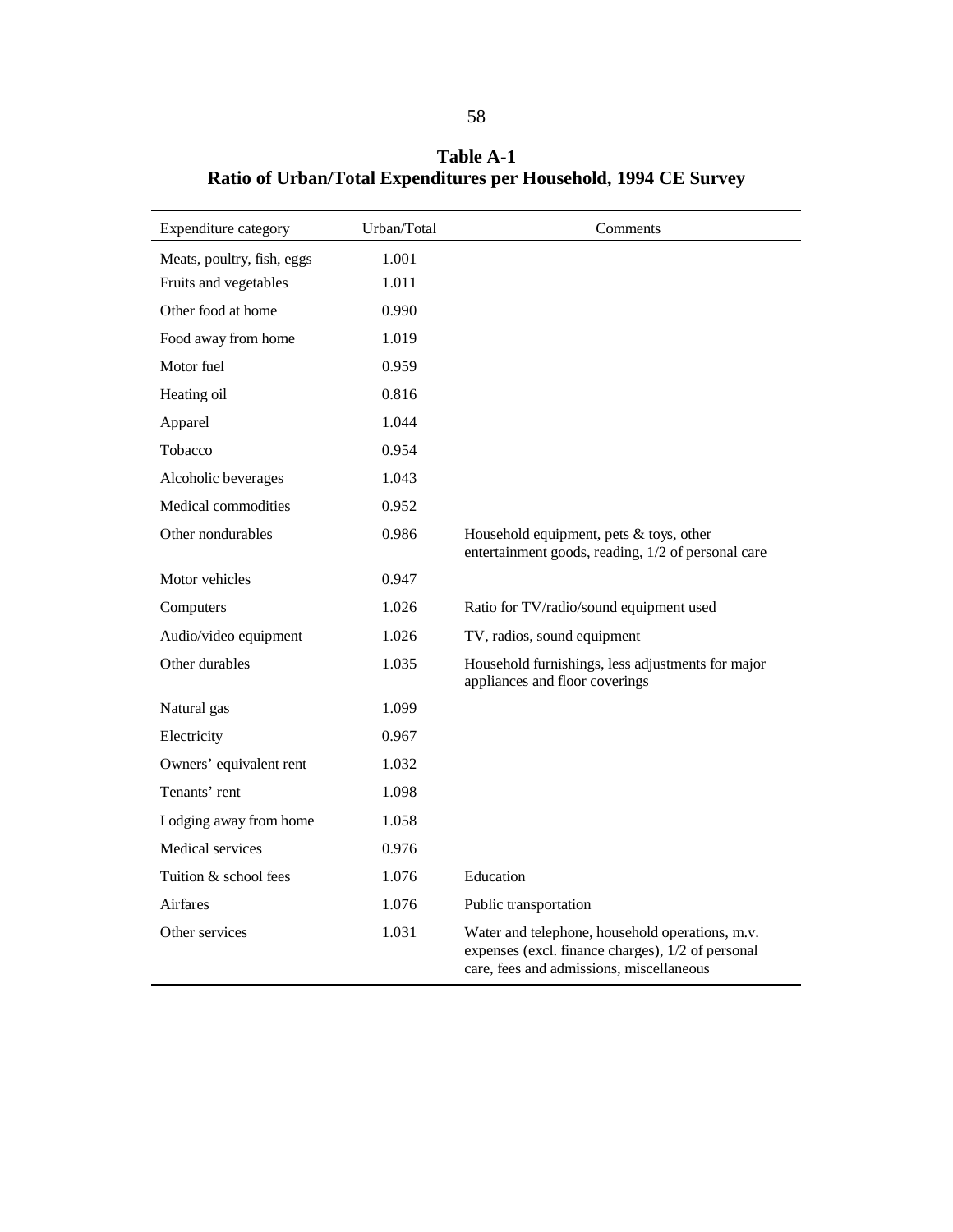#### **Appendix B: Decomposition of the CPI Bias**

In this appendix we present formulas showing how the bias in the CPI can be decomposed into the components listed in table 1. These decompositions will help to clarify some of the calculations that we employ.

Overall CPI bias can be defined as

 $Bias = w_i p$  $w_s * p^*$  (1)<br>True COLI Published CPI

where *w* and *p* are the weights and price changes used in constructing the CPI, *w\** and *p\** are their true values, the subscript *l* (for Laspeyres) represents the aggregation formulas used in the CPI, and the subscript *s* (for superlative) represents the aggregation formulas that would ideally be used in constructing a true cost-of-living index.<sup>56</sup>

The bias can be decomposed into components reflecting differences between *p* and *p\** (quality-adjustment/new-items bias and new-outlet bias), between *w* and *w\** (weighting bias), and between  $w_i$  and  $w_s$  (upper- and lower-level substitution biases). Such decompositions are not unique; for example, each of the following decompositions are correct:

| Bias |                   | $=$ $w_s^*(p - p^*) + (w_s - w_s^*) p + (w_l - w_s) p$           |  | (2a) |
|------|-------------------|------------------------------------------------------------------|--|------|
|      | $\equiv$ $\equiv$ | $W_s (p - p^*)$ + $(W_s - W_s^*) p^*$ + $(W_l - W_s) p$          |  | (2b) |
|      | $=$ $-$           | $w_{s}^{*}(p-p^{*}) + (w_{l}w_{l}^{*})p + (w_{l}^{*}w_{l}^{*})p$ |  | (2c) |

Given this notation, the calculations we use in the text can be expressed as follows. Upper-level substitution bias is calculated as the difference between a modified Laspeyres and a superlative aggregate of CPI prices, based on weights derived from the CE survey; lower-level substitution bias is estimated judgmentally, but again the thought experiment involves taking CPI-based weights and prices and modifying only the aggregation formula. Thus, our estimates of substitution biases correspond to  $(w_l - w_s) p$  in the notation above. Weighting bias is based on the supposition that PCE provides a more accurate set of expenditures than the CE survey, and we base our calculations on an aggregate of CPI prices using PCE-based weights, or  $(w_l - w_l^*) p$ . Finally, we aggregate our detailed estimates of quality-change/new-items bias using up-to-date values of our preferred PCE weights to best approximate the weights that would be used in a superlative aggregation formula, that is,  $w_s^* (p - p^*)$ .<sup>57</sup>

<sup>56</sup> More precisely, the subscript *l* represents the combination of all aggregation formulas that are used in the CPI, including geometric means for aggregating prices within many strata and modified Laspeyres across strata.

 $57$  Our estimates of new-outlet bias were similarly constructed by applying a bias estimate of 0.25 percent per year to the proportion of the CPI deemed likely to contain such a bias, and using these PCE weights yields similar results.